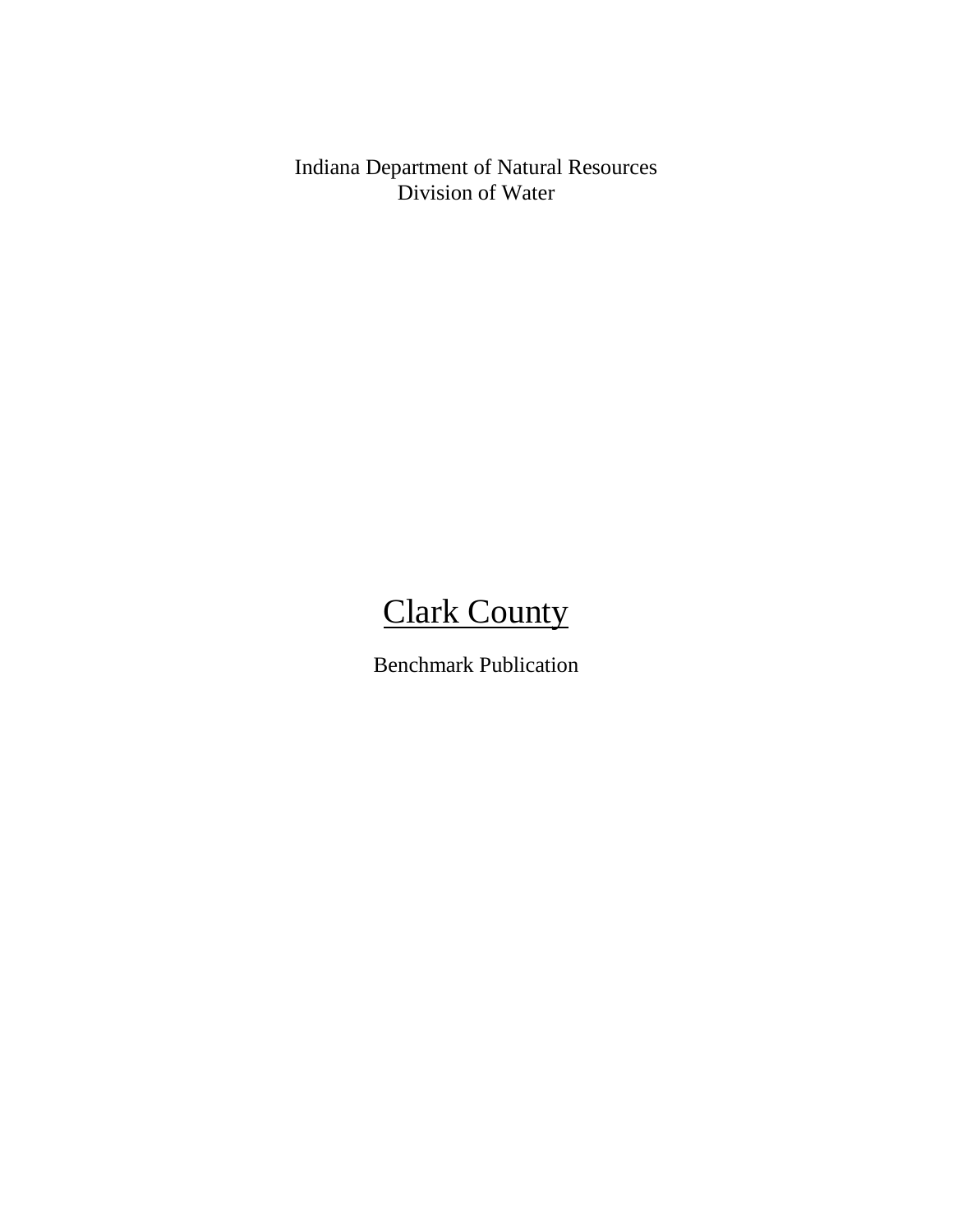#### USGS BM TT 38 D

In Floyd County, New Albany Quad., in the SE ½ of Clark Military Grant # 63; about 3.7 miles north-northeast of City Hall in New Albany, at Blackiston Mill; at the intersection of Payne-Kahler Road and State Road 311 and Blackiston Mill Road; set in the top of a concrete post, 44.0 feet northwest of Payne-Kahler Road, 33.5 feet east of the centerline of State Road 311, 9.0 feet north of the extended centerline of Blackiston Mill Road, about level with the road; a U.S. Geological Survey bronze bench mark tablet, stamped "TT 38 D 1937 446".

446.189 feet NGVD 1929 445.707 feet NAVD 1988

# IFC&WRC BM FLO 4, 1964

In Floyd County, New Albany Quad., in the South ½ of Clark Military Grant # 63; about 3.7 miles north-northeast of City Hall in New Albany; at the Blackiston Mill Road 2-span concrete beam bridge over Silver Creek; set in the top of the bridge, 12.0 feet west of the centerline of the road, 1.2 feet southeast of the northwest end of the wheelguard, 0.8 foot above the road, 0.4 foot northwest of the southeast face of the wheelguard; a Indiana Flood Control and Water Resources Commission bronze bench mark tablet, stamped "FLO 4 1964".

442.013 feet NGVD 1929 441.501 feet NAVD 1988

#### IFC&WRC TBM SC 5, 1964

In Clark County, New Albany Quad., in the SW ¼ of Clark Military Grant # 45; about 3.5 miles northeast of City Hall in New Albany; about 0.75 mile southeast along Blackiston Mill Road from the Blackiston Mill Road 2-span concrete beam bridge over Silver Creek to a "T" road to the northeast (Cooper Lane); set in the southwest side of a 30-inch Locust tree, 24.5 feet southeast of the extended center line of the "T"-road northeast (Cooper Lane), 17.5 feet southwest of the centerline of Blackiston Mill Road, 0.7 foot above the ground; a railroad spike driven through an aluminum tag, stamped "TBM SC 5 1964".

470.014 feet NGVD 1929 469.530 feet NAVD 1988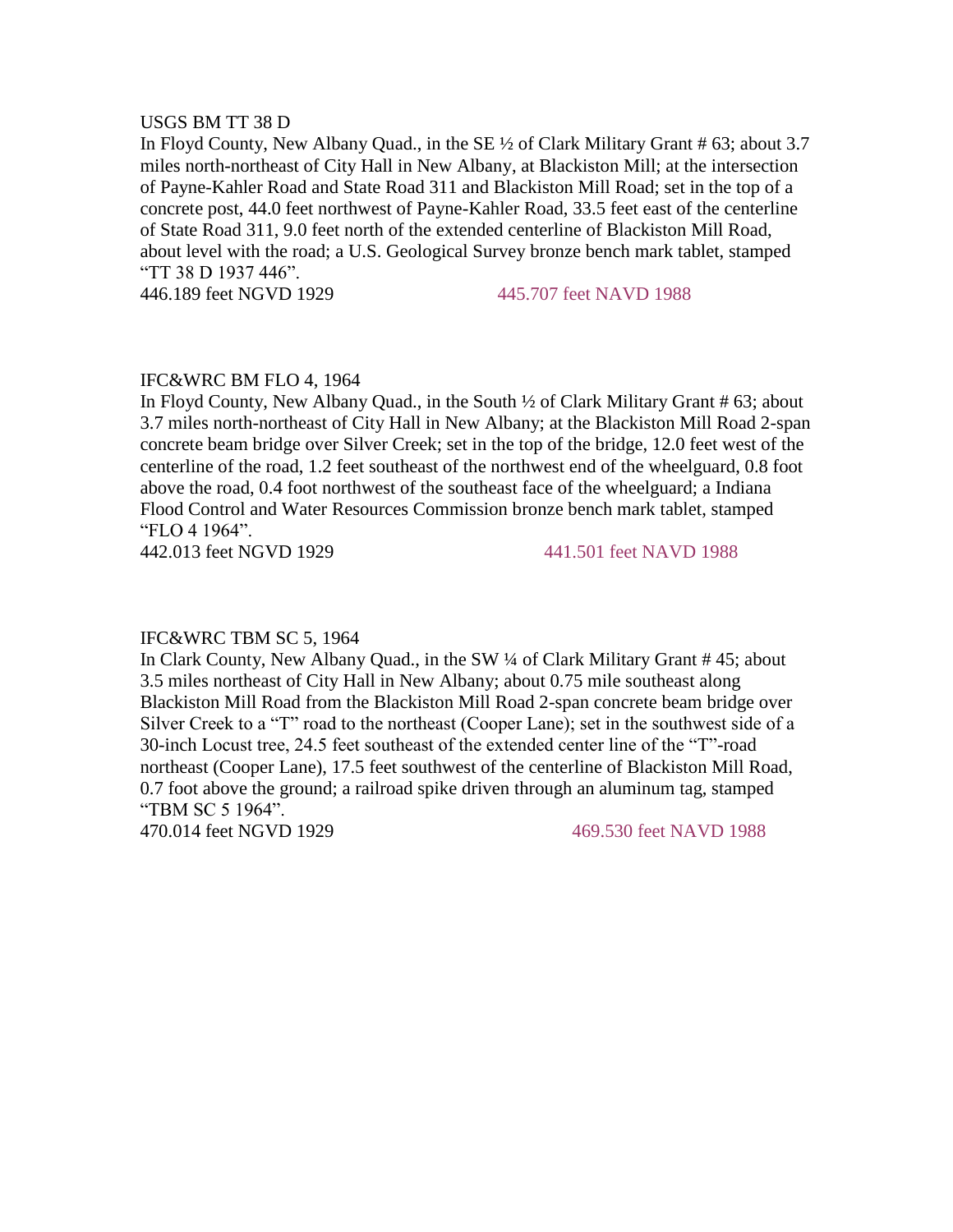#### IFC&WRC TBM SC 6, 1964

In Clark County, New Albany Quad., in the NW ½ of Clark Military Grant # 31; about 3.4 miles northeast of City Hall in New Albany; about 1.4 miles southeast along Blackiston Mill Road from the Blackiston Mill Road 2-span concrete beam bridge over Silver Creek to a "T"-road southwest; set in the side of a 24-inch Oak tree, 185.0 feet southwest of the center line of Blackiston Mill Road, 18.0 feet southeast of the centerline of the "T"-road southwest, 23.0 feet northeast of the centerline of a dirt road leading southeast, 1.0 foot above the ground; a railroad spike driven through an aluminum tag, stamped "TBM SC 6 1964".

474.428 feet NGVD 1929 473.944 feet NAVD 1988

#### IFC&WRC BM CLR 1, 1964

In Clark County, New Albany Quad., in the NE ½ of Clark Military Grant # 45; 3.9 miles northeast of New Albany; about 0.4 mile generally northeast along Cooper Lane from its "T" road intersection with Blackiston Mill Road to a "T"-road northwest; set in the top of a concrete post, 24.0 feet northeast of the centerline of the "T"-road northwest, 16.0 feet northwest of the centerline of Cooper Lane, 2.2 feet southwest of a power pole, 0.1 foot above the ground; a Indiana Flood Control and Water Resources Commission bronze bench mark tablet, stamped "CLR 1 1964". 467.970 feet NGVD 1929 476.484 feet NAVD 1988

### IFC&WRC TBM SC 7

In Clark Country, New Albany Quad., in the North ¼ of Clark Military Grant # 32, about 4.6 miles northeast of City Hall in New Albany; about 0.6 miles generally southwest along Cooper Lane (Potter Road) from its overpass of I 65 to a "T"-road southeast; set in the southeast side of a 30-inch Sycamore tree, 120 feet southeast of the centerline of Cooper Lane (Potter Road), 20.0 feet southwest of the centerline of the "T"-road southeast, 3.6 feet southwest of a fence line, 0.5 foot above the ground; a railroad spike driven through an aluminum tag, stamped "TBM SC 7 1964" 464.912 feet NGVD 1929 464.425 feet NAVD 1988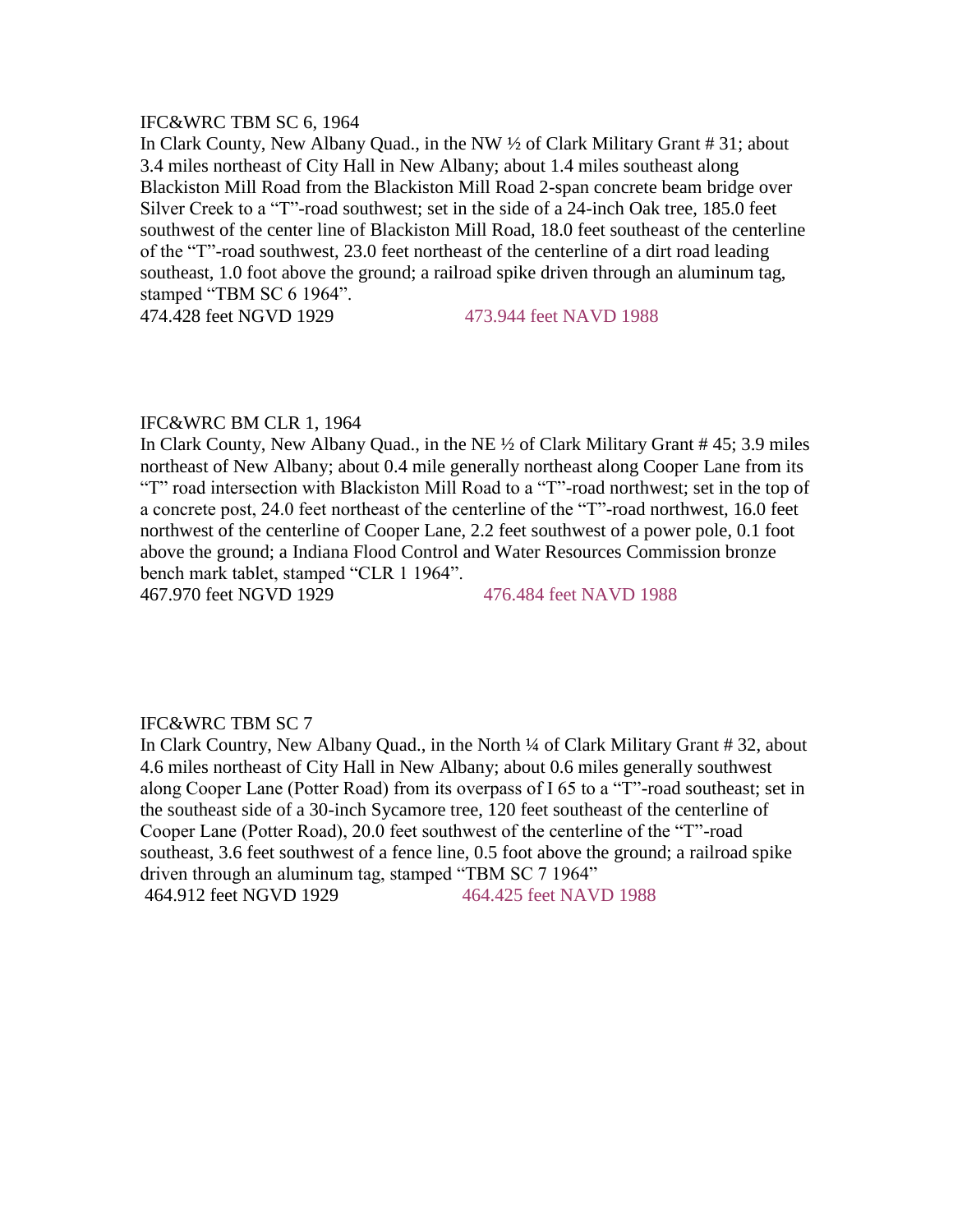# IFC&WRC TBM SC 8, 1964

In Clark County, New Albany Quad., in the West ¼ of Clark Military Grant # 47, about 5.2 miles northeast of City Hall in New Albany; 1.2 miles north-northeast along old U.S. 31-E from its junction with State Road 131 northeast of Clarksville to a "T"-road southwest Cooper Lane (Potter Road), thence 0.4 mile southwest to a "T"-road northwest, thence 0.6 mile northwest beyond the road jog at Haps Airport to a "T"-road northeast; set in the south side of a 48-inch Oak tree, 46.0 feet northeast of the centerline of the northwest-southeast road, 27.0 feet northwest of the "T"-road northeast, 16.1 feet southeast of a fence line, 0.8 foot above the ground; a railroad spike driven through an aluminum tag, stamped "TBM SC 8 1964".

465.567 feet NGVD 1929 465.078 NAVD 1988

# ISHC BM CLARK S 44

In Clark County, New Albany Quad., in the North ¼ of Clark Military Grant # 47; about 5.9 miles northeast of City Hall in New Albany; at the Interstate 65 twin bridges over Silver Creek; set in the top at the south end of the west concrete sidewalk of the southbound bridge, 18.4 feet west of the centerline of the southbound lane, 0.5 foot above the road, 0.9 foot north of the south end of the bridge; a Indiana State Highway Commission bronze bench mark tablet, stamped "Clark S 44". 466.103 feet NGVD 1929 465.612 feet NAVD 1988

# IFC&WRC TBM SC 9

In Clark County, New Albany Quad., in the North ¼ of Clark Military Grant # 47; about 5.9 miles northeast of City Hall in New Albany; at the Interstate 65 twin bridges over Silver Creek; set in the top at the south end of the east concrete sidewalk of the northbound bridge, 18.5 feet east of the centerline of the northbound lane, 0.4 foot north of the south end of the bridge, 0.9 foot above the road; a chiseled triangle. 466.234 feet NGVD 1929 465.743 feet NAVD 1988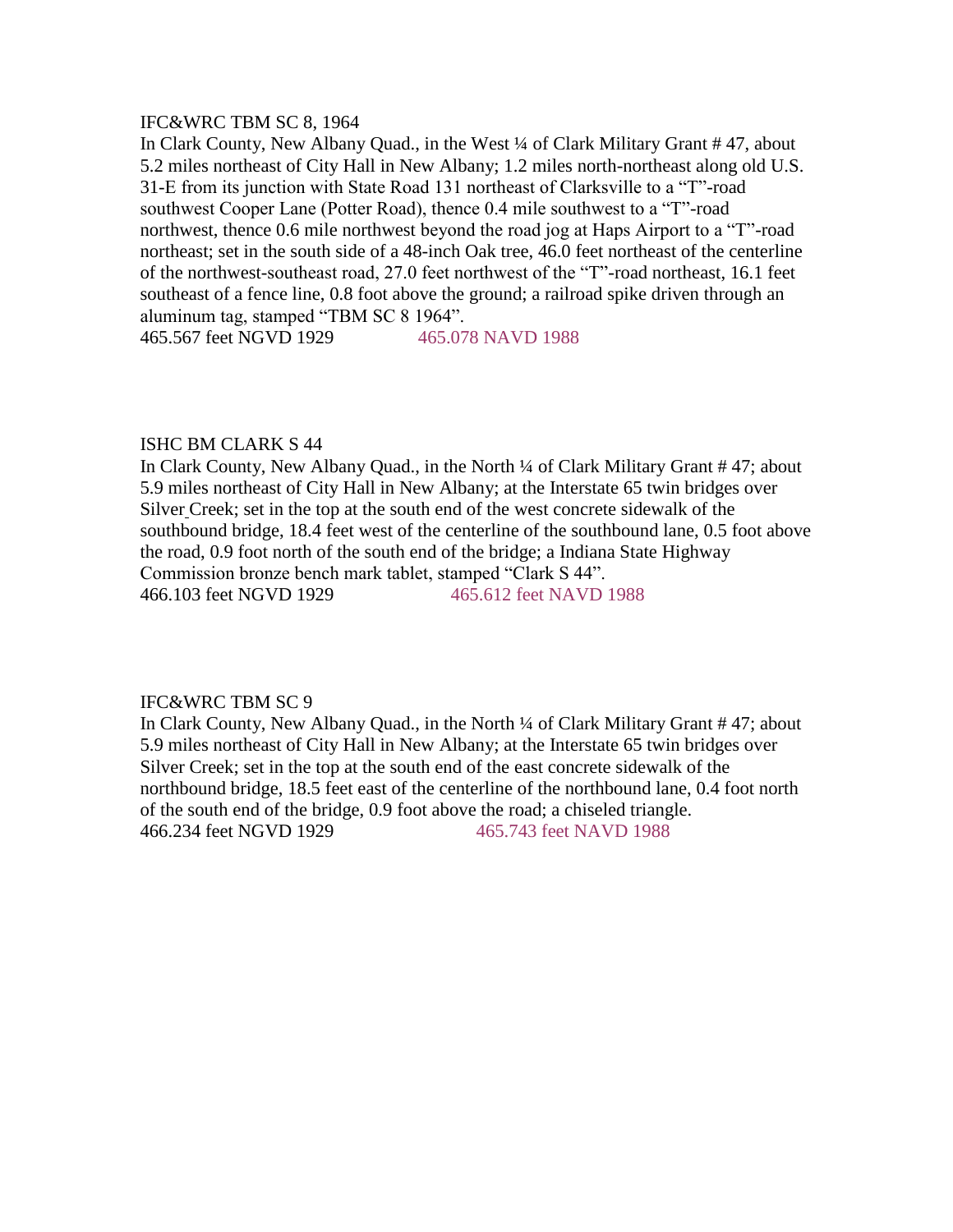# IFC&WRC TBM SC 10, 1964

In Clark County, New Albany Quad., in Clark Military Grant # 33; about 5.2 miles northeast of City Hall in New Albany; 1.4 miles north-northeast along old State Road 31- E from its junction with State Road 131 northeast of Clarksville to a southwest-northeast crossroad, thence 0.35 mile southwest to the dead-end at Interstate 65; set in the north side of power pole # 494/847, 15.7 feet northeast of the east right-of way fence, 14.5 feet southeast of the centerline of the northeast-southwest road, 0.7 foot above the ground; a railroad spike driven through an aluminum tag, stamped "TBM SC 10 1964". 463.957 feet NGVD 1929 463.464 feet NAVD 1988

#### USC&GS BM X 49, 1934

In Clark County, Jeffersonville Quad., in the North ¼ of Clark Military Grant # 33; about 4.0 miles north of the Courthouse in Jeffersonville; 1.1 miles north-northeast along old U.S. 31-E from its junction with Interstate 65 north of Jeffersonville to a 4-foot box culvert at a small stream; set in the top at the north end of the east headwall of the culvert, 30.0 feet east of the centerline of the highway, 23.0 feet west of the west rail of the Conrail (Pennsylvania Railroad) tracks, about 1.0 foot below the road, 0.9 foot south of the north end of the headwall; a U.S. Coast and Geodetic Survey bronze bench mark tablet, stamped "X 49 1934". 458.743 feet NGVD 1929 458.250 feet NAVD 1988

#### IFC&WRC TBM SC 11

In Clark County, Jeffersonville Quad., in the South ¼ of Clark Military Grant # 48; about 0.25 mile south of Cementville; 0.3 mile south along U.S. 31-E from its intersection with State Road 60 (Hamburg Pike) in Cementville to a 3-foot box culvert under the road; set in the top at the south end of the east concrete headwall of the culvert, 110 feet north of the centerline of a driveway leading west, 28.8 feet east of the centerline of the highway, 0.9 foot north of the south end of the headwall, 0.5 foot west of the east face of the headwall, 0.5 foot below the road; a chiseled triangle.

458.871 feet NGVD 1929 458.386 feet NAVD 1988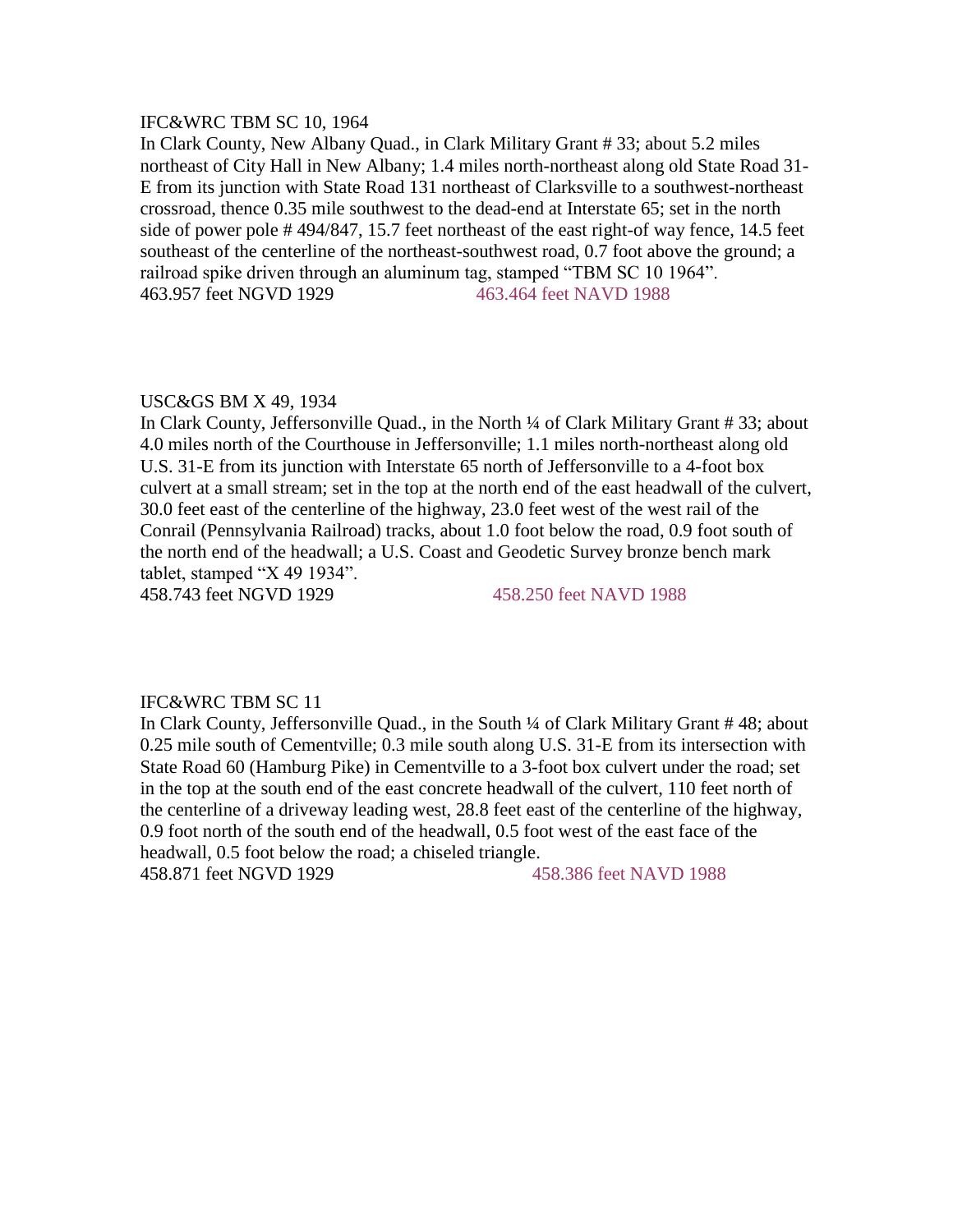# IFC&WRC TBM SC 12, 1964

In Clark County, Jeffersonville Quad., in the SE ½ of Clark Military Grant # 66; about 0.6 mile north of Cementville; at the State Road 60 single-span steel truss bridge over Silver Creek; set in the southwest side of a 22-inch Walnut tree, 150 feet south of the south end of the bridge, 27.5 feet east of the centerline of the highway, 8.0 feet north of the centerline of a driveway east, 0.5 foot above the ground; a railroad spike driven through an aluminum tag, stamped "TBM SC 12 1964".

*DESTROYED 9-24-80* 

451.191 feet NGVD 1929 450.715 feet NAVD 1988

#### IFC&WRC BM CLR 3, 1964

In Clark County, Jeffersonville Quad., in the SE ½ of Clark Military Grant # 66; about 0.65 mile north of Cementville; at the State Road 60 single-span steel truss bridge over Silver Creek; set in the top at the west end of the north bridge seat, 9.0 feet west of the centerline of the highway, 0.6 foot north of the south face of the bridge seat, 0.6 foot east of the west face of the bridge seat, 1.0 foot below the road; a Indiana Flood Control and Water Resources Commission bronze bench mark tablet, stamped "CLR 3 1964".

# *DESTROYED New Bridge 7-29-70 JDG*

450.425 feet NGVD 1929 449.952 feet NAVD 1988

#### USC&GS W 59, 1934

In Clark County, Jeffersonville Quad., in the North ¼ of Clark Military Grant # 48; about 0.65 mile north of Cementville; at the U.S. 31-E two-span concrete arch bridge over Silver Creek and a Conrail railroad bridge paralleling the highway; set in the top of the northeast abutment of the railroad bridge, 6.6 feet east of the east rail of the tracks, 1.2 feet west of the east end of the abutment, 1.0 foot north of the south face of the abutment, 1.0 foot below the railway; a U.S. Coast and Geodetic Survey bronze bench mark tablet, stamped "W 59 1934".

465.344 feet NGVD 1929 464.871 feet NAVD 1988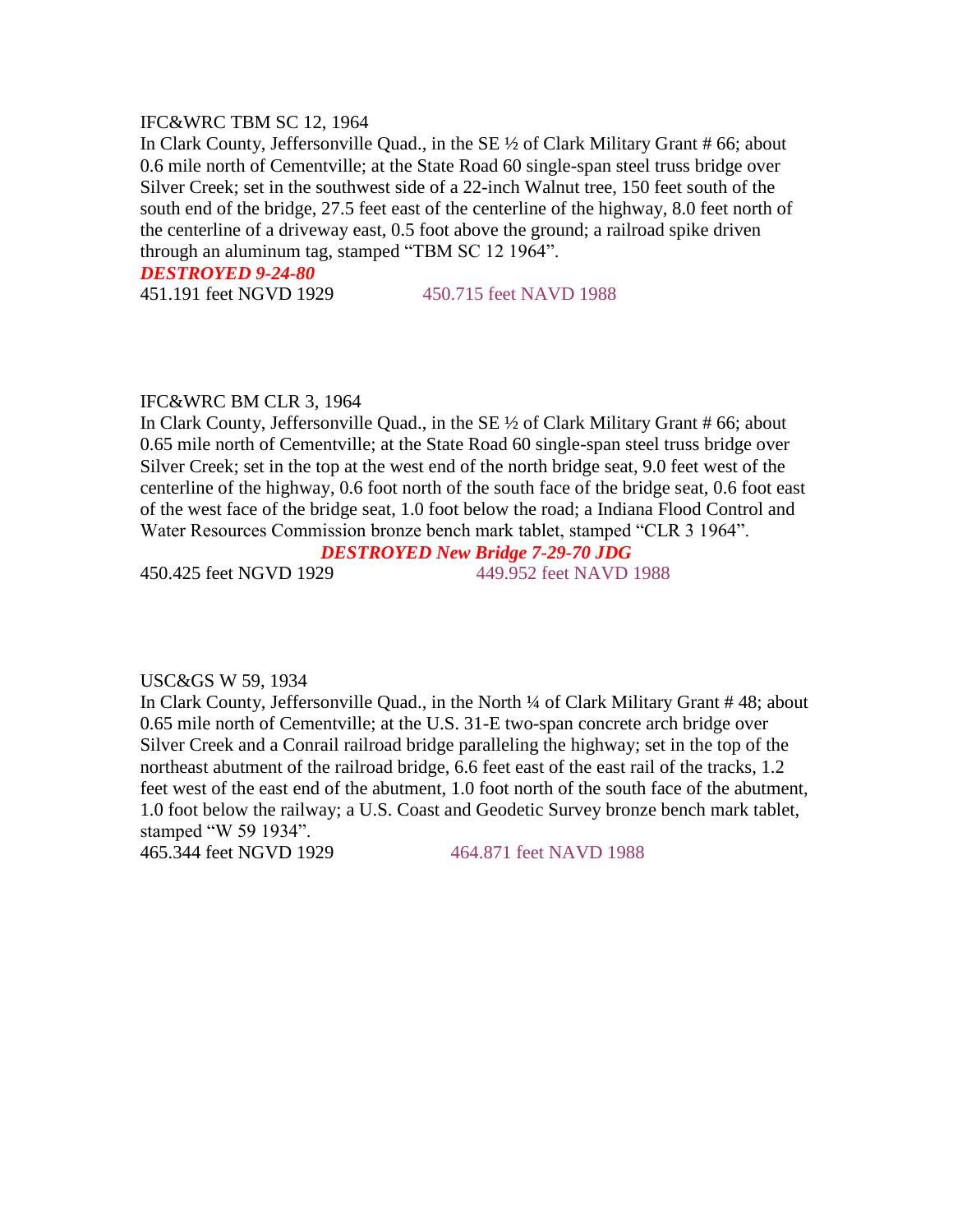# IFC&WRC TBM SC 13

In Clark County, Jeffersonville Quad., in the West ¼ of Clark Military Grant # 67; about 1.6 miles north of Cementville; 0.2 mile northeast along Bean Road from its intersection with U.S. 31-E to a 12-foot box culvert under the road; set in the top of the southwest end of the northwest concrete headwall of the culvert, 18.5 feet northwest of the centerline of the road, 1.8 feet above the road, 1.1 feet northeast of the southwest end of the headwall, 0.6 foot southeast of the northwest face of the headwall; a chiseled triangle. 460.353 feet NGVD 1929 459.881 feet NAVD 1988

# IFC&WRC BM CLR 4, 1964

In Clark County, Charlestown Quad., in the West ¼ of Clark Military Grant # 68; about 1.5 miles southeast of Sellersburg; at the Southern Indiana Railroad single-span steel truss bridge over Silver Creek; set in the top at the east end of the north bridge seat, 3.8 feet east of the east rail of the tracks, 2.2 feet west of the east face of the bridge seat, 0.4 foot south of the north face of the bridge seat, 0.5 foot below the railway; a Indiana Flood Control and Water Resources Commission bronze bench mark tablet, stamped "CLR 4 1964".

459.182 feet NGVD 1929 458.709 feet NAVD 1988

#### IFC&WRC TBM SC 14

In Clark County, Charlestown Quad., in the SW ½ Sec. 68, Clark Military Grant # 68; about 1.5 miles southeast of Sellersburg; at the Southern Indiana Railroad single-span steel truss bridge over Silver Creek; set in the top at the end of the bridge, 5.3 feet northeast of the southwest end of the bridge pier, 4.7 feet below the railway, 3.2 feet southwest of the southwest rail of the tracks, 1.5 feet southeast of the southeast end of the plate girder section of the bridge, 0.8 foot northwest of the southeast face of the bridge pier; a chiseled triangle.

455.079 feet NGVD 1929 454.607 feet NAVD 1988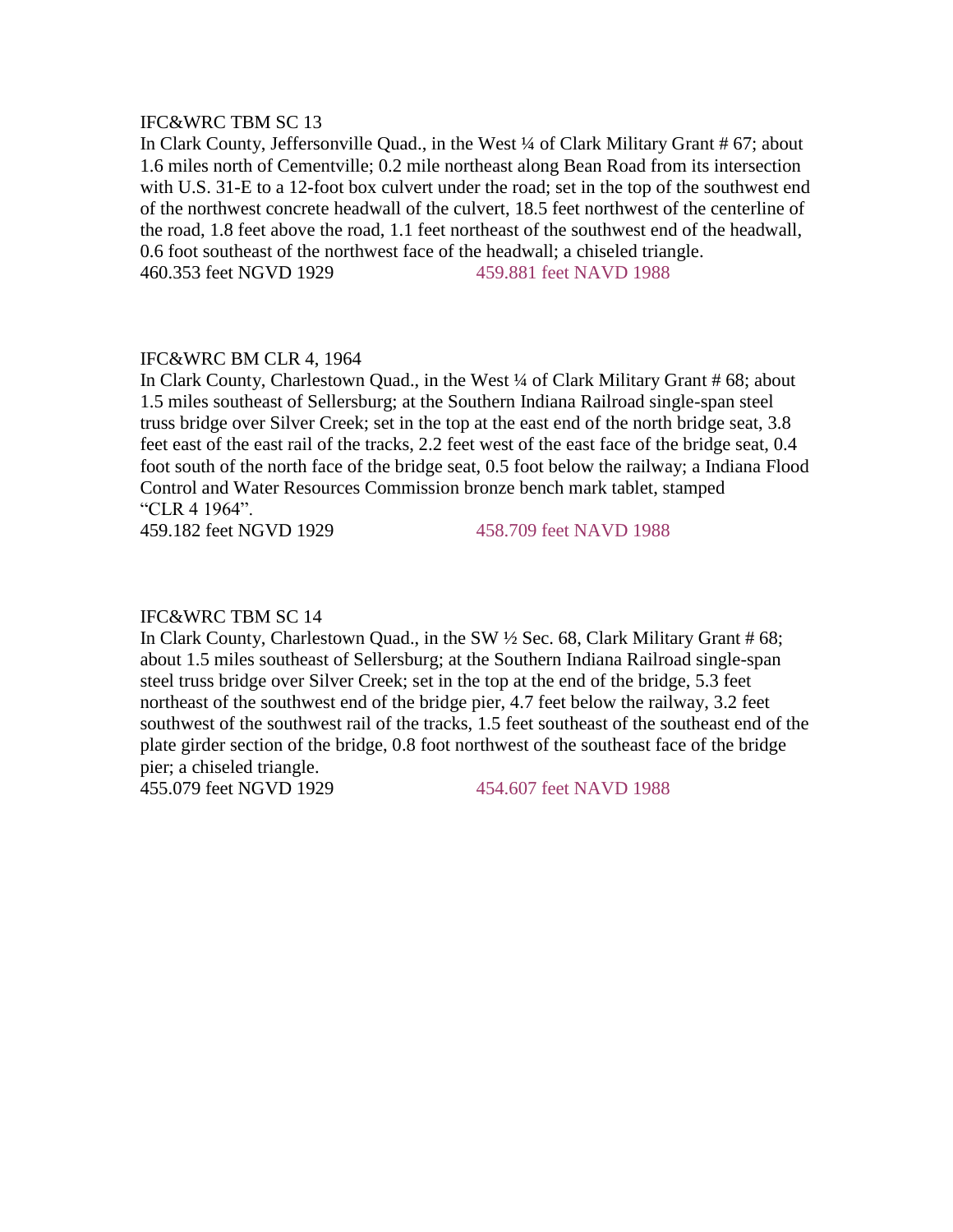# IFC&WRC TBM SC 15

In Clark County, Charlestown Quad., in the West ¼ of Clark Military Grant # 68; about 1.5 miles southeast of Sellersburg; about 0.25 mile southeast along Sellersburg Road from its "T" road intersection with Bean Road to a farm house on the west side of the road; set in the east side of an 18-inch Walnut tree, 400 feet southeast of the southeast corner of the house, 29.5 feet southwest of the centerline of the road, 11.7 feet southwest a fence "T"-junction, 2.5 feet above the road, 1.9 feet northwest of a fence line, 0.6 foot above the ground; a railroad spike driven through an aluminum tag, stamped "TBM SC 15 1964".

460.224 feet NGVD 1929 459.751 feet NAVD 1988

#### USGS RM GAGING STATION **USGS Reports this mark destroyed.**

In Clark County, Jeffersonville Quad., in the South ¼ of Clark Military Grant # 68; about 1.8 miles northeast of Cementville; 1.9 miles generally southeast and then south along U.S. 31-E from its junction with U.S. 31-W in Sellersburg to a northeast-southwest crossroad Bean Road, thence 1.2 miles generally northeast to the junction with a northwest-southeast road Sellersburg Road, thence 0.8 mile generally south-southeast to the Sellersburg Road single-span steel truss bridge over Silver Creek; set in the top of the east end of the north bridge seat, 10.0 feet east of the centerline of the road, 1.2 feet north of the south face of the bridge seat, 0.9 foot northwest of the southeast face of the bridge seat, 1.2 feet below the road; a U.S. Geological Survey reference mark tablet, stamped "GAGING STATION".

455.523 feet NGVD 1929 455.051 feet NAVD 1988

# USGS RM # 2 **USGS Reports this mark destroyed.**

In Clark County, Jeffersonville Quad., in the South ¼ of Clark Military Grant # 68; about 1.8 miles northeast of Cementville; 1.9 miles generally southeast and then south along U.S. 31-E from its junction with U.S. 31-W in Sellersburg to a northeast-southwest crossroad Bean Road, thence 1.2 miles generally northeast to the junction with a northwest-southeast road Sellersburg Road, thence 0.8 mile generally south-southeast to the Sellersburg Road single-span steel truss bridge over Silver Creek; set on the top of the rod nut, on the eastern most of two nuts, at the southeast corner of the bridge, 9.2 feet east of the centerline of the road, 3.5 feet south of the north face of the south bridge seat, 0.9 foot above the top of the bridge seat, 0.3 foot below the road; a filed cross. 456.388 feet NGVD 1929 455.916 feet NAVD 1988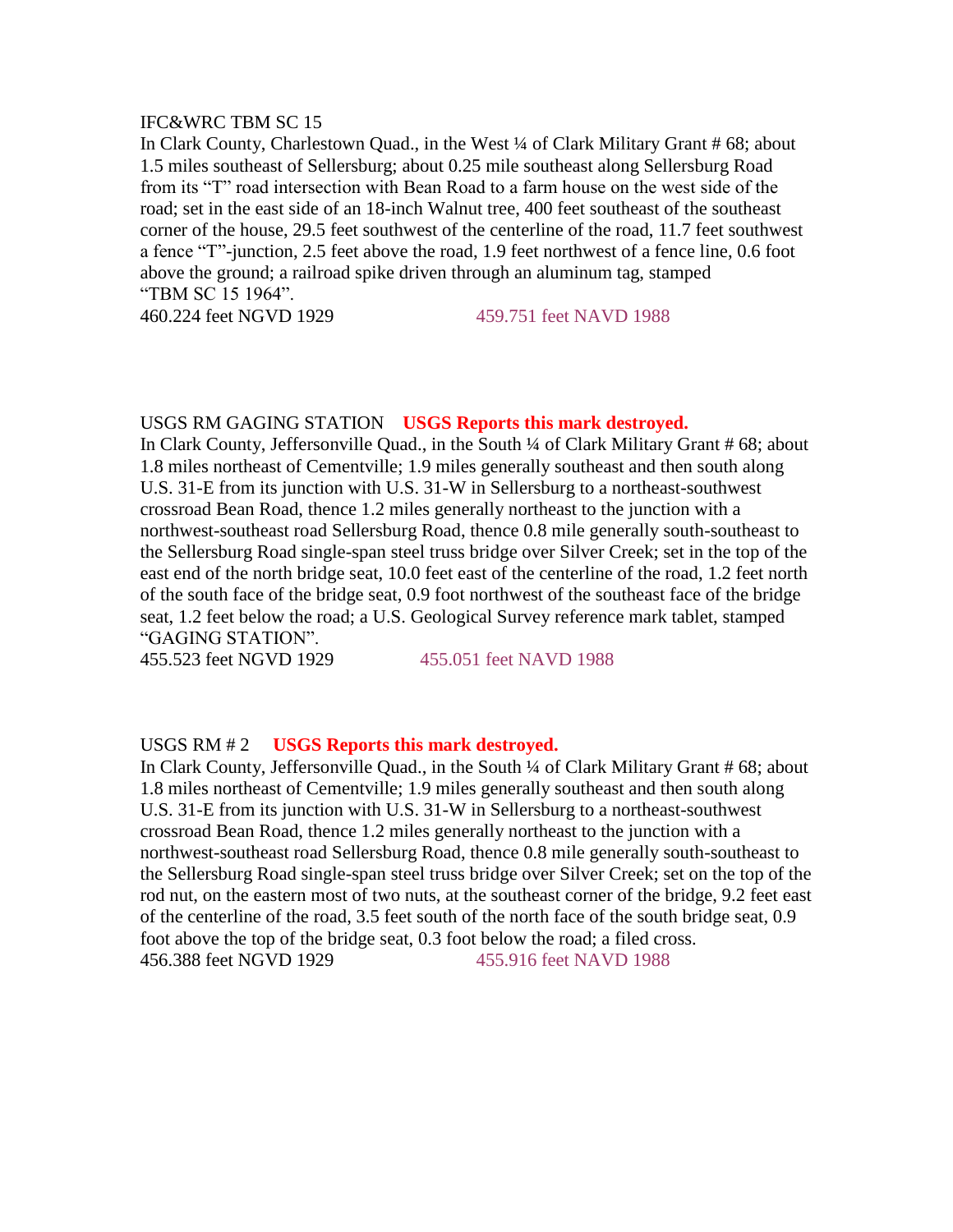# IFC&WRC TBM SC 16, 1964

In Clark County, Charlestown Quad., in the South ¼ of Clark Military Grant # 90; about 1.0 mile southeast of Sellersburg; about 0.1 mile northwest along Sellersburg Road from its "T" road intersection with Bean Road to a "Y"-road intersection; set in the west side of a 20-inch Oak tree, 340 feet north of the "Y"-intersection, 25.0 feet west of the west edge of the Silver Creek water surface, 14.5 feet east of the centerline of the road, 1.0 foot above the ground; a railroad spike driven through an aluminum tag, stamped "TBM SC 16 1964".

465.855 feet NGVD 1929 465.383 feet NAVD 1988

#### IFC&WRC TBM SC 17, 1964

In Clark County, Charlestown Quad., in the NE ½ of Clark Military Grant # 90; about 0.7 miles east of Sellersburg; 0.45 mile northeast along State Road 403 from its junction with U.S. 31 in Sellersburg to a "T"-road east, thence 0.2 mile southeast of the junction with a northeast-southwest road, thence 0.15 mile southwest to a northwest-southeast road, thence 0.95 mile southeast along Diefenbach Lane to a farm house on the northeast side of the road; set in the side of a 12-inch Hackberry tree, about 2100 feet northwest of the farm house, 100 feet northwest of a northeast-southwest fence line, 16.5 feet southwest of the centerline of Diefenbach Lane, 1.0 foot northeast of a northwest-southeast fence line, 0.4 foot above the ground; a railroad spike driven through an aluminum tag, stamped "TBM SC 17 1964".

468.965 feet NGVD 1929 468.494 feet NAVD 1988

# IFC&WRC TBM SC 18

In Clark County, Charlestown Quad., in the East ¼ of Clark Military Grant #111; about 0.7 miles east of Sellersburg; at the Diefenbach Lane ten-foot bridge over a small tributary to Silver Creek; set in the top of the northwest concrete wingwall of the bridge, 10.5 feet southwest of the centerline of the road, 1.7 feet east of the west end of the wingwall, 1.2 feet below the road, 0.4 foot northeast of the southwest face of the wingwall; a chiseled triangle. 450.859 feet NAVD 1988 451.330 feet NGVD 1929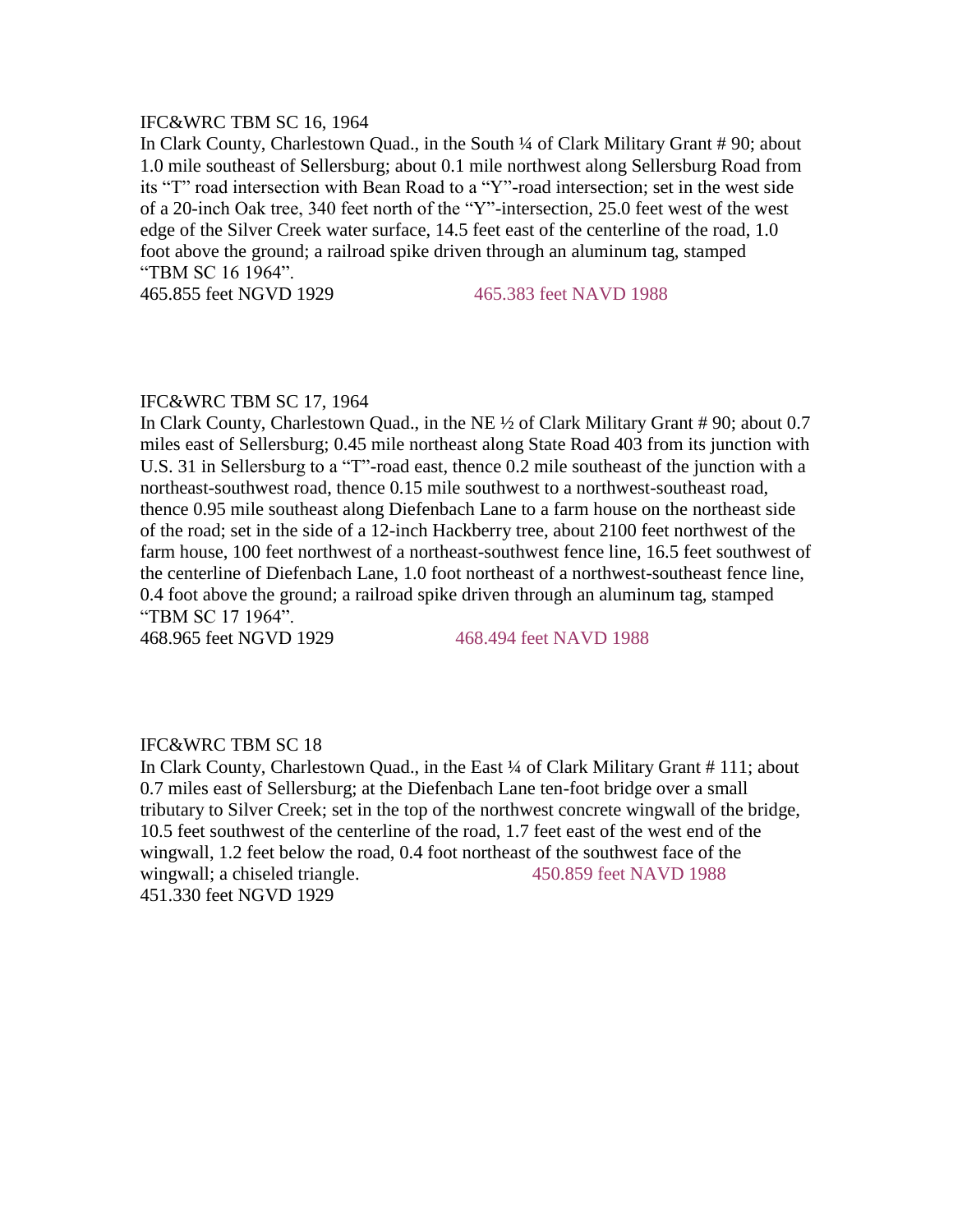# IFC&WRC TBM SC 19, 1964

In Clark County, Charlestown Quad., in the West ¼ of Clark Military Grant # 112; about 0.9 miles northeast of Sellersburg; 0.45 mile northeast along State Road 403 from its junction with U.S. 31 in Sellersburg to a "T"-road east, thence 0.2 mile east to a "T"-road southeast to the junction with a northeast-southwest road, thence 0.2 mile northeast to a 36-inch pipe culvert under the road; set in the east side of a 20-inch Walnut tree, 295 feet southwest of the culvert, 15.5 feet northwest of the centerline of the road, 0.9 foot above the ground; a railroad spike driven through an aluminum tag, stamped "TBM SC 19 1964".

461.070 feet NGVD 1929 460.599 feet NAVD 1988

#### IFC&WRC BM CLR 6, 1964

In Clark County, Charlestown Quad., in the North ¼ of Clark Military Grant # 112; about 1.2 miles northeast of Sellersburg; 1.35 miles northeast along State Road 403 from its junction with U.S. 31 in Sellersburg to a "T"-road southeast, thence 0.4 mile southeast to a "T"-road southwest (Greenleaf Road), thence 0.25 mile southwest to a single-span steel truss bridge over Silver Creek; set in the top of the northeast concrete wingwall of the bridge, 12.5 feet northwest of the centerline of Greenleaf Road, 0.8 foot south of the north end of the wingwall, 0.8 foot east of the west face of the wingwall, 0.2 foot below the road; a Indiana Flood Control and Water Resources Commission bronze bench mark tablet, stamped "CLR 6 1964".

Severe damage, bridge removed/wingwall found/stem only found/12/12/2002 464.006 feet NGVD 1929 463.536 feet NAVD 1988

### IFC&WRC TBM SC 20

In Clark County, Charlestown Quad., in the North ¼ of Clark Military Grant # 112; about 1.5 miles northeast of Sellersburg; at the "T" road intersection of State Road 403 and Prather Road; set in the top at the southeast end of the southwest headwall of a 6-foot box culvert under Prather Road, 255 feet southeast of centerline of State Road 403, 12.0 feet southwest of the centerline of Prather Road, 1.0 foot above the road, 0.8 foot northwest of the southeast end of the headwall, 0.6 foot northeast of the southwest face of the headwall; a chiseled triangle.

462.234 feet NGVD 1929 461.764 feet NAVD 1988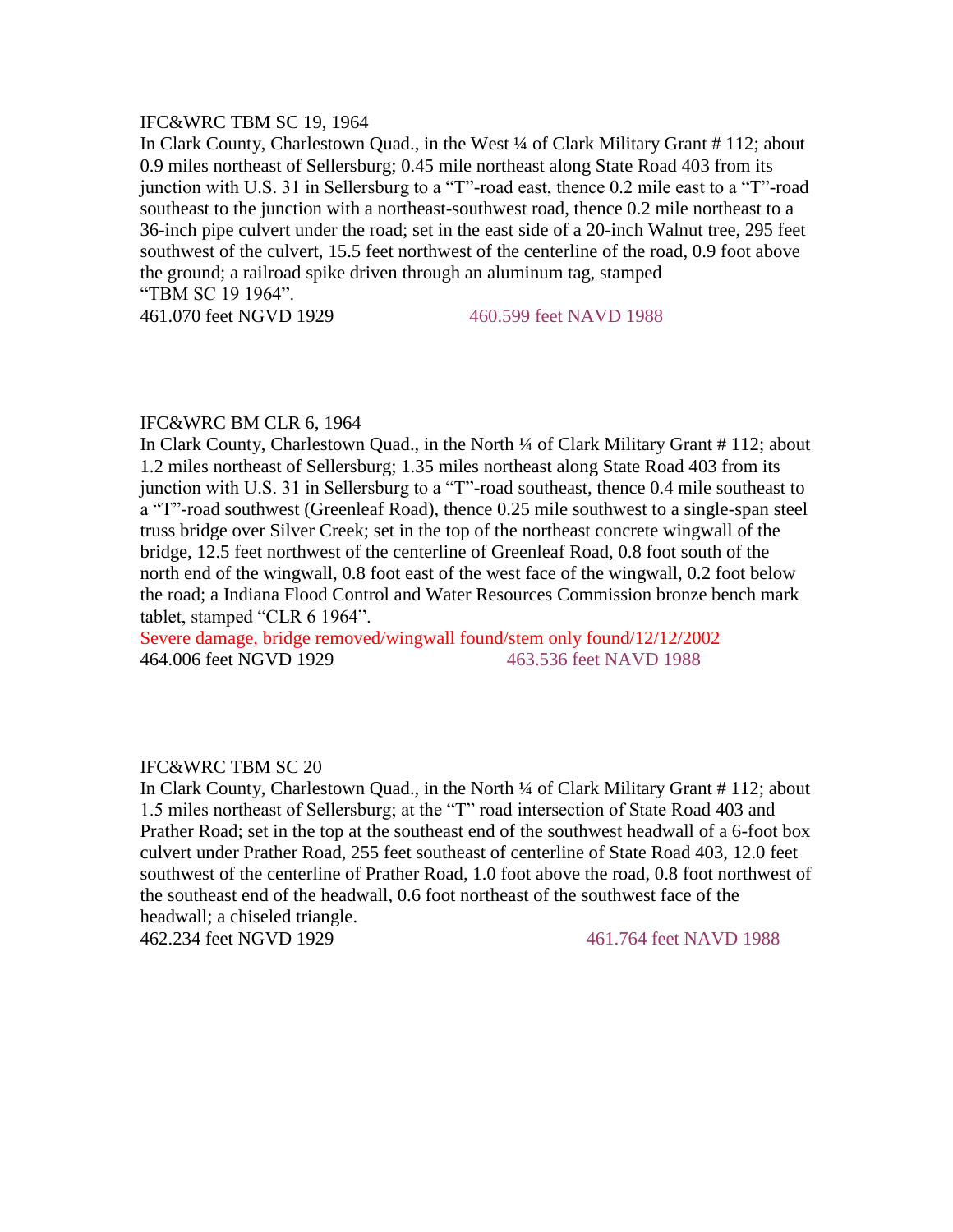#### IFC&WRC BM CLR 7, 1964

In Clark County, Charlestown Quad., in the SE ½ of Clark Military Grant # 131; about 1.2 miles northeast of Sellersburg; at the State Road 403 single-span steel truss bridge over Silver Creek; set in the top at the southwest end of the northwest sidewalk of the bridge, 33.7 feet southwest of the southwest end of the truss, 17.0 feet northwest of the centerline of the road, 1.0 foot southeast of the southeast face of the guardrail, 0.8 foot above the road; a Indiana Flood Control and Water Resources Commission bronze bench mark tablet, stamped "CLR 7 1964".

471.732 feet NGVD 1929 471.262 feet NAVD 1988

# IFC&WRC TBM SC 21

In Clark County, Charlestown Quad., in the South ¼ of Clark Military Grant # 131; at Speed; at the Louisville Cement Company property; set in the end of the southwesternmost bolt in the southwest concrete base of a power cable tower, 42.5 feet northwest of the centerline of a dirt road, 41.5 feet east-southeast of the eastern most rail of a railroad track, 26.0 feet southwest of the southwest face of a concrete block building, 1.5 feet above the ground, 0.5 foot east of the west face of the concrete base, 0.5 foot north of the south face of the base; a filed cross.

473.468 feet NGVD 1929 472.999 feet NAVD 1988

#### IFC&WRC TBM SC 22

In Clark County, Charlestown Quad., in the SW ½ of Clark Military Grant # 131; at Speed; at the Louisville Cement Company bridge over Muddy Fork of Silver Creek; set in the top at the south end of the west concrete sidewalk of the bridge, 9 ft west from center line of the road, 1.4 ft. north from south end of the sidewalk, 0.8 feet east of the west face of the sidewalk, 0.5 foot above the road; a chiseled triangle. 470.009 feet NGVD 1929 469.539 feet NAVD 1988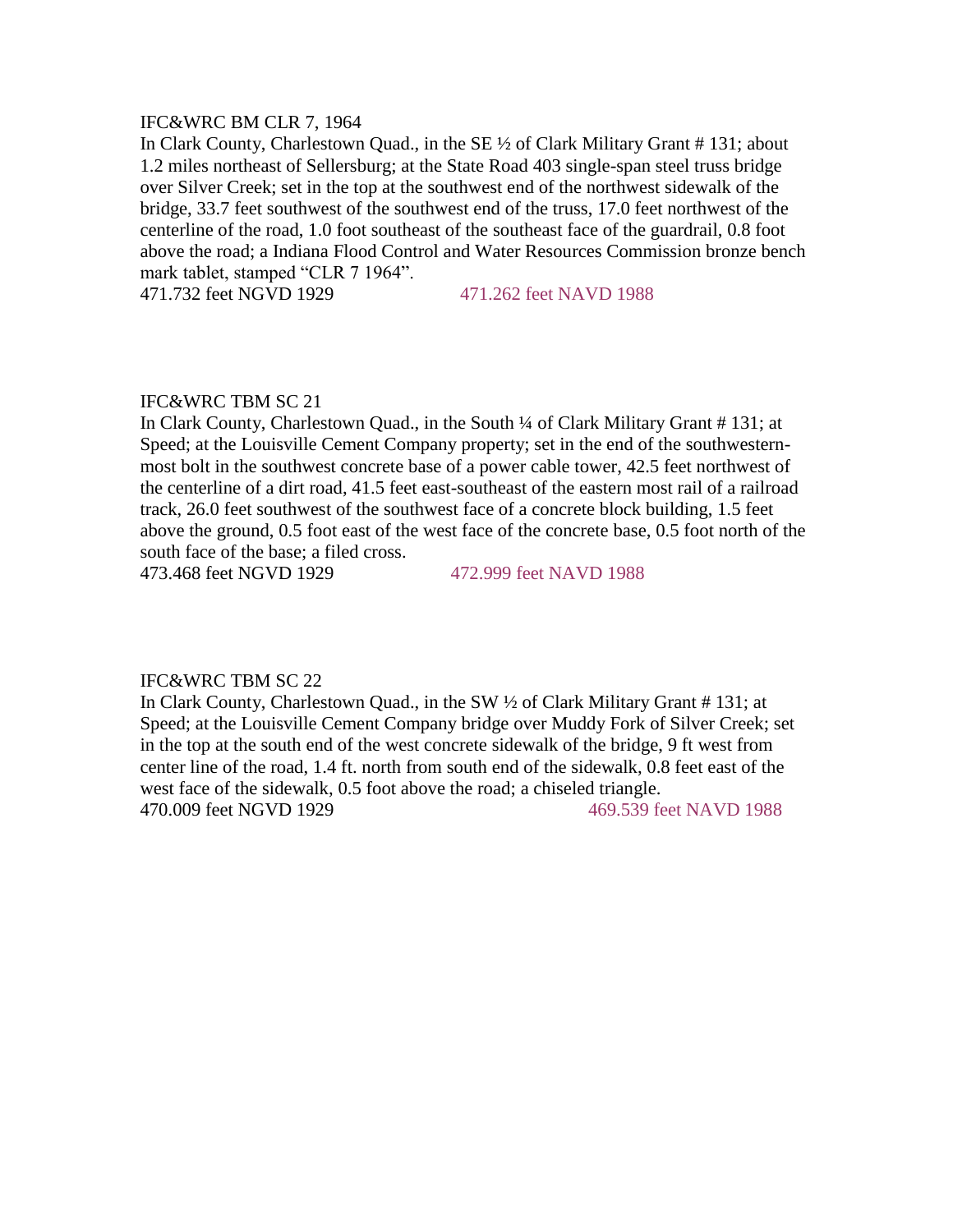### IFC&WRC BM CLR 9, 1964

In Clark County, Charlestown Quad., in Clark Military Grant # 131; about 0.7 mile northnortheast of Speed; on the property of the Louisville Cement Company, at the railroad bridge over Silver Creek; set in the top at the south end of the west abutment of the bridge, 8.5 feet south of the south rail of the tracks, 0.8 foot west of the east face of the abutment, 0.6 foot north of the south end of the abutment, 1.0 foot below the railway; a Indiana Flood Control and Water Resources Commission bronze bench mark tablet, stamped "CLR 9 1964".

468.253 feet NGVD 1929 467.784 feet NAVD 1988

#### USC&GS BM Y 59, 1934

In Clark County, Speed Quad., in the NE ½ of Clark Military Grant # 130; at Speed; at the Pennsylvania Railroad bridge over Muddy Fork Silver Creek; set in the top at the east end of the north abutment of the bridge, 5.7 feet east of the east rail of the tracks, 0.9 foot west of the east end of the abutment, 0.7 foot north of the south face of the abutment, 1.0 foot below the railway; a U.S. Coast and Geodetic Survey bronze bench mark tablet, stamped "Y 59 1934".

468.093 feet NGVD 1929 467.624 feet NAVD 1988

# IFC&WRC TBM SC 23

In Clark County, Speed Quad., in the NE ½ of Clark Military Grant # 130; at Speed; at the Pennsylvania Railroad bridge over Muddy Fork Silver Creek; set in the east end of the north abutment of the bridge, 16.3 feet south of the north end of the guardrail, 15.5 feet west of the centerline of the highway, 3.5 feet above the road, 1.0 foot east of the west face of the guardrail; a chiseled triangle.

472.593 feet NGVD 1929 472.124 feet NAVD 1988

#### IFC&WRC TBM SC 24, 1964

In Clark County, Charlestown Quad., in the North ¼ of Clark Military Grant # 131; about 1.0 mile north-northeast of Speed; 0.1 mile north along U.S. 31 from the bridge over Muddy Fork Silver Creek in Speed to a "T"-road east (Brick Church Road), thence 0.75 mile east then northeast then northwest to a farm drive leading west; set in the northwest side of a 30-inch Sycamore tree, 10.5 feet northeast of the centerline of Brick Church Road, 9.0 feet southeast of the extended centerline of the farm drive, 0.8 foot above the ground; a railroad spike driven through an aluminum tag, stamped "TBM SC 24 1964". 459.102 feet NGVD 1929 458.634 feet NAVD 1988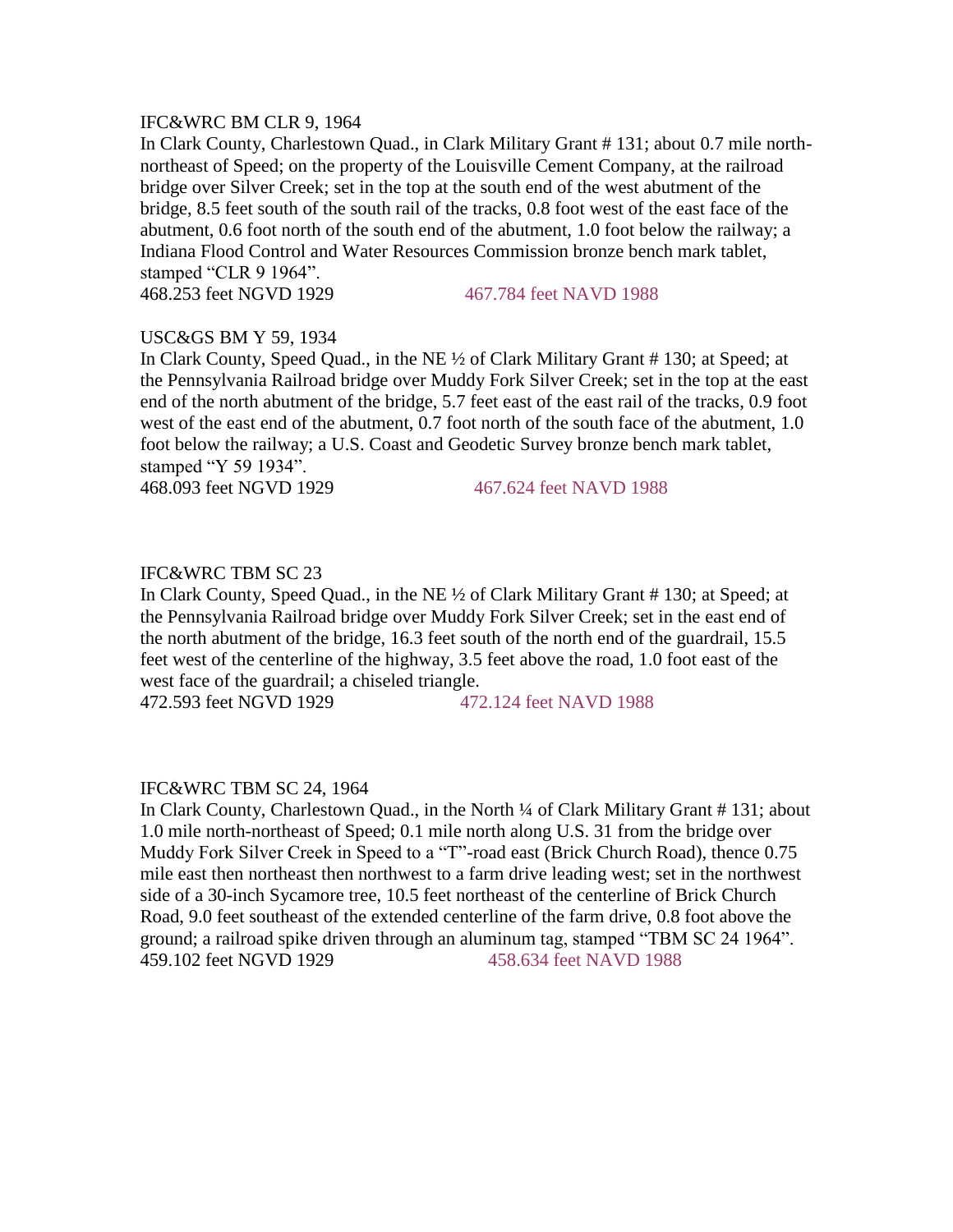# IFC&WRC TBM SC 26

In Clark County, Speed Quad., in the East ¼ of Clark Military Grant #167; about 2.0 miles north of Speed; about 0.6 mile northeast and then southeast along Perry Crossing Road from its intersection with U.S. 31 to a 4-foot box culvert under the road; set in the top at the southeast end of the southwest headwall of the culvert, 11.0 feet southwest of the centerline of the road, 0.6 foot northwest of the southeast end of the headwall, 0.6 foot above the road; a chiseled triangle.

472.815 feet NGVD 1929 472.348 feet NAVD 1988

# IFC&WRC BM CLR 10, 1964

In Clark County, Charlestown Quad., in the SW ½ of Clark Military Grant 150; about 1.5 miles north of Speed; about 0.3 mile southwest along Brick Church Road from the Silver Creek Church to a single-span steel truss bridge over Silver Creek; set in the top of the northeast wingwall of the bridge, 11.6 feet northeast of the centerline of the road, 4.5 feet west of the east end of the wingwall, 0.8 foot south of the north face of the wingwall, about level with the road; a Indiana Flood Control and Water Resources Commission bench mark tablet, stamped "CLR 10 1964".

NOT FOUND 12/12/2002 new bridge/old bridge seat and wingwall found west of new bridge/ no evidence of disk found

464.869 feet NGVD 1929 464.403 feet NAVD 1988

# IFC&WRC TBM SC 27

In Clark County, Charlestown Quad., in the NE ½ of Clark Military Grant # 150; about 1.8 miles north of Speed; about 0.25 mile southeast along Stricker Road from the Stricker Road single-span steel truss bridge over Sinking Fork to a "T" road, thence 0.3 mile southwest to a two-foot box culvert under the road; set in the top at the southwest end of the northwest concrete headwall of the culvert, 8.5 feet northwest of the centerline of the road, 2.0 feet northeast of the southwest end of the headwall, 1.3 feet above the road, 0.5 foot southeast of the northwest face of the headwall; a chiseled triangle. 492.103 feet NGVD 1929 491.637 feet NAVD 1988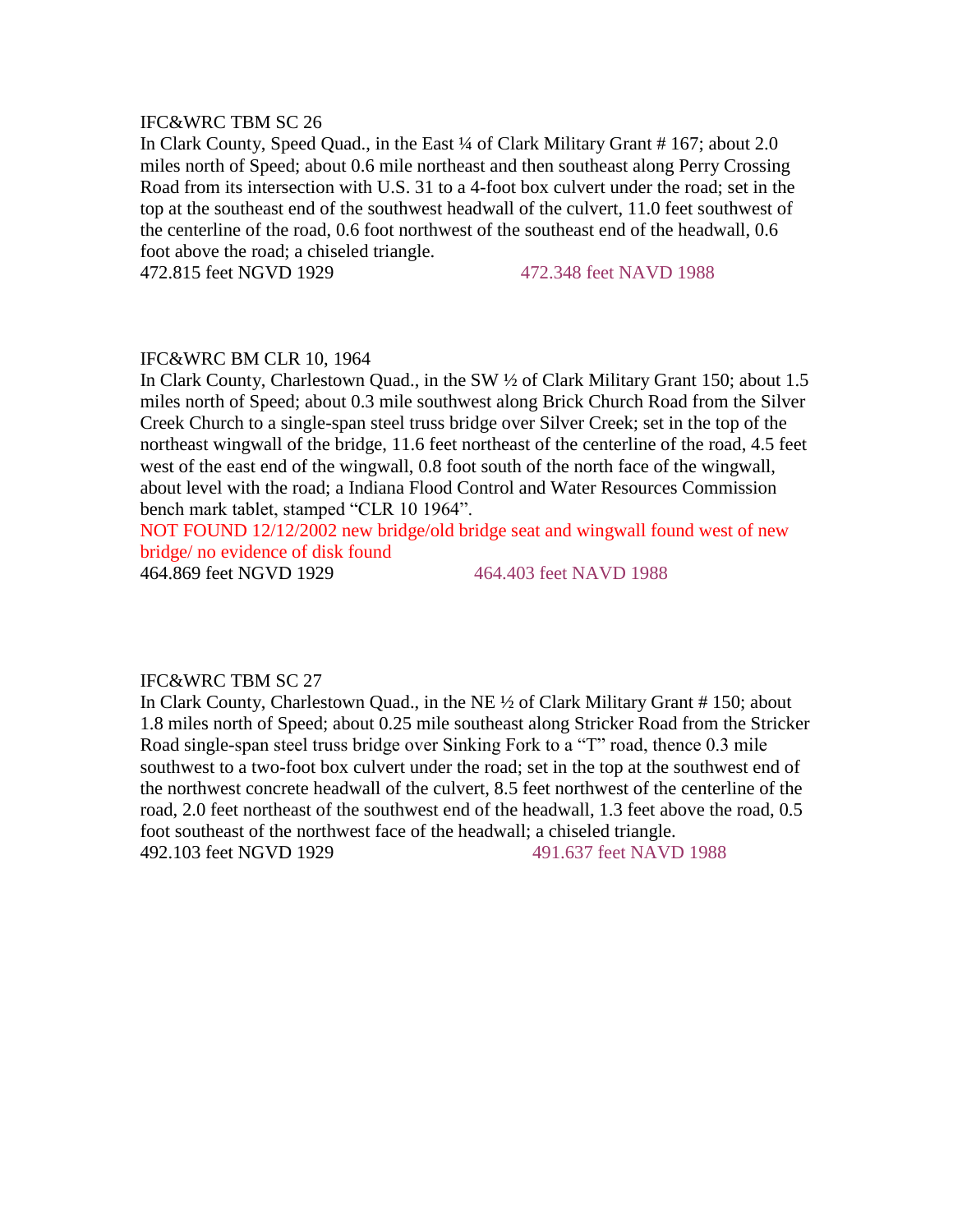# IFC&WRC BM CLR 11, 1964

In Clark County, Charlestown Quad., in the North ¼ of Clark Military Grant # 150; about 2.3 miles north of Speed; at the Stricker Road single-span steel truss bridge over Sinking Fork; set in the top of the southwest concrete wingwall of the bridge, 6.5 feet southwest of the centerline of the road, 1.5 feet northwest of the southeast end of the wingwall, 0.6 foot northeast of the southwest face of the wingwall, 0.8 foot below the bridge floor; a Indiana Flood Control and Water Resources Commission bronze bench mark tablet, stamped "CLR 11 1964".

DESTROYED/ new concrete bridge 12/11/2002

463.308 feet NGVD 1929 462.843 feet NAVD 1988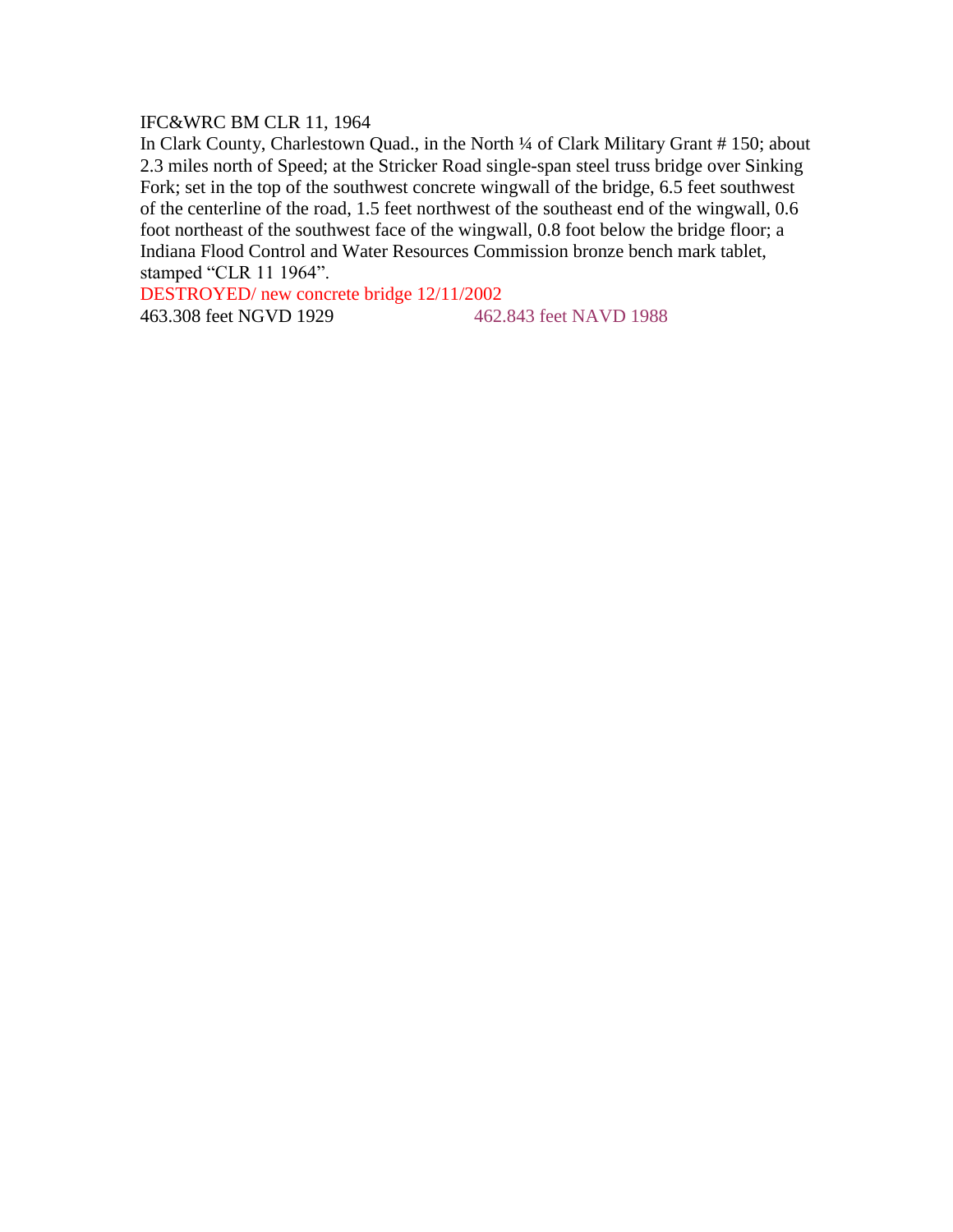# IFC&WRC TBM SC 28, 1964

In Clark County, Charlestown Quad., in the West ¼ of Clark Military Grant # 151; about 2.3 miles north of Speed; at the Stricker Road single-span steel truss bridge over Sinking Fork; set in the south side of a 50-inch Sycamore tree, 15.5 feet southeast of the centerline of the road, 1.5 feet above the road; a railroad spike driven through an aluminum tag, stamped "TBM SC 28 1964".

DESTROYED Sycamore tree not found 12/11/2002 464.309 feet NGVD 1929 463.845 feet NAVD 1988

### IFC&WRC TBM SC 29

In Clark County, Charlestown Quad., in the NE ½ of Clark Military Grant # 168; about 2.7 miles north of Speed; about 0.55 mile northwest along Stricker Road from the Stricker Road single-span steel truss bridge over Sinking Fork to a 3-foot box culvert under the road; set in the top at the southeast end of the southwest concrete headwall of the culvert, 6.8 feet southwest of the centerline of the road, 0.5 foot northwest of the southeast end of the headwall, 0.5 foot northeast of the southwest face of the headwall, 0.1 foot above the road; a chiseled triangle.

477.108 feet NGVD 1929 476.644 feet NAVD 1988

#### IFC&WRC BM CLR 12, 1964

In Clark County, Charlestown Quad., in the North ¼ of Clark Military Grant # 168; about 3.0 miles north of Speed; about 1.0 mile northwest along Stricker Road from the Stricker Road single-span steel truss bridge over Sinking Fork to a single-span concrete bridge over a small stream; set in the top of the northwest wingwall of the bridge, 9.0 feet west of the centerline of the road, 3.0 feet northwest of the southeast end of the wingwall, 0.5 foot northeast of the southwest face of the wingwall, 0.5 foot northeast of the southwest face of the wingwall, about level with the road; a Indiana Flood Control and Water Resources Commission bronze bench mark tablet, stamped "CLR 12 1964". 470.187 feet NGVD 1929 469.723 feet NAVD 1988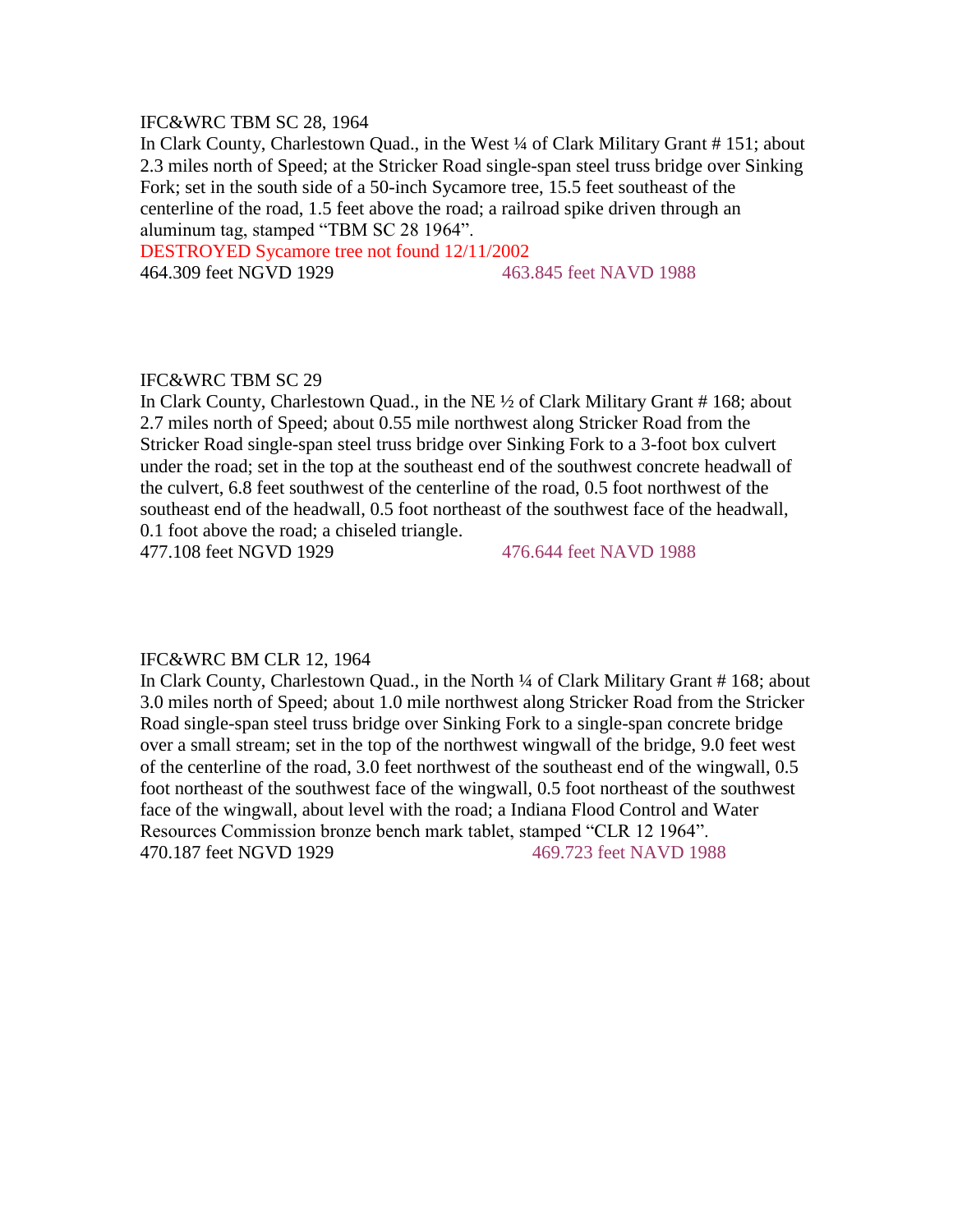# IFC&WRC TBM SC 30

In Clark County, Speed Quad., in the SE ½ of Clark Military Grant # 185; about 1.7 miles south of Memphis; 1.7 miles south along U.S. 31 from its crossing of the main northwest-southeast road in Memphis to a "T"-road east (Killen Road), thence 0.6 mile east and then south to a right angle turn east-northeast; set in the southwest side of a 36 inch Sycamore tree, 275 feet north-northwest of the right angle turn, 10.5 feet east of the centerline of the road, 2.4 feet west of a fence line, 1.0 foot above the ground; a railroad spike driven through an aluminum driven tag, stamped "TBM SC 30 1964". 466.170 feet NGVD 1929 465.706 feet NAVD 1988

# IFC&WRC BM CLR 13, 1964

In Clark County, Speed Quad., in the SW ½ of Clark Military Grant # 185; about 1.8 miles south of Memphis; at the Killen Road single-span rainbow truss bridge over Silver Creek; set in the top at the north end of the west concrete abutment of the bridge, 8.5 feet north of the centerline of the road, 0.7 foot south of the north end of the abutment, 0.7 foot west of the east end of the abutment, about level with the road; a Indiana Flood Control and Water Resources Commission bronze bench mark tablet, stamped "CLR 13 1964".

DESTROYED new bridge / chiseled "square" found on northwest abutment 12/11/2002 466.297 feet NGVD 1929 465.833 feet NAVD 1988

# IFC&WRC TBM SC 31

In Clark County, Speed Quad., in the East ¼ of Clark Military Grant # 202; about 0.7 mile south of Memphis; 0.7 mile south along U.S. 31 from its crossing of the main northwest-southwest road in Memphis to a 9-foot bridge over a small stream; set in the top at the south end of the east headwall of the bridge, 35.0 feet east of the centerline of the highway, 9.0 feet below the highway, 0.5 foot north of the south end of the headwall, 0.6 foot west of the east face of the headwall; a chiseled triangle. 467.670 feet NGVD 1929 467.208 feet NAVD 1988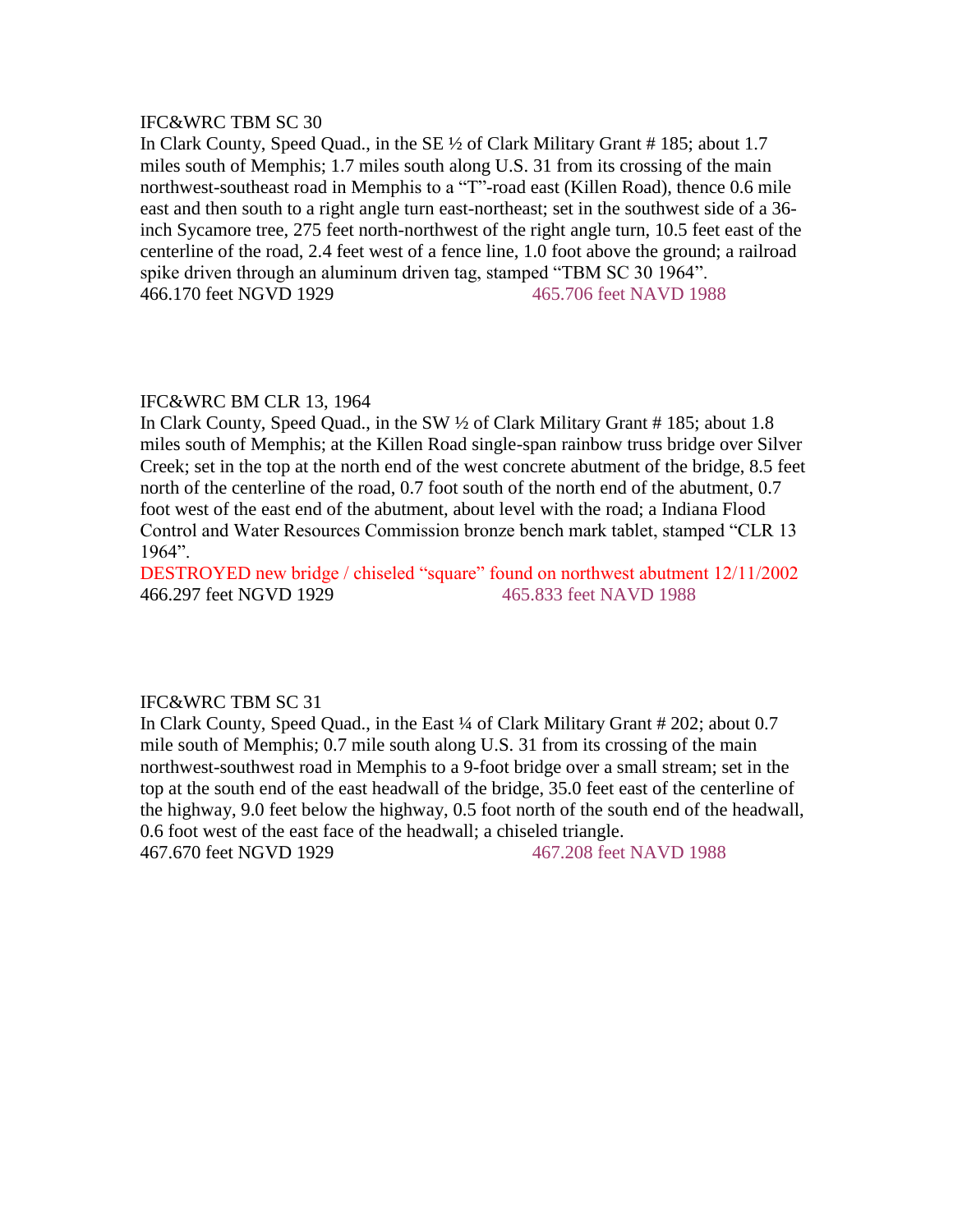#### USC&GS BM A 60, 1934

In Clark County, Speed Quad., in the South ¼ of Clark Military Grant # 203; about 0.2 mile south of Memphis; 0.3 mile south along the Conrail (Pennsylvania) Railroad from the crossing of the main northwest-southeast road in Memphis to an 11-foot bridge under the tracks; set in the top of the top stone tier of the southwest wingwall of the bridge, 12.0 feet west of the west rail of the tracks, 6.5 feet below the railway, 0.8 foot south of the north face of the wingwall, 0.8 foot east of the west end of the stone tier; a U.S. Coast and Geodetic Survey bronze bench mark tablet, stamped "A 60 1934". 476.613 feet NGVD 1929 476.151 feet NAVD 1988

## IFC&WRC TBM SC 32, 1964

In Clark County, Speed Quad., in the East ¼ of Clark Military Grant # 203; about 0.2 mile east of Memphis; at the Memphis Road single-span steel truss bridge over Silver Creek; set in the west side of a 30-inch Walnut tree, 310 feet west of the west end of the bridge, 42.0 feet south of the centerline of the road, 28.0 feet west of the center-line of a farm drive to the south, 0.9 foot above the ground; a railroad spike driven through an aluminum tag, stamped "TM SC 32 1964".

475.003 feet NGVD 1929 474.542 feet NAVD 1988

#### IFC&WRC BM CLR 14, 1964

In Clark County, Speed Quad., in the East ¼ of Clark Military Grant # 203; about 0.2 mile east of Memphis; at the Memphis Road single-span steel truss bridge over Silver Creek; set in the top of the southeast wingwall of the bridge, 12.5 feet south of the centerline of the road, 1.0 foot southeast of the southeast corner of the truss of the bridge, 0.6 foot northeast of the southwest face of the wingwall, about level with the road; a Indiana Flood Control and Water Resources Commission bronze bench mark tablet, stamped "CLR 14 1964".

DESTROYED new bridge 12/11/2002 472.343 feet NGVD 1929 471.882 feet NAVD 1988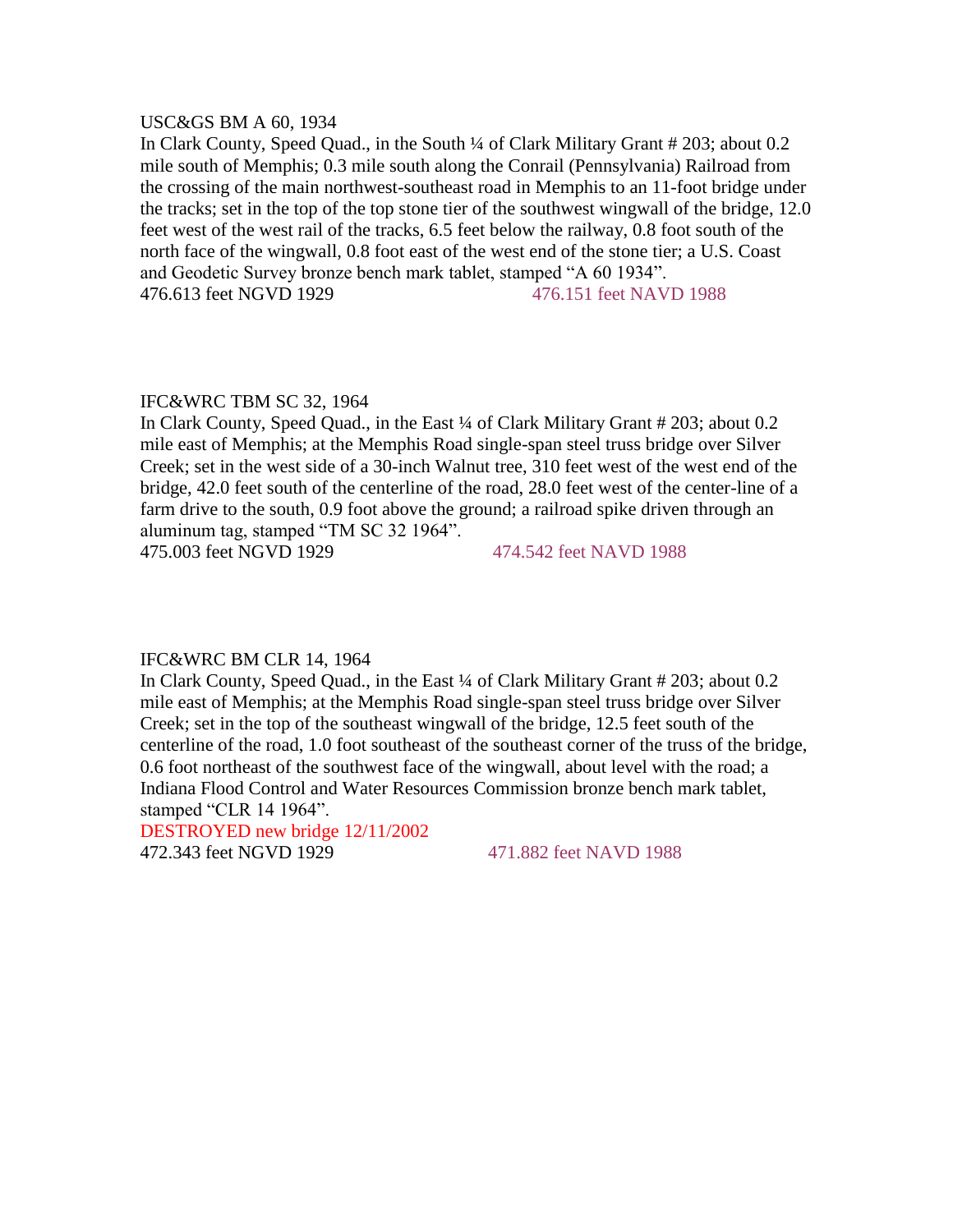# IFC&WRC TBM SC 33, 1964

In Clark County, Charlestown Quad., in the East ¼ of Clark Military Grant # 204; about 1.0 mile east of Memphis; about 0.1 mile south along Hansberry Road from its intersection with Treloar Road to a right angle turn in the road to the southwest and a house on the north side of the road; set in the southeast side of a 22-inch tree, 210 feet southeast of the southeast face of the house, 180 feet southeast of the center of the turn in the road, 22.0 feet northeast of the centerline of the drive leading to the house, 19.5 foot above the ground; a railroad spike driven through an aluminum tag, stamped "TBM SC 33 1964".

473.560 feet NGVD 1929 473.100 feet NAVD 1988

# IFC&WRC TBM SC 34, 1964

In Clark County, Speed Quad., in the center of Clark Military Grant # 204; about 0.9 mile northeast of Memphis; 0.7 mile southeast along Memphis Road from its intersection with U.S. 31 to a "T"-road northeast (Hansberry Road), thence 0.5 mile northeast to a turn in the road northwest and a house on the north side of the road, thence 0.6 mile generally northwest cross-country skirting the southwest base of a hill and woods to a power line running east-west; set in the north side of a power pole, 500 feet east of the east edge of Silver Creek, 156 feet southeast of the southeast edge of a woods and a fence line, 1.0 foot above the ground; a railroad spike driven through an aluminum tag, stamped "TBM SC 34 1964".

472.122 feet NGVD 29 471.663 feet NAVD 1988

# IFC&WRC TBM SC 35, 1964

In Clark County, Henryville Quad., in the East ¼ of Clark Military Grant # 221; about 2.7 miles south of Henryville; about 0.4 mile northeast along Biggs Road from its intersection with US 31 to a "Y"-road southeast, thence 0.9 mile generally southeast to a turn to the northeast at a right angle; set in the south side of a 36-inch Sycamore tree, 185 feet south of the center of the right angle turn in the road, 30.0 feet west of the east edge of the woods, 0.8 foot above the ground; a railroad spike driven through an aluminum tag, stamped "TBM SC 35 1964".

475.043 feet NGVD 1929 474.585 feet NAVD 1988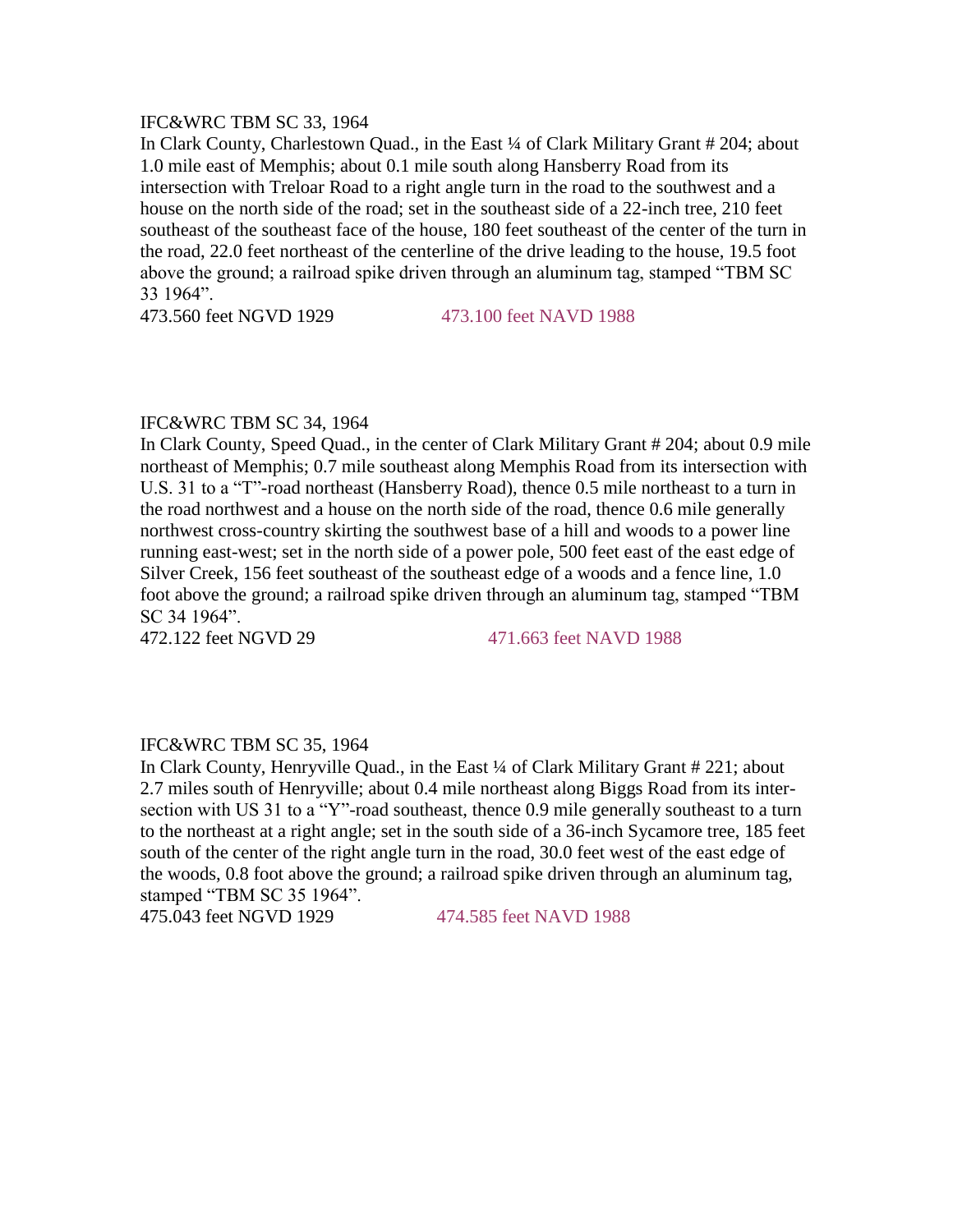#### IFC&WRC BM CLR 16, 1964

In Clark County, Henryville Quad., in the North ¼ of Clark Military Grant # 221; about 2.1 miles south of Henryville; about 0.4 mile northeast along Biggs Road from its intersection with US 31 to a "Y"-road southeast, thence 0.2 mile southeast to a singlespan steel truss bridge over Silver Creek; set in the top at the south end of the north-east wingwall of the bridge, 13.5 feet northeast of the centerline of the road, 4.7 feet south of the north end of the wingwall, 0.6 foot west of the east face of the wingwall, about level with the road; a Indiana Flood Control and Water Resources Commission bronze bench mark tablet, stamped "CLR 16 1964".

478.269 feet NGVD 1929 477.808 feet NAVD 1988

# IFC&WRC TBM SC 36

In Clark County, Henryville Quad., in the East ¼ of Clark Military Grant # 238; about 2.1 miles south of Henryville; at the Biggs Road 35-foot concrete bridge over Miller Fork; set in the top of the northeast concrete wingwall of the bridge 10.5 feet northeast of the centerline of the road, 3.1 feet southeast of the northwest break of the wingwall, 0.8 foot northeast of the southwest face of the wingwall, about level with the road; a chiseled triangle.

480.313 feet NGVD 1929 479.857 feet NAVD 1988

#### USC&GS BM B 60, 1934

In Clark County, Henryville Quad., in the Center SE ½ of Clark Military Grant # 238; about 1.8 miles of Henryville; about 0.2 mile north along the Pennsylvania Railroad tracks from its intersection with Biggs Road to a 36-inch pipe culvert under the tracks; set in the top at the west end of the southwest abutment of the culvert, 22.5 feet west of the west abutment of the culvert, 22.5 feet west of the west rail of the tracks, 6.5 feet below the railway, 1.0 foot south of the north face of the abutment, 0.9 foot east of the west end of the abutment; a U.S. Coast and Geodetic Survey bronze bench mark tablet, stamped "B 60 1934".

Note: NGS reports this mark is destroyed, see USC&GS BM B 60 RESET 1974 480.006 feet NGVD 1929 479.550 feet NAVD 1988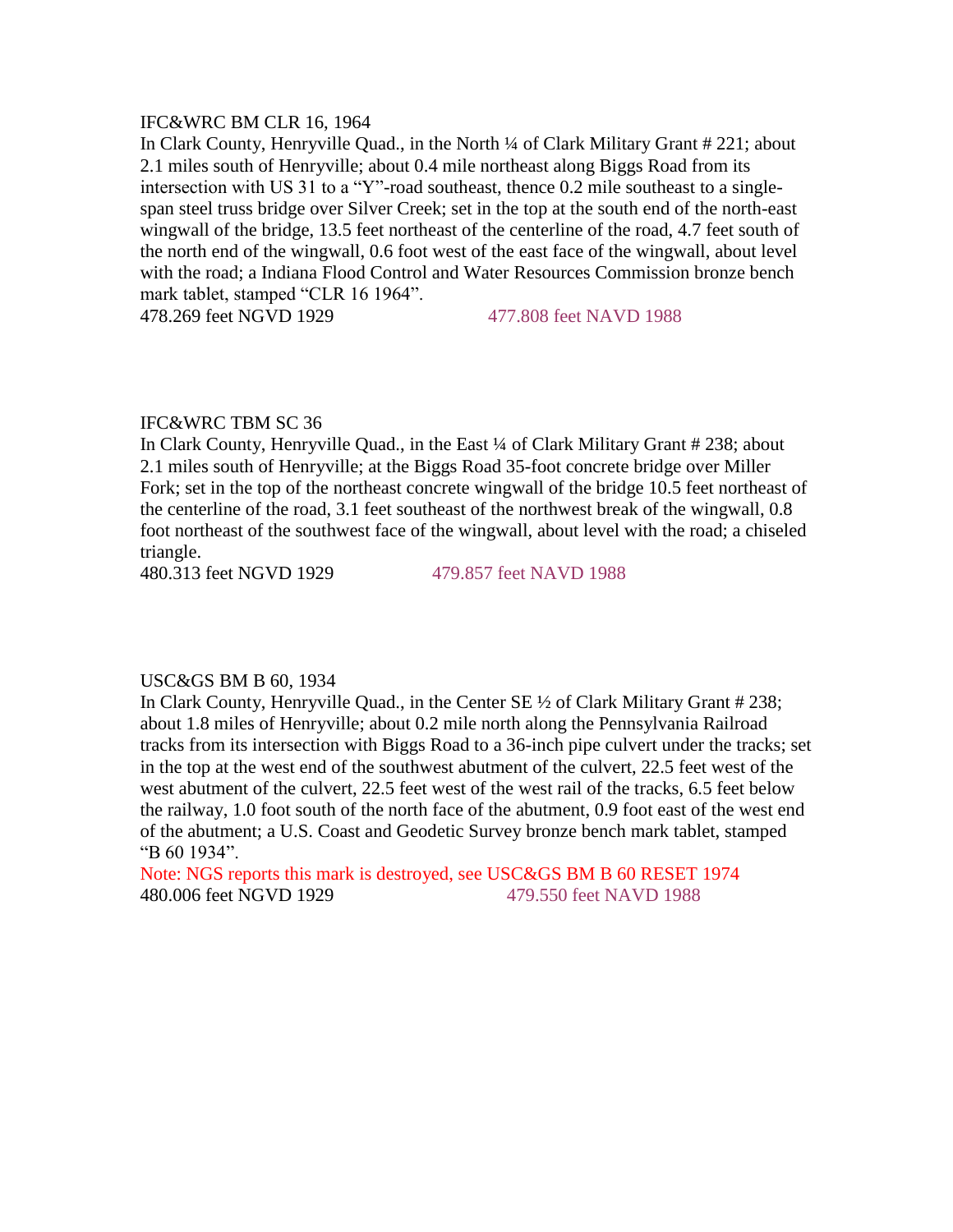#### USC&GS BM B 60 RESET 1974

In Clark County, Henryville Quad., in the Center SE ½ of Clark Military Grant # 238; about 1.8 miles of Henryville; about 0.2 mile north along the Pennsylvania Railroad tracks from its intersection with Biggs Road to a concrete culvert under the tracks; set in a drill hole at the north most end of the culvert, 92 feet east of the centerline of US 31, 20 feet west of the west rail of the tracks, 13 feet north of a metal witness post, 5 feet above the highway; a U.S. Coast and Geodetic Survey bronze bench mark tablet, stamped "B 60 RESET 1974". THIRD ORDER

147.21 meters NAVD 1988 482.97 feet NAVD 1988 147.35 meters NGVD 1929 483.43 feet NGVD 1929

#### IFC&WRC TBM SC 37, 1964

In Clark County, Henryville Quad., in the South ¼ of Clark Military Grant # 239; about 1.8 miles south of Henryville; about 1.3 miles southwest and then generally south along Cannig Road from its intersection with Murphy Road to where the power lines cross the road; set in the southeast side of a 36-inch twin-trunked Oak tree, 260 feet northeast of the power lines, 10.5 feet northwest of the centerline of the road, 1.0 foot above the ground; a railroad spike driven through an aluminum tag, stamped "TBM SC 37 1964". 488.013 feet NGVD 1929 487.560 feet NAVD 1988

#### IFC&WRC TBM SC 38, 1964

In Clark County, Henryville Quad., in the West ¼ of Clark Military Grant # 239; about 1.2 miles south of Henryville; about 0.6 mile southwest and then south along Cannig Road from its intersection with Murphy Road to a small pond on the east side of the road; set in the east side of a 36-inch Ash tree, 205 feet south of the centerline of a driveway to the east, 70 feet northwest of the northwest edge of the pond, 16.5 feet east of the centerline of the road, 0.7 foot above he ground; a railroad spike driven through an aluminum tag, stamped "TBM SC 38 1964".

552.648 feet NGVD 1929 552.198 feet NAVD 1988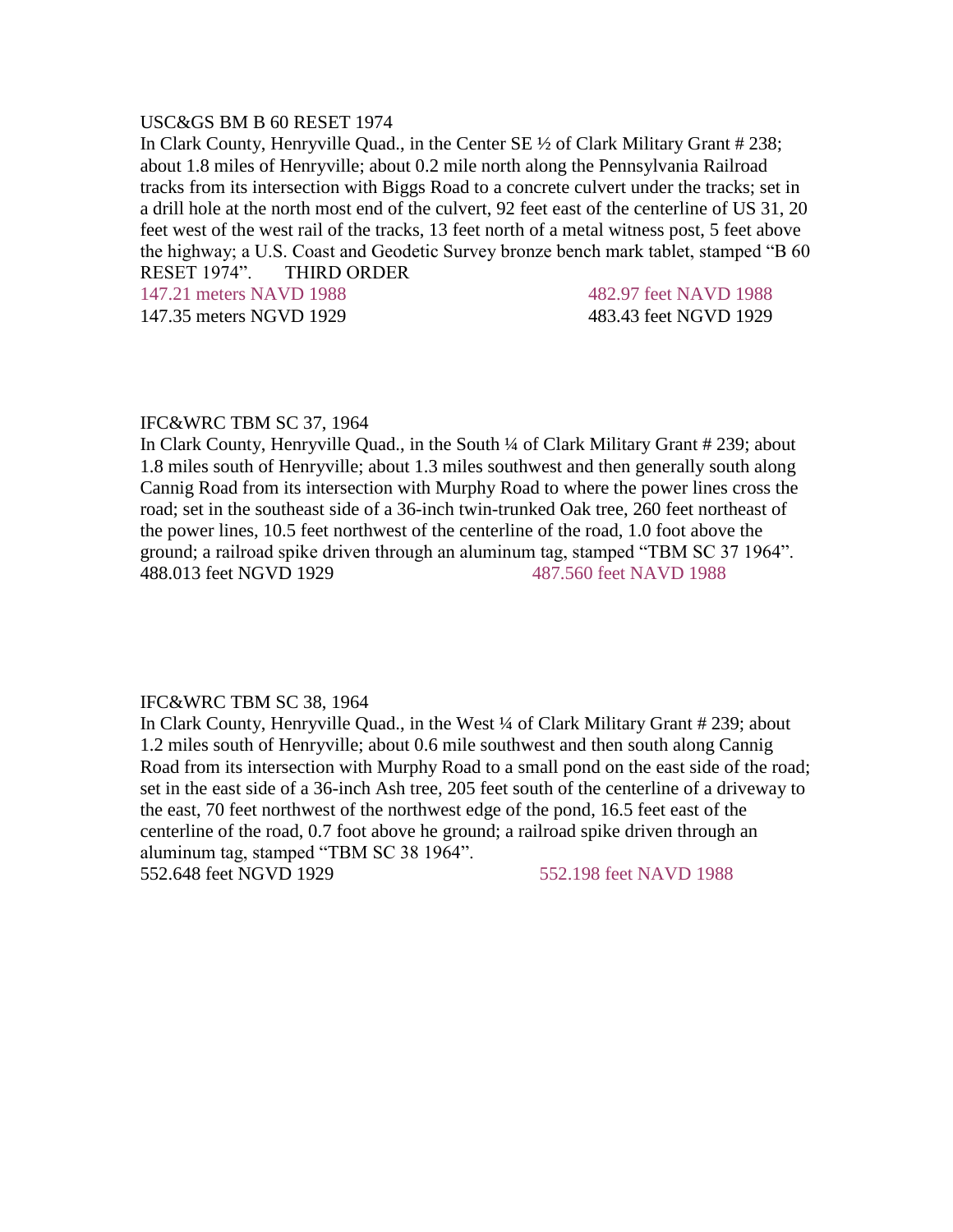# IFC&WRC TBM SC 39, 1964

In Clark County, Henryville Quad., in the West ¼ of Clark Military Grant # 240; about 0.8 mile southeast of Henryville; at the intersection of Cannig Road and Murphy Road; set in the southwest side of a 30-inch Tulip tree on a fence line, 19.0 feet northeast of the centerline of Murphy Road, 19.0 feet southeast of the centerline of Cannig Road, 1.0 foot above the ground; a railroad spike driven through an aluminum tag, stamped "TBM SC 39 1964".

567.223 feet NGVD 1929 566.775 feet NAVD 1988

# IFC&WRC TBM SC 40, 1964

In Clark County, Henryville Quad., in the South ¼ of Clark Military Grant # 240; about 1.5 miles southeast of Henryville; about 0.7 mile southeast along Murphy Road from its intersection with Cannig Road to a jog in the road; set in the southwest side of a 36-inch Hickory tree, 150 feet northwest of a fence corner post, 10.0 feet northeast of the centerline of the road, 1.0 foot above the ground; a railroad spike driven through an aluminum tag, stamped "TBM SC 40 1964".

485.388 feet NGVD 1929 484.939 NAVD 1988

# IFC&WRC BM CLR 17, 1964

In Clark County, Otisco Quad., in the S ¼ Sec. 240, Clark Military Grant, about 4.5 miles southwest of Otisco; about 0.8 mile southeast along Murphy Road from its intersection with Cannig Road to the Murphy Road single-span steel truss bridge over Silver Creek; set in the top of the south end of the northeast concrete wingwall of the bridge, 10.0 feet northeast of the centerline of the road, 9.3 feet south of the north end of the wingwall, 0.7 foot west of the east face of the wingwall; a Indiana Flood Control and Water Resources Commission bronze bench mark tablet, stamped "CLR 17 1964". 486.118 feet NGVD 1929 485.669 feet NAVD 1988

# IFC&WRC TBM SC 40 A

In Clark County, Otisco Quad., in the North ¼ of Clark Military Grant # 240; about 4.1 mile west of Otisco; at the intersection of State Road 31 and a northeast-southwest crossroad; set in the top at the southeast end of the southwest headwall of a 14-inch pipe culvert under the highway, 72.0 feet southeast of the centerline of the northeast-southwest road, 28.5 feet southwest of the centerline of State Road 31, 3.5 feet below the road, 0.5 foot northeast of the southwest face of the headwall, 0.4 foot northwest of the southeast end of the headwall; a chiseled triangle.

510.206 feet NGVD 1929 509.761 feet NAVD 1988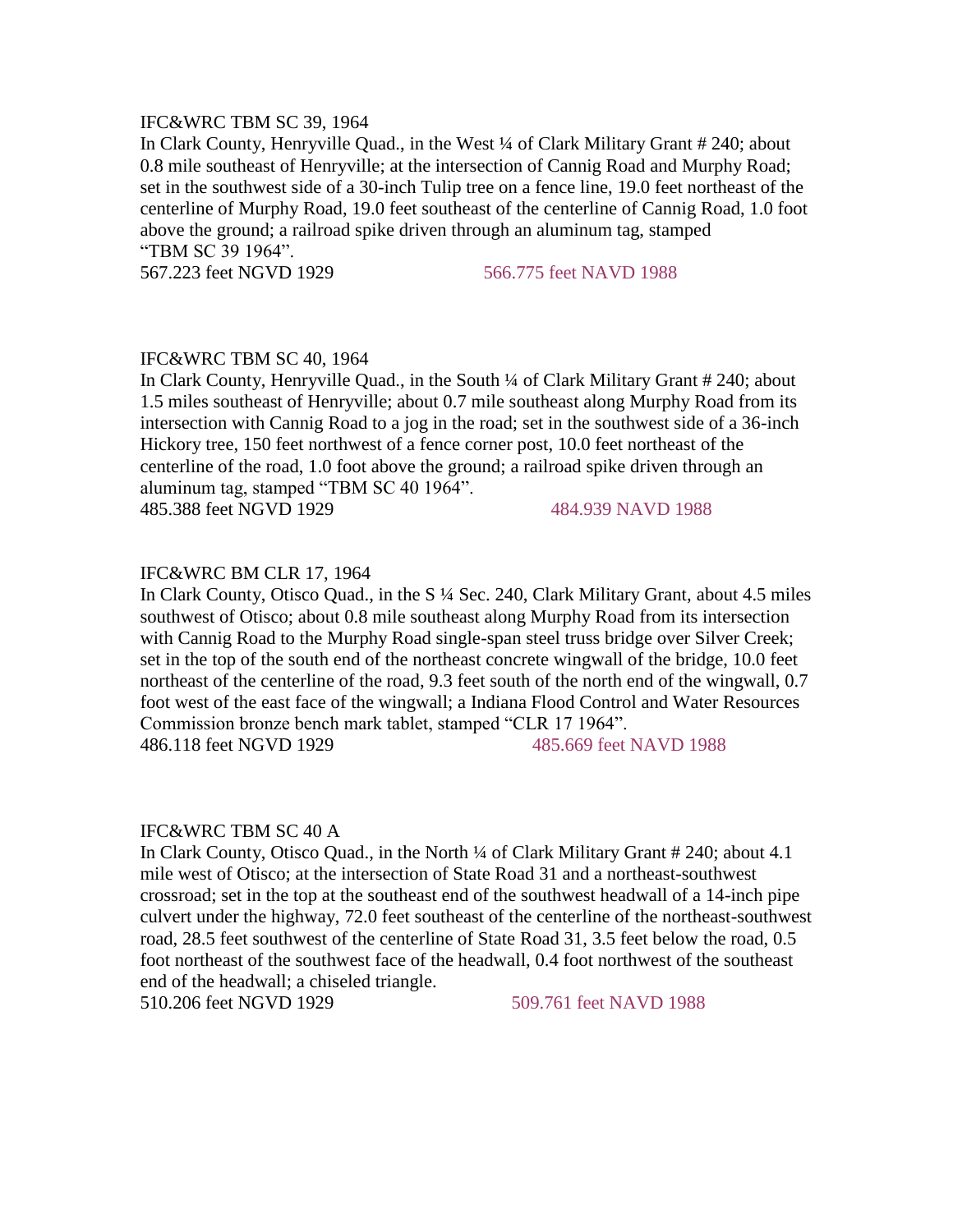#### IFC&WRC BM CLR 18, 1964

In Clark County, Otisco Quad., in the North ¼ of Clark Military Grant # 240; about 4.0 mile west of Otisco; at the State Road 31 single-span steel truss bridge over Silver Creek; set in the top at the northwest end of the northwest wingwall of the bridge, 10.0 feet southwest of the centerline of the highway, 0.6 foot southeast of the northwest end of the wingwall, 0.5 foot northeast of the southwest face of the wingwall, 0.2 foot below the road; a Indiana Flood Control and Water Resources Commission bronze bench mark tablet, stamped "CLR 18 1964".

# *Destroyed 5/3/68 LJS*

#### 495.102 feet NGVD 1929 494.656 feet NAVD 1988

#### IFC&WRC BM CLR 19, 1964

In Clark County, Otisco Quad., in the East ¼ of Clark Military Grant # 255; about 4.0 miles west of Otisco; at the Henryville-Otisco Road single-span steel truss bridge over Silver Creek; set in the top at the northeast corner of the bridge floor, 8.5 feet northwest of the centerline of the road, 0.4 foot southwest of the northeast face of the bridge floor, 0.3 foot southeast of the northwest face of the bridge floor; a Indiana Flood Control and Water Resources Commission bronze bench mark tablet, stamped "CLR 19 1964".

DESTROYED new bridge

496.475 feet NGVD 1929 496.032 feet NAVD 1988

# IFC&WRC TBM SC 41

In Clark County, Otisco Quad., in the SE ½ of Clark Military Grant # 256; about 3.7 miles west of Otisco; 0.7 mile northeast along a northeast-southwest crossroad from its intersection with State Road 31 to an 8-foot bridge over a unnamed tributary to Silver Creek; set in the top at the southwest end of the northwest concrete guardrail of the bridge, 8.5 feet northwest of the centerline of the road, 1.8 feet above the road, 0.8 foot northeast of the southwest end of the guardrail, 0.5 foot southeast of the northwest face of the guardrail; a chiseled triangle.

504.268 feet NGVD 1929 503.826 feet NAVD 1988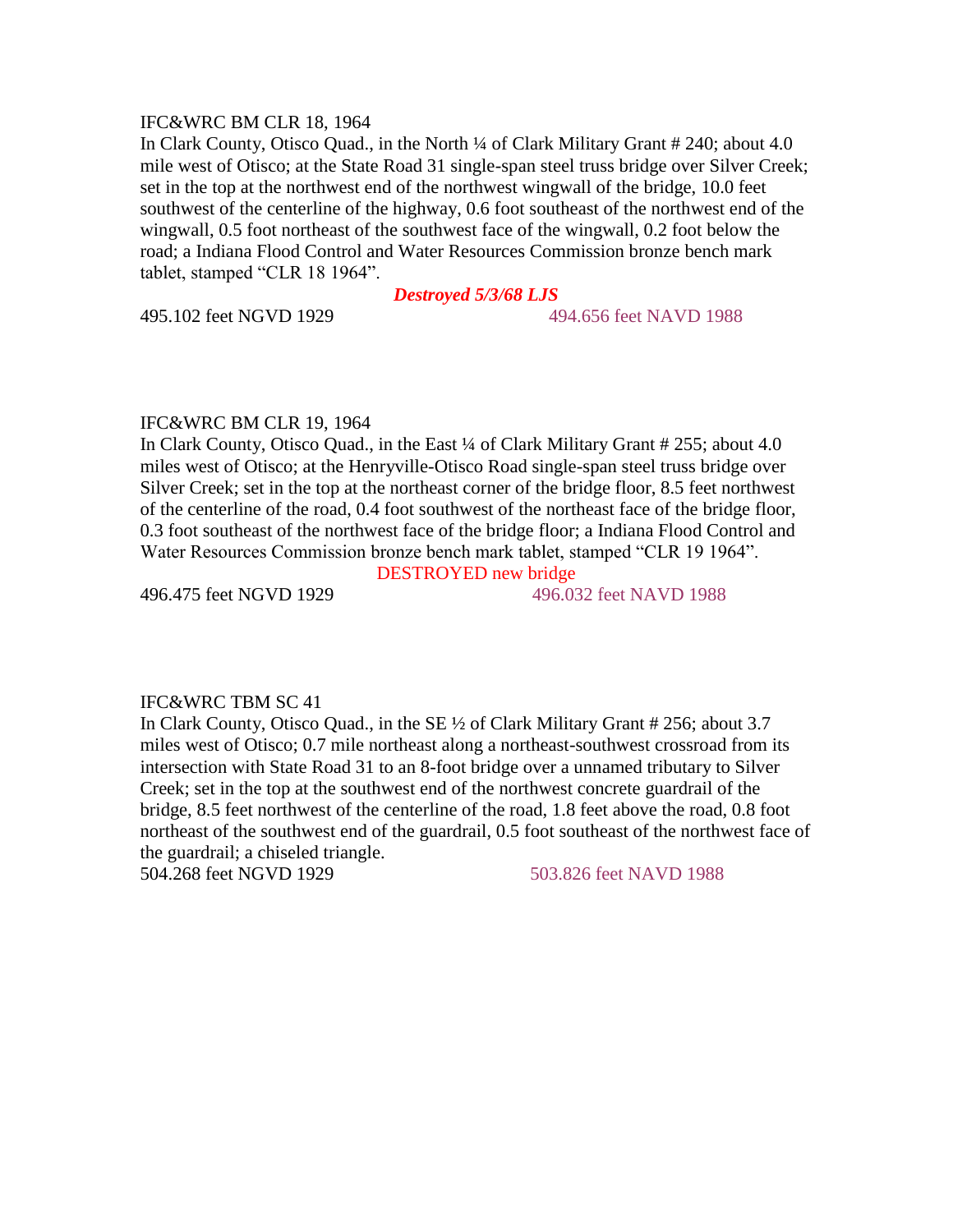#### IFC&WRC BM CLR 20, 1964

In Clark County, Otisco Quad., in the SW ½ of Clark Military Grant # 257; about 3.4 miles west of Otisco; at the Heil Road 35-foot concrete bridge over Silver Creek, at the confluence of Clegg Creek and Silver Creek; set in the top at the south end of the northeast concrete wingwall of the bridge, 8.5 feet northeast of the centerline of the road, 0.7 foot northwest of the southeast face of the wingwall, about level with the road; a Indiana Flood Control and Water Resources Commission bronze bench mark tablet, stamped "CLR 20 1964".

504.116 feet NGVD 1929 503.687 feet NAVD 1988

# DESTROYED new bridge

#### IFC&WRC TBM SC 42, 1964

In Clark County, Otisco Quad., in the SW ½ of Clark Military Grant # 257; about 3.4 miles west of Otisco; at a 35-foot concrete bridge over Silver Creek, at the confluence of Clegg Creek and Silver Creek; set in the northeast side of a 30-inch Maple tree on a fence line, 330 feet north along the road from the northwest end of the bridge, 8.5 feet southwest of the centerline of the road, 0.6 foot above the ground; a railroad spike driven through an aluminum tag, stamped "TBM SC 42 1964".

# DESTROYED

503.847 feet NGVD 1929 503.410 feet NAVD 1988

#### IFC&WRC TBM SC 43, 1964

In Clark County, Otisco Quad., in the North ¼ of Clark Military Grant # 257; about 3.5 miles west-northwest of Otisco; about 0.9 mile northwest and then generally north along the road from a 35-foot concrete bridge over Silver Creek, at the confluence of Clegg Creek and Silver Creek, to a farm house on the west side of the road; set in the east side of a 40-inch Oak tree at a fence corner, 300 feet south of the south side of the farm house, 10.0 feet northwest of the centerline of the road, 1.3 feet above the ground; a railroad spike driven through an aluminum tag, stamped "TBM SC 43 1964". 509.889 feet NGVD 1929 509.454 feet NAVD 1988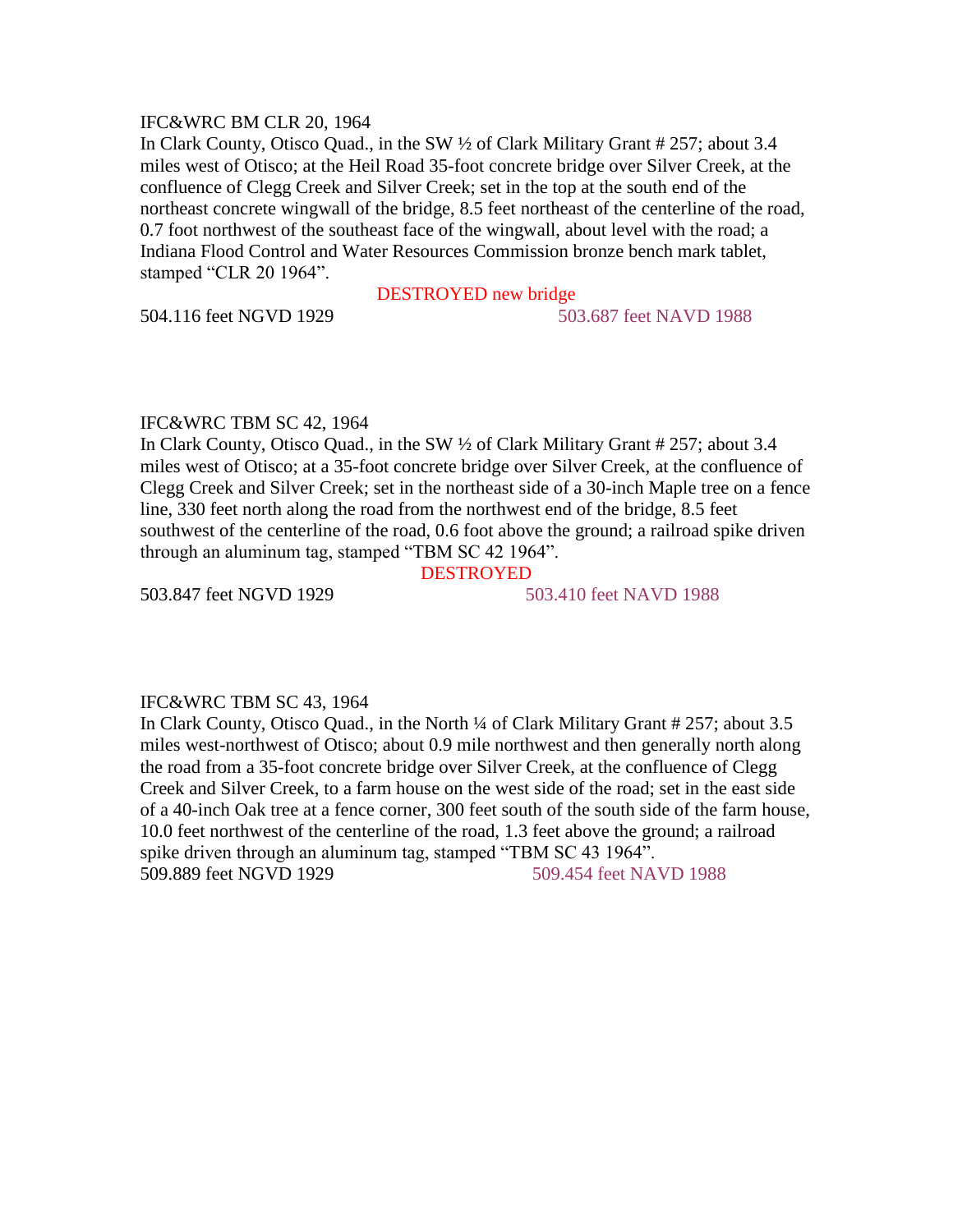#### IFC&WRC BM CLR 21, 1964

In Clark County, Otisco Quad., in the South ¼ of Clark Military Grant # 273; about 3.5 miles northwest of Otisco; about 1.3 miles northwest and then generally north along the road from a 35-foot concrete bridge over Silver Creek, at the confluence of Clegg Creek and Silver Creek, to a turn in the road northwest; set in the top of a concrete post, 475 feet northwest of the turn in the road, 4.2 feet southeast of a power pole, 1.0 foot northeast of the centerline of the road; a Indiana Flood Control and Water Resources Commission bronze bench mark tablet, stamped "CLR 21 1964". 513.942 feet NGVD 1929 513.509 feet NAVD 1988

## IFC&WRC TBM SC 44, 1964

In Clark County, Otisco Quad., in the West ¼ of Clark Military Grant # 273; about 4.0 miles northwest of Otisco; about 2.0 miles northwest and then generally north along the road from a 35-foot concrete bridge over Silver Creek, at the confluence of Clegg Creek and Silver Creek, to a northeast-southwest "T"-road; set in the south side of an 18-inch tree on a fence line, 75.0 feet southeast of the centerline of the northeast-southwest road, 15.5 feet northeast of the centerline of the "T"-road southeast, 2.0 feet above the road; a railroad spike driven through an aluminum tag, stamped "TBM SC 44 1964" 537.218 feet NGVD 1929 536.788 feet NAVD 1988

#### IFC&WRC BM CLR 22, 1964

In Clark County, Otisco Quad., in the North ¼ of Clark Military Grant # 273; about 4.1 miles northwest of Otisco; about 0.85 mile southwest along Hebron Church Road leading southwest from the Hebron Church to a turn south, thence about 0.5 mile generally south to a 30-foot concrete slab bridge over Silver Creek; set in top at the southwest end of the northeast wingwall of the bridge, 9.5 feet east of the centerline of the road, 1.8 feet northeast of the northeast corner of the bridge, 0.4 foot northwest of the southeast face of the wingwall, level with the road; a Indiana Flood Control and Water Resources Commission bronze bench mark tablet, stamped "CLR 22 1964". 521.347 feet NGVD 1929 520.918 feet NAVD 1988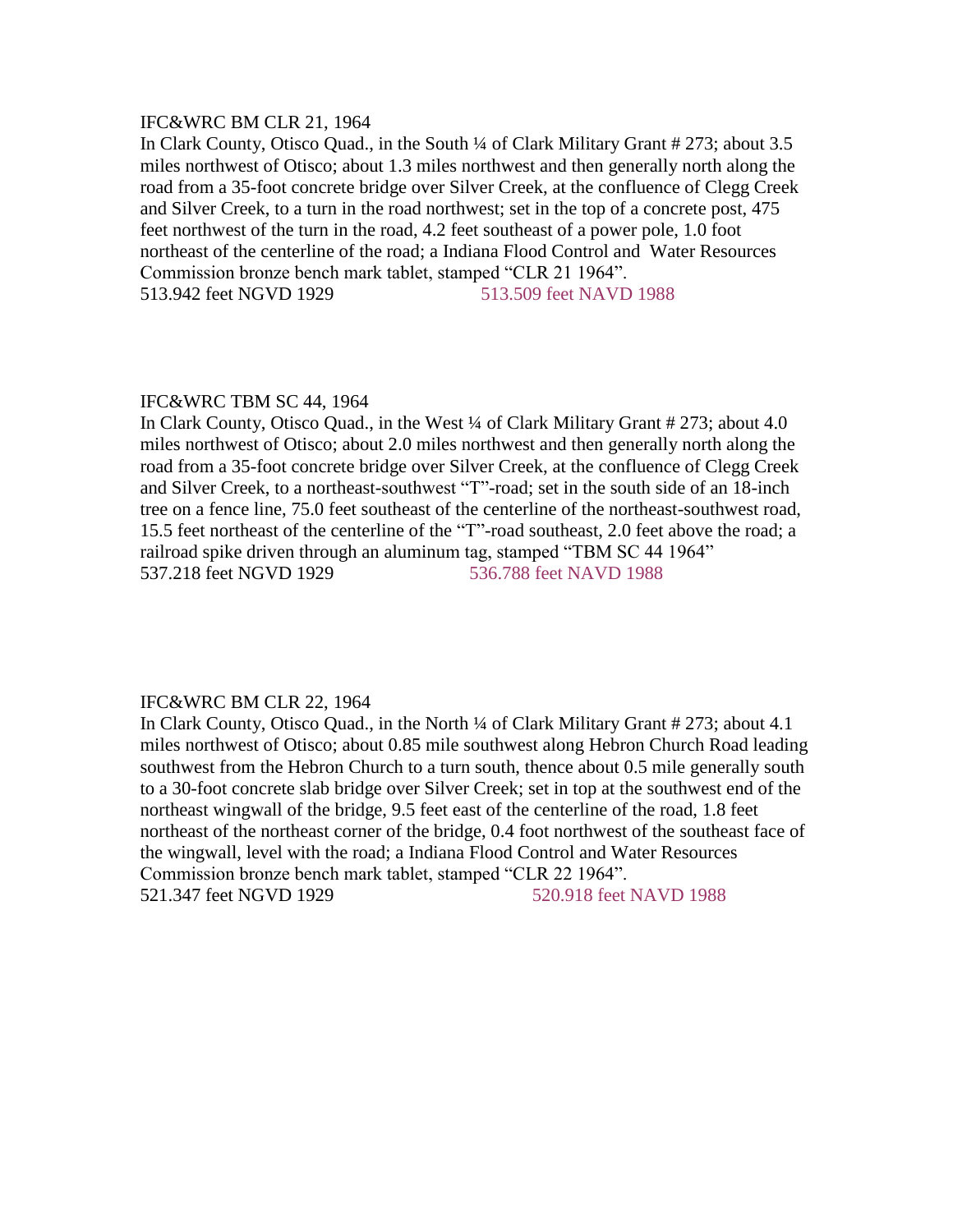# IFC&WRC TBM SC 45, 1964

In Clark County, Otisco Quad., in the North ¼ of Clark Military Grant # 273; about 4.1 miles northwest of Otisco; about 0.85 mile southwest along a "T" road leading southwest from the Hebron Church to a turn south, thence about 0.5 mile generally south to a 30 foot concrete slab bridge over Silver Creek; set in the southwest side of a 30-inch Walnut tree, 245 feet northwest along the road from the north end of the bridge, 8.5 feet northeast of the centerline of the road, 1.4 feet above the ground; a railroad spike driven through an aluminum tag, stamped "TBM SC 45 1964".

522.688 feet NGVD 1929 522.260 feet NAVD 1988

#### IFC&WRC TBM SC 46

In Clark County, Otisco Quad., in the North ¼ of Clark Military Grant # 286; about 4.6 miles northwest of Otisco; about 0.25 mile northwest along the road from the Hebron Church to a "T" road to the southwest, thence 0.85 mile southwest to a bend in the road, thence about 0.25 mile generally west to a "T" road to the northwest and a 20-foot concrete bridge over a small stream; set in the top at the south end of the northeast concrete wingwall of the bridge, 7.8 feet northeast of the centerline of the road, 4.3 feet south of the north end of the wingwall, 0.3 foot west of the east face of the wingwall, about level with the road; a chiseled triangle.

531.363 feet NGVD 1929 530.938 feet NAVD 1988

#### IFC&WRC BM CLR 23, 1964

In Clark County, Otisco Quad., in the North ¼ of Clark Military Grant # 286; about 4.6 miles northwest of Otisco; about 0.25 mile northwest along the road from the Hebron Church to a "T" road to the southwest, thence 0.85 mile southwest to a bend in the road, thence about 0.25 mile generally west to a "T" road to the northwest, thence about 0.2 mile northwest to a 16-foot concrete bridge over a small stream; set in the top at the southeast end of the southwest concrete guardrail of the bridge, 12.0 feet southwest of the centerline of the road, 4.0 feet northwest of the southeast end of the guardrail, 2.2 feet above the road, 0.5 foot northeast of the southwest face of the guardrail; a Indiana Flood Control and Water Resources Commission bronze bench mark tablet, stamped "CLR 23 1964".

DESTROYED new bridge 534.291 feet NGVD 1929 533.867 feet NAVD 1988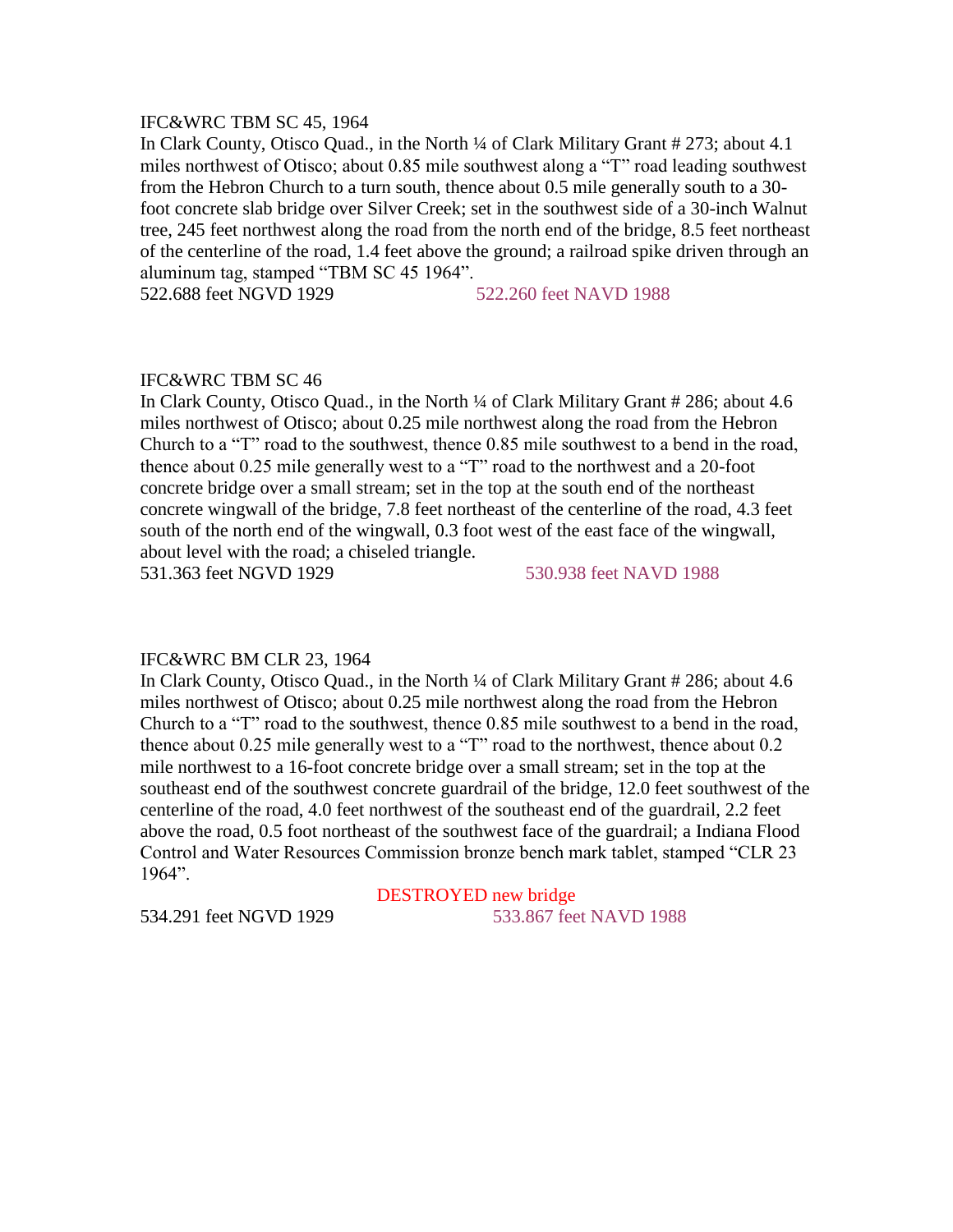#### IFC&WRC TBM SC 47, 1964

In Clark County, Otisco Quad., in the SE  $\frac{1}{2}$  of Sec. 21, T. 2 N., R. 7 E., 2<sup>nd</sup> PM.; about 5.1 miles northwest of Otisco; about 0.25 mile northwest along the road from the Hebron Church to a "T" road to the southwest, thence 0.85 mile southwest to a bend in the road, thence about 0.25 mile generally west to a "T" road to the northwest, thence about 0.8 mile northwest then generally west to a 40-inch pipe culvert under the road; set in the side of a 26-inch Sycamore tree on a fence line, 20.0 feet west of the culvert, 18.5 feet south of the centerline of the road, 2.0 feet above the road; a railroad spike driven through an aluminum tag, stamped "TBM SC 47 1964".

548.784 feet NGVD 1929 548.361 feet NAVD 1988

# IFC&WRC BM CLR 24, 1964

In Clark County, Henryville Quad., in the SW  $\frac{1}{4}$  of Sec. 21, T. 2 N., R. 7 E.,  $2^{nd}$  PM.; about 1.6 miles southeast of Underwood; at the Ester Road 12-foot concrete bridge over Silver Creek; set in the top at the south end of the east concrete guardrail of the bridge, 7.5 feet east of the centerline of the road, 3.9 feet north of the south end of the guardrail, 1.6 feet above the road, 0.5 foot west of the east face of the guardrail; a Indiana Flood Control and Water Resources Commission bronze bench mark tablet, stamped "CLR 24 1964". DESTROYED new bridge

551.120 feet NGVD 1929 550.699 feet NAVD 1988

#### IFC&WRC TBM SC 48, 1964

In Clark County, Henryville Quad., in the SW  $\frac{1}{4}$  of Sec. 21, T. 2 N., R. 7 E.,  $2^{nd}$  PM.; about 1.6 miles southeast of Underwood; at the Ester Road 12-foot bridge over Silver Creek; set in the north side of an 18-inch Hickory tree on a fence line, 400 feet south of the south end of the bridge, 19.5 feet west of the centerline of the road, 2.0 feet below the road, 1.0 foot above ground; a railroad spike driven through an aluminum tag, stamped "TBM SC 48 1964".

570.384 feet NGVD 1929 569.964 feet NAVD 1988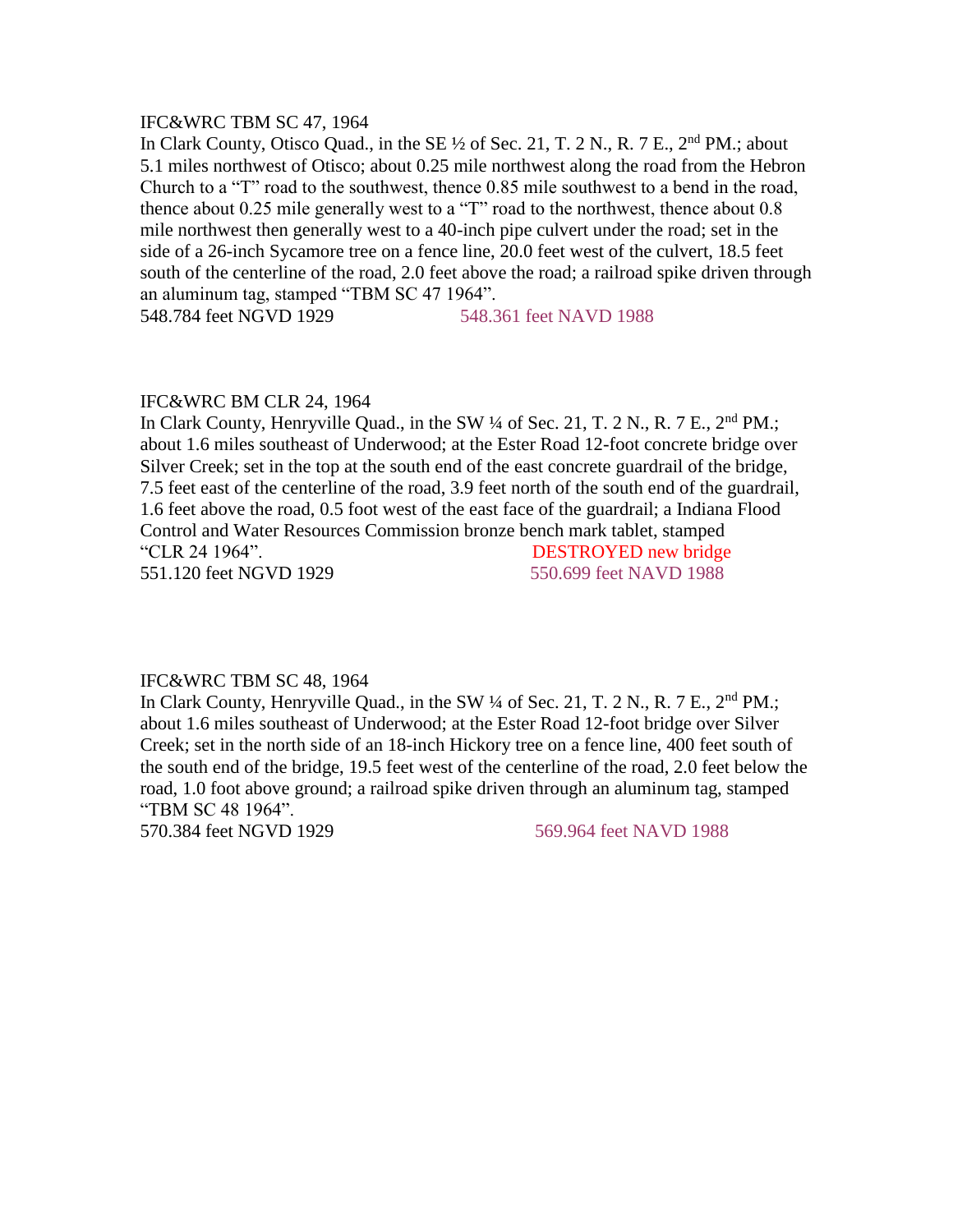# IFC&WRC TBM SC 49

In Clark County, Henryville Quad., in the North  $\frac{1}{2}$  of Sec. 29, T. N., R. 7 E.,  $2^{nd}$  PM.; about 1.2 miles southeast of Underwood; at the "T"-road intersection of Ester Road and Old State Road; set in the north side of a pine tree, 280 feet west of the centerline of Old State Road, 60 feet east of a power line crossing the road, 11.0 feet south of a fence line, 0.8 foot above ground; a railroad spike driven through an aluminum tag, stamped "TBM SC 49 1964".

589.463 feet NGVD 1929 589.045 feet NAVD 1988

# IFC&WRC TBM SC 50

In Clark County, Henryville Quad., in the SW  $\frac{1}{4}$  of Sec. 20, T. 2 N., R. 7 E.,  $2<sup>nd</sup> PM$ .; about 1.0 mile south-southeast of Underwood; at the U.S. 31, 12-foot bridge over West Fork Silver Creek; set in the top at the east end of the southeast concrete wingwall of the bridge, 26.0 feet east of the centerline of the road, 0.9 foot south of the north face of the wingwall, 0.6 foot west of the east end of the wingwall, 0.5 foot below the road; a chiseled triangle.

587.003 feet NGVD 1929 586.593 feet NAVD 1988

#### USC&GS BM E 60, 1934

In Scott County, Henryville Quad., in the SE  $\frac{1}{4}$  of Sec. 18, T. 2 N., R. 7 E.,  $2<sup>nd</sup>$  PM.; about 0.2 mile north of Underwood; at the 575 South Road crossing of the Pennsylvania Railroad; set in the top at the north end of the east headwall of a 30-inch pipe culvert under the railroad, 155 feet south of the centerline of 575 South Road, 14.5 feet east of the east rail of the tracks, 5.0 feet below the railway, 0.6 foot south of the north end of the headwall, 0.5 foot west of the east face of the headwall; a U.S. Coast and Geodetic Survey bronze bench mark tablet, stamped "E 60 1934". 607.354 feet NGVD 1929 606.948 feet NAVD 1988

#### USC&GS TBM 98.95 (PRR)

In Clark County, Speed Quad., in the West <sup>1/4</sup> of Clark Military Grant # 111; about 0.65 mile south of Speed; 0.65 mile south along the Conrail (Pennsylvania) Railroad from the station at Speed to a 15-foot bridge over a small creek; set in the top at the north end of the west headwall of the bridge, 229 feet north of mile-post No 99, 9.0 feet west of the west rail of the tracks, 3.2 feet below the railway; a chiseled square. 472.053 feet NGVD 1929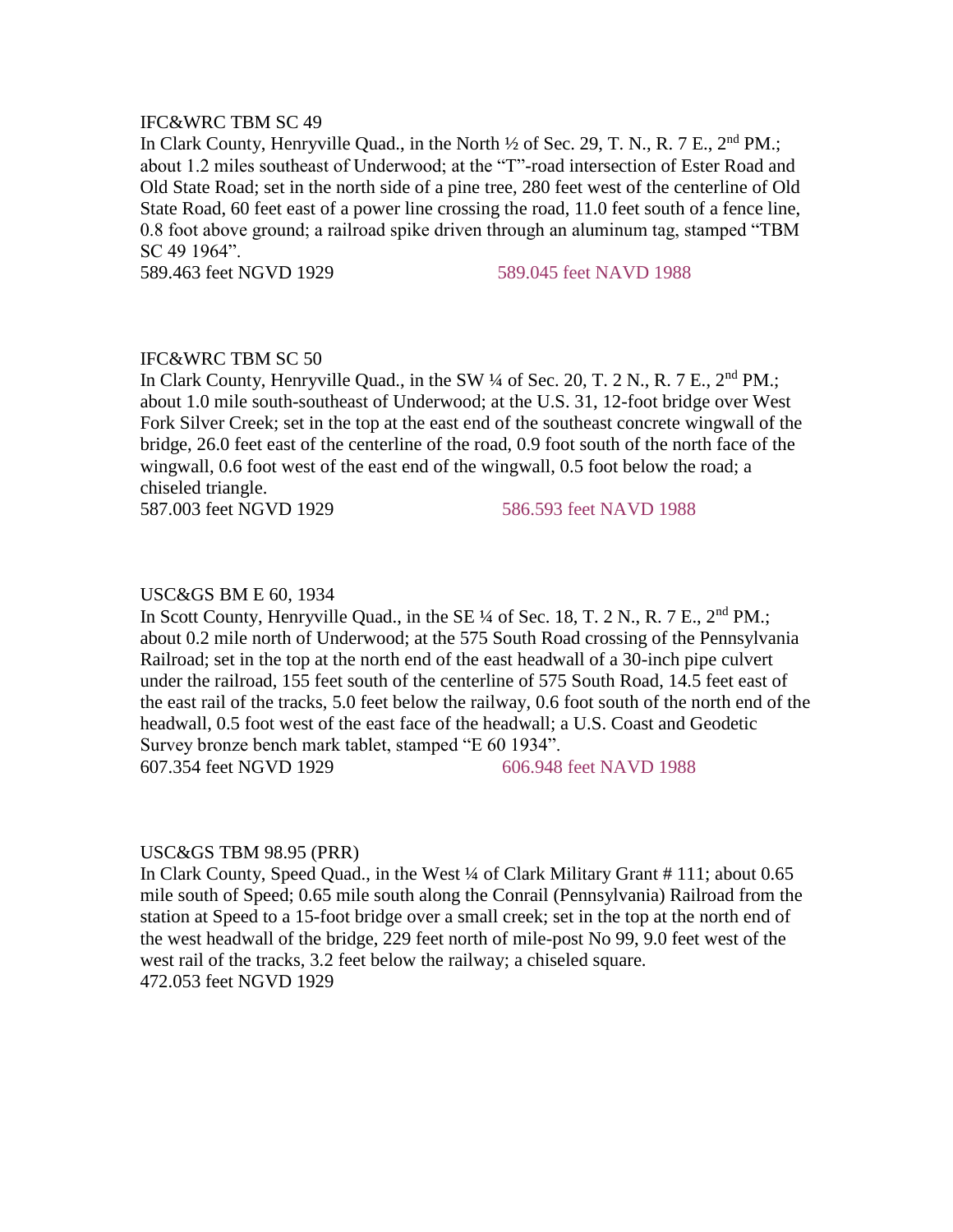# IFC&WRC TBM MFSC 1

In Clark County, Speed Quad., in the West ¼ of Clark Military Grant # 131; about 0.55 mile north of Speed; 0.55 mile north along U.S. 31 from the U.S. 31 bridge over Muddy Fork to a 10-foot bridge over a small creek; set in the top of the southwest concrete wingwall of the bridge, 27.0 feet west of the centerline of the highway, 0.7 foot west of the centerline of the highway, 0.7 foot southeast of the northwest face of the wingwall, 0.5 foot west of the west face of the concrete guardrail, about level with the highway; a chiseled triangle.

462.927 feet NGVD 1929

# IFC&WRC BM CLR 25, 1964

In Clark County, Speed Quad., in the South ¼ of Clark Military Grant # 149; about 0.8 mile north of Speed; 0.8 mile north along U.S. 31 from the U.S. 31 bridge over Muddy Fork to a 4-foot box culvert under the highway; set in the top at the south end of the east concrete headwall of the culvert, 30.5 feet east of the centerline of the highway, 1.8 feet north of the south end and 0.6 foot west of the east face of the headwall, about level with the highway; a Indiana Flood Control and Water Resources Commission bench mark tablet, stamped "CLR 25 1964".

463.800 feet NGVD 1929

# IFC&WRC TBM MFSC 2

In Clark County, Speed Quad., in the NE ½ of Clark Military Grant # 148; about 2.0 miles north-northwest of Sellersburg; at the Interstate 65 twin 3-span concrete arch bridge over Muddy Fork; set in the top at the north end of the west concrete sidewalk of the south bound bridge, 15.5 feet west of the centerline of the southbound highway, 23.0 feet south of the north end of the bridge, 1.3 feet east of the east face of the concrete guardrail, 1.0 foot above the highway; a chiseled triangle. 472.051 feet NGVD 1929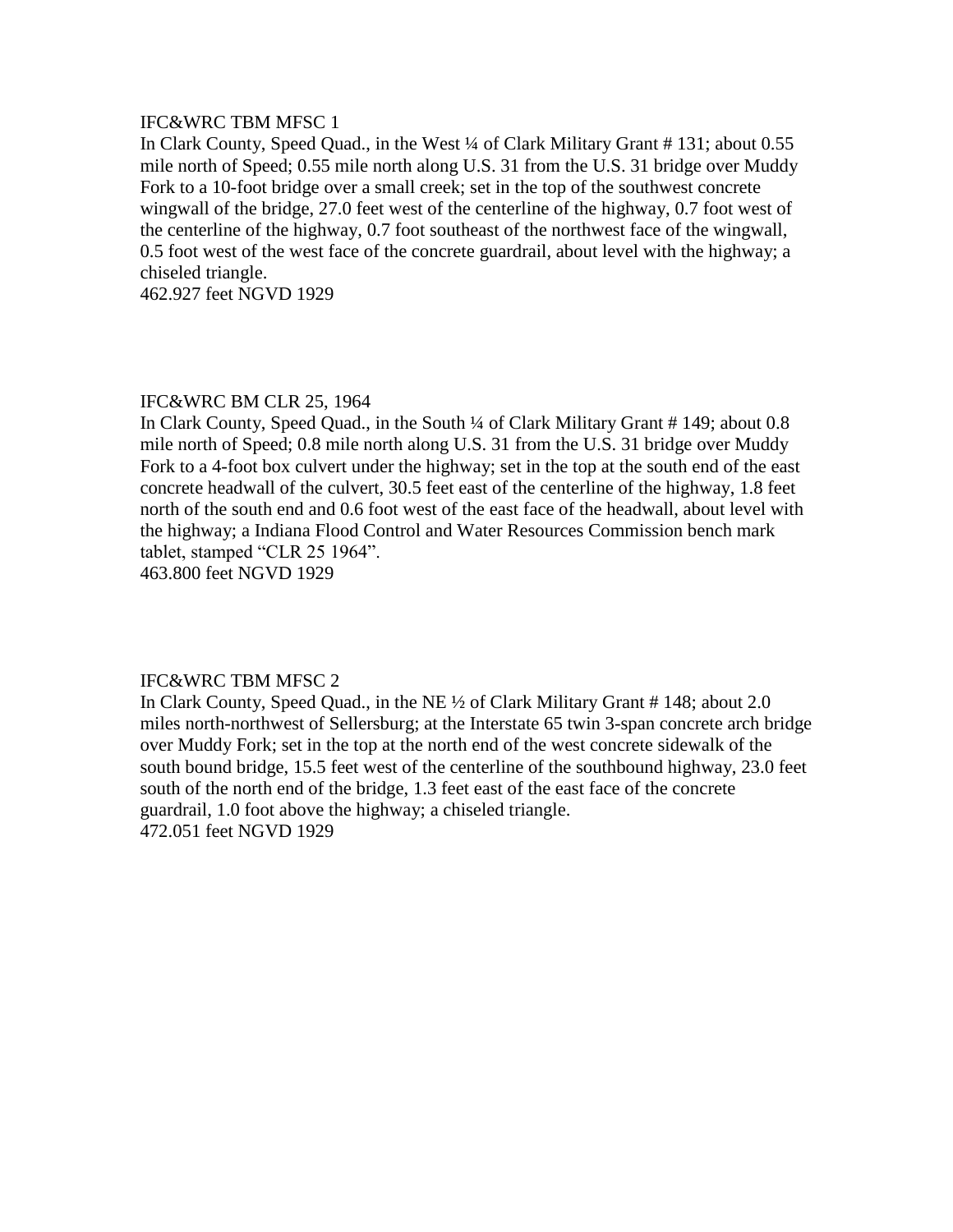### ISHC BM CLARK S-53

In Clark County, Speed Quad., in the NE ½ of Clark Military Grant # 148; about 2.0 miles north-northwest of Sellersburg; at the Interstate 65 twin 3-span concrete arch bridge over Muddy Fork; set in the top at the south end of the west concrete sidewalk of the north bound bridge, 16.5 feet west of the centerline of the north bound highway, 43.5 feet north of the south end of the bridge, 0.4 foot east of the east face of the concrete guardrail, 0.8 foot above the highway; a Indiana State Highway Commission bench mark tablet, stamped "CLARK S-53". 471.996 feet NGVD 1929

ISHC BM CLARK S- 40

In Clark County, Speed Quad., in the South ¼ of Clark Military Grant #167; about 2.9 miles north of Sellersburg; 3.3 miles north along Interstate 65 from the Sellersburg exit to the Perry Crossing Road twin overpass; set in the top at the south end of the west concrete sidewalk of the south bound highway, 0.5 foot north of the south end of the sidewalk, 0.2 foot east of the east face of the concrete guardrail, 0.9 foot above the highway; a Indiana State Highway Commission bench mark tablet, stamped "CLARK S- $40$ ".

508.954 feet NGVD 1929

# IFC&WRC BM CLR 26, 1964

In Clark County, Speed Quad., in the East ¼ of Clark Military Grant # 166; about 2.1 miles northeast of Bennettsville; at the Perry Crossing Road two-span concrete and steel truss bridge over Muddy Fork; set in the top at the north end of the center pier of the bridge, 8.5 feet north of the centerline of the bridge, 1.6 feet southeast of the northwest face of the pier, 1.1 feet below the road; a Indiana Flood Control and Water Resources Commission bench mark tablet, stamped "CLR 26 1964". 469.698 feet NGVD 1929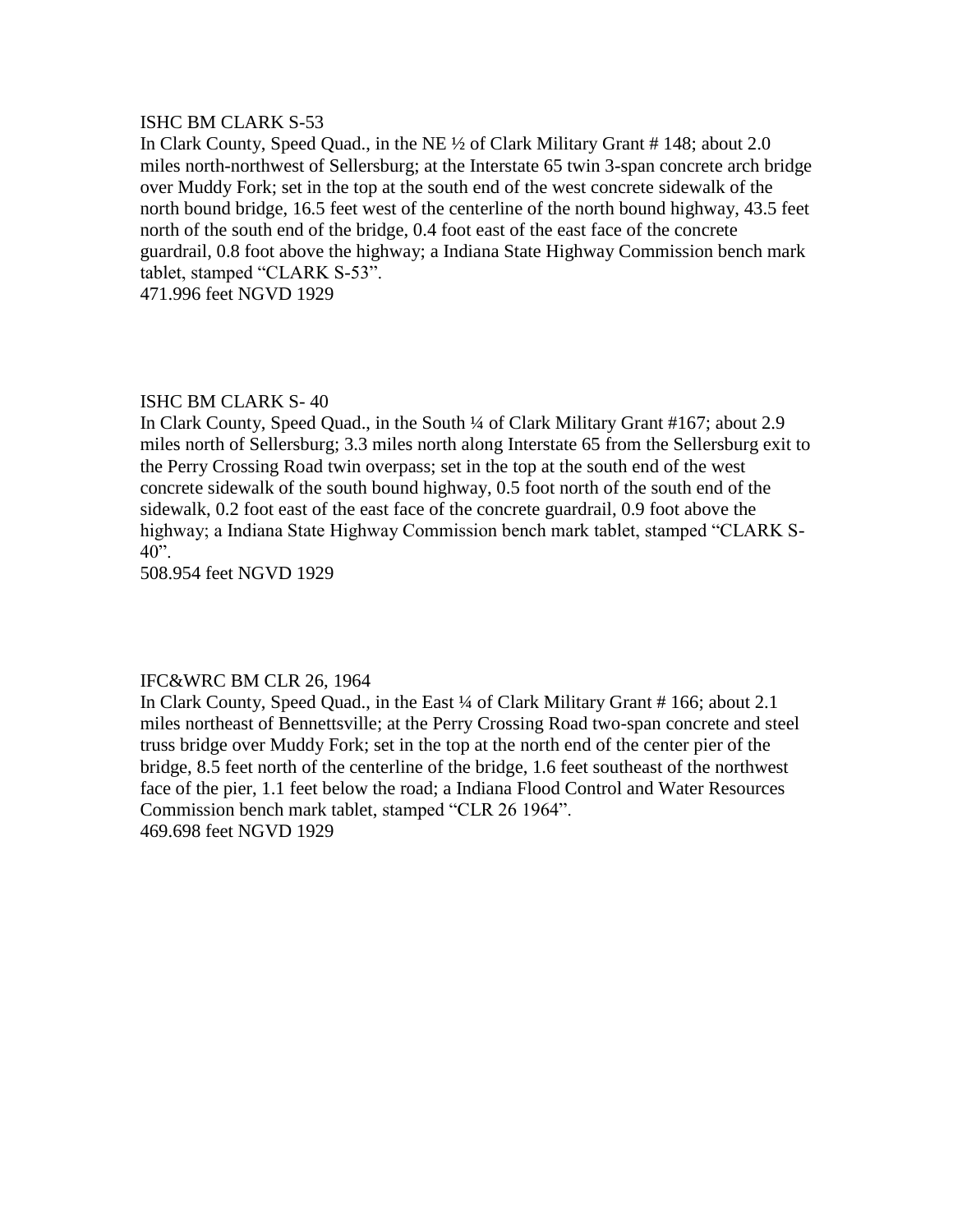# IFC&WRC TBM MFSC 3, 1964

In Clark County, Speed Quad., in Clark Military Grant # 166; about 1.8 miles northeast of Bennettsville; about 0.25 mile southwest along Perry Crossing Road from the Perry Crossing Road two-span concrete and steel truss bridge over Muddy Fork to a farm drive south; set in the northwest side of a 22-inch Elm tree on a fence line, 245 feet northeast of the centerline of the farm drive, 13 feet southeast of the centerline of the road, 1.0 foot above the ground; a railroad spike driven through an aluminum tag, stamped "TBM MFSC 3 1964".

467.891 feet NGVD 1929

### IFC&WRC BM CLR 27, 1964

In Clark County, Speed Quad., in the East ¼ of Clark Military Grant # 182; about 1.4 miles northeast of Bennettsville; about 0.75 mile generally southwest along Perry Crossing Road from the Perry Crossing Road two-span concrete and steel truss bridge over Muddy Fork to a farm "T"-road to the northwest, thence 0.7 mile generally northwest to where the road turns northeast; set in the top the southwest corner, on the floor of a 6-foot concrete slab bridge over a small creek, 160 feet northwest of a right angle turn in the road, 6.2 feet southwest of the centerline of the bridge, 1.3 feet northwest of the southeast end of the bridge, 0.5 foot northeast of the southwest side of the bridge floor; a Indiana Flood Control and Water Resources Commission bench mark tablet, stamped "CLR 27 1964".

473.607 feet NGVD 1929

#### IFC&WRC TBM MFSC 4, 1964

In Clark County, Speed Quad., in the North ¼ of Clark Military Grant #165; about 1.4 miles northeast of Bennettsville; about 0.75 mile generally southwest along Perry Crossing Road from the Perry Crossing Road two-span concrete and steel truss bridge over Muddy Fork to a farm "T"-road to the northwest, thence 0.3 mile northwest to a right angle turn to the southwest; set in the northwest side of a 36-inch Oak tree, 18.5 feet southeast of the centerline of northeast-southwest length of the road, 13.5 feet southwest of the northwest-southeast section of the road, 2.5 feet above the road; a railroad spike driven through an aluminum tag, stamped "TBM MFSC 4 1964". 473.589 feet NGVD 1929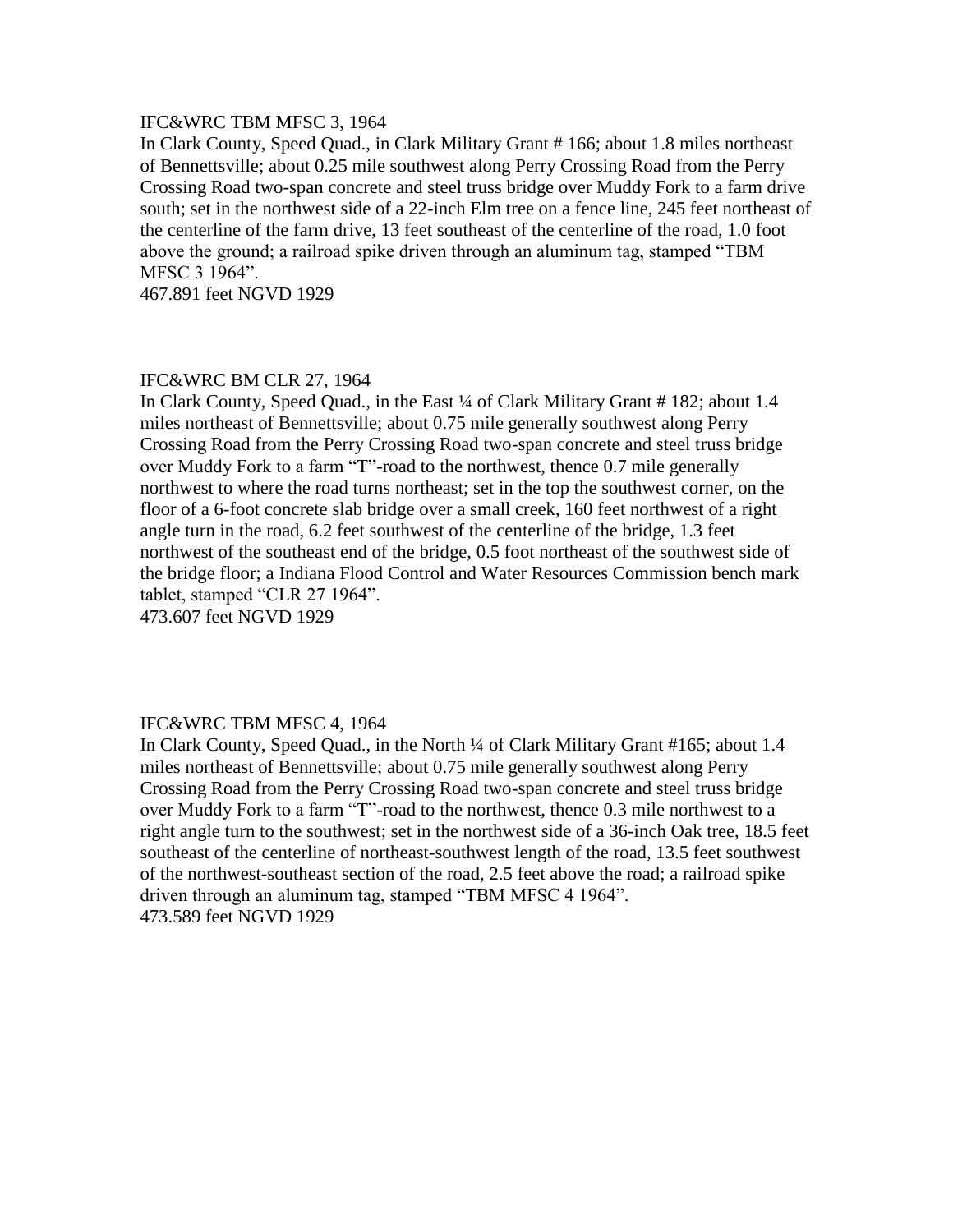### IFC&WRC BM CLR 28, 1964

In Clark County, Speed Quad., in the West ¼ of Clark Military Grant # 165; about 0.7 mile east of Bennettsville; at the "T"-road intersection of Perry Crossing Road and Salem Road; set in the top of a concrete post, 52.0 feet southwest of the centerline of Salem Road, 18.0 feet southeast of the centerline of Perry Crossing Road, 3.0 feet west of power pole # GC 8, 0.2 foot above the ground; a Indiana Flood Control and Water Resources Commission bench mark tablet, stamped "CLR 28 1964". 545.436 feet NGVD 1929

# IFC&WRC TBM MFSC 5

In Clark County, Speed Quad., in the SE  $\frac{1}{4}$  of Sec. 13, T. 1 S., R. 6 E.,  $2^{nd}$  PM.; about 0.2 mile southeast of Bennettsville; at the "T" road intersection of State Road 60 and Perry Crossing Road; set in the top at the northeast end of the southeast concrete headwall of a 30-inch pipe culvert under Perry Crossing Road, 37.5 feet northeast of the centerline of State Road 60, 1.0 foot southwest of the northeast end and 0.4 foot northwest of the southeast face of the headwall, 2.0 feet below the road; a chiseled triangle. 555.163 feet NGVD 1929

# USC&GS BM J 278, 1949

In Clark County, Speed Quad., in the NE  $\frac{1}{4}$  of Sec. 14, T. 1 S., R. 6 E.,  $2<sup>nd</sup>$  PM.; about 0.4 mile north of Bennettsville; 0.5 mile north-northwest along State Road 60 from its junction with State Road 111 in Bennettsville to a 12-inch pipe culvert under the road; set in the top of a concrete post, 54.0 feet northeast of the centerline of State Road 60, 61.0 feet east-southeast of the culvert, 17.5 feet northwest of a highway right-of-way marker, 0.8 foot southwest of a fence line, 0.1 foot above the ground, a U.S. Coast and Geodetic Survey bench mark tablet, stamped "J 278 1949". 551.541 feet NGVD 1929

#### IFC&WRC TBM MFSC 6, 1964

In Clark County, Speed Quad., in the NE ¼ Sec. 11, T. 1 S., R. 6 E., 2<sup>nd</sup> PM.; about 1.5 miles northwest of Bennettsville; 1.2 miles northwest along State Road 60 from its junction with State Road 111 in Bennettsville to a "Y"-road north, thence 0.3 mile north to an east-west "T"-road; set in the northwest side of a 24-inch Oak tree, 28.0 feet east of the centerline of the north-south road, 29.5 feet south of the east-west road, 1.0 foot above the ground; a railroad spike driven through an aluminum tag, stamped "TBM MFSC 6 1964".

518.497 feet NGVD 29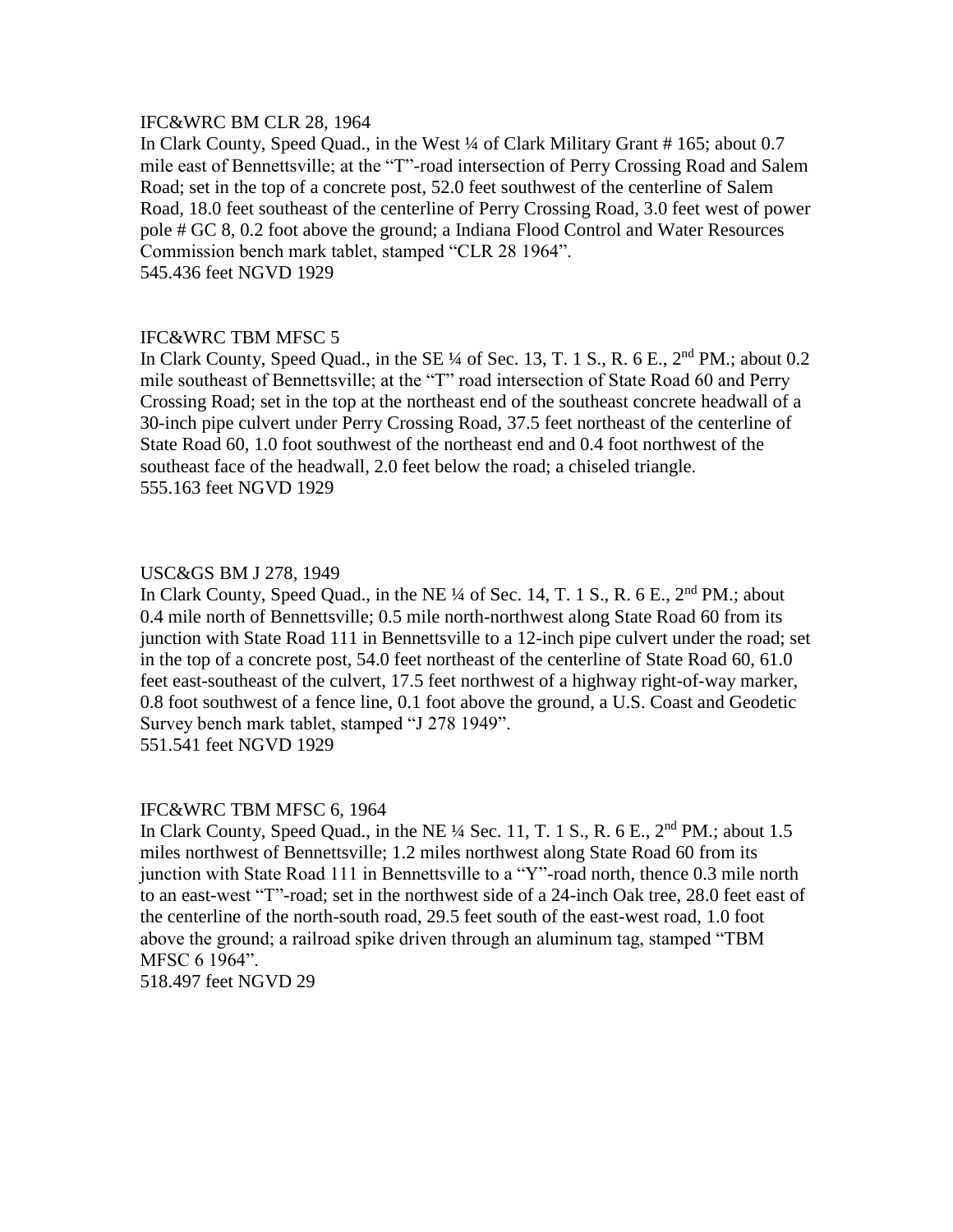#### IFC&WRC BM CLR 29, 1964

In Clark County, Speed Quad., in the South ¼ of Clark Military Grant # 199; about 1.7 miles north of Bennettsville; at the Wilson Switch Road two-span steel truss bridge over Muddy Fork; set in the top at the west end of the northwest wingwall of the bridge, 13.5 feet west of the centerline of the road, 1.0 foot north of the south face of the wingwall, about level with the road; a Indiana Flood Control and Water Resources Commission bench mark tablet, stamped "CLR 29 1964".

485.855 feet NGVD 1929

#### IFC&WRC TBM MFSC 7, 1964

In Clark County, Speed Quad., in the South ¼ of Clark, Clark Military Grant # 199; about 1.5 miles north of Bennettsville; 1.2 miles north along State Road 60 from its junction with State Road 111 in Bennettsville to a "Y"-road north, thence 0.3 mile north to an east-west "T"-road, thence 0.5 mile east and then northeast to a house on the northwest side of the road; set in the east side of a 20-inch Oak tree, at the northeast edge of a woods, 110 feet south-southwest of the south corner of the house, 17.5 feet northwest of the centerline of the road, 3.0 feet above the road; a railroad spike driven through an aluminum tag, stamped "TBM MFSC 7 1964".

491.096 feet NGVD 1929

#### IFC&WRC BM CLR 30, 1964

In Clark County, Speed Quad., in the NE ¼ Sec. 10, T. 1 S., R. 6 E., 2<sup>nd</sup> PM.; about 0.2 mile north-northeast of Wilson; 0.2 mile north along a north-south road from its junction with State Road 60 in Wilson to an east-west "T"-road, thence 0.1 mile east to a "T"-road northeast and a bridge over Muddy Fork; set in the top at the southwest end of the northwest concrete wingwall of the bridge, 10.0 feet northwest of the centerline of the road, 2.0 feet above the road, 0.6 foot northeast of the southwest end and 0.6 foot southeast of the northwest face of the wingwall; a Indiana Flood Control and Water Resources Commission bench mark tablet, stamped "CLR 30 1964". 492.914 feet NGVD 1929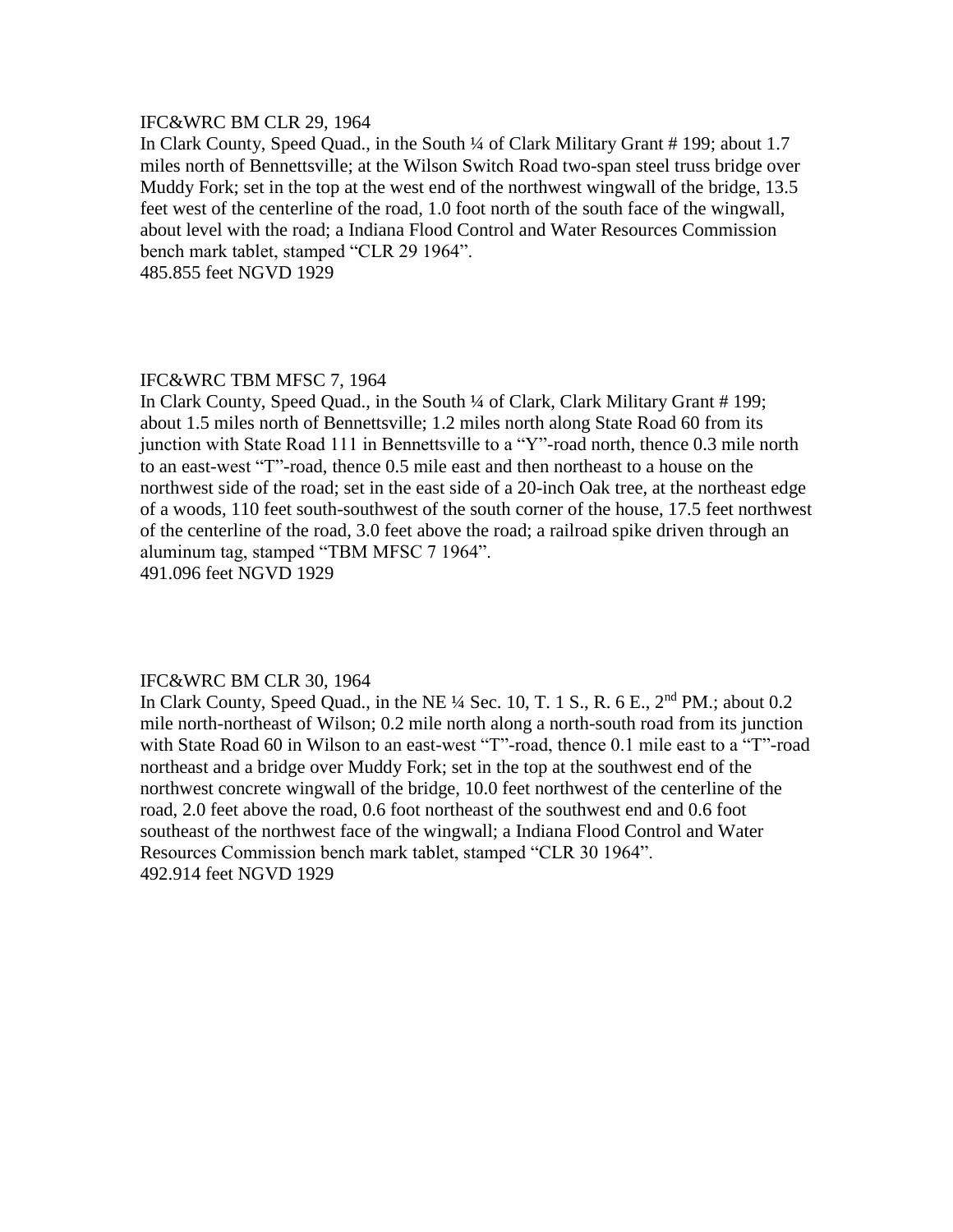#### USC&GS BM K 278, 1949

In Clark County, Speed Quad., in the NE ¼ of Sec. 10, T. 1 S., R. 6 E., 2<sup>nd</sup> PM.; about 0.2 mile north of Wilson; 0.2 mile north along a north-south road from its junction with State Road 60 in Wilson to the Louisville and Nashville (Monon) Railroad crossing; set in the top of a concrete post, 27.0 feet west of the centerline of the road, 24.8 feet south of the south rail of the tracks, 1.2 feet north of a fence line, 0.1 foot above the ground; a U.S. Coast and Geodetic Survey bench mark tablet, stamped "K 278 1949". 495.777 feet NGVD 1929

#### IFC&WRC TBM MFSC 8

In Clark County, Speed Quad., in the NE  $\frac{1}{4}$  of Sec. 10, T. 1 S., R. 6 E.,  $2<sup>nd</sup>$  PM.; about 0.7 mile northwest of Wilson; 0.7 mile west along State Road 60 from its junction with the "T"-road north in Wilson to a "T"-road north, thence 0.2 mile north to the Louisville and Nashville (Monon) Railroad crossing, thence 0.1 mile west along the railroad to a 45 foot bridge over a small unnamed tributary to Muddy Fork; set in the top at the south end of the east bridge seat, 4.1 feet below the railway, 4.3 feet south of the south rail, 0.8 foot east of the west face and 0.7 foot north of the south end of the bridge seat; a chiseled triangle.

429.589 feet NGVD 1929

#### IFC&WRC BM CLR 31, 1964

In Clark County, Speed Quad., in the SW 1/4 of Sec. 3, T. 1 S., R. 6 E., 2<sup>nd</sup> PM.: about 1.15 miles northwest of Wilson; 0.7 mile west along State Road 60 from its junction with the "T"-road north in Wilson to a "T"-road north, thence 0.6 mile north to a 20-foot wooden bridge over Muddy Fork; set in the top of a concrete post, 65 feet south of the south end of the bridge, 20 feet east of the centerline of the road, 5.2 feet south of a power pole, 0.4 foot above the ground; a Indiana Flood Control and Water Resources Commission bench mark tablet, stamped "CLR 31 1964". 490.597 feet NGVD 1929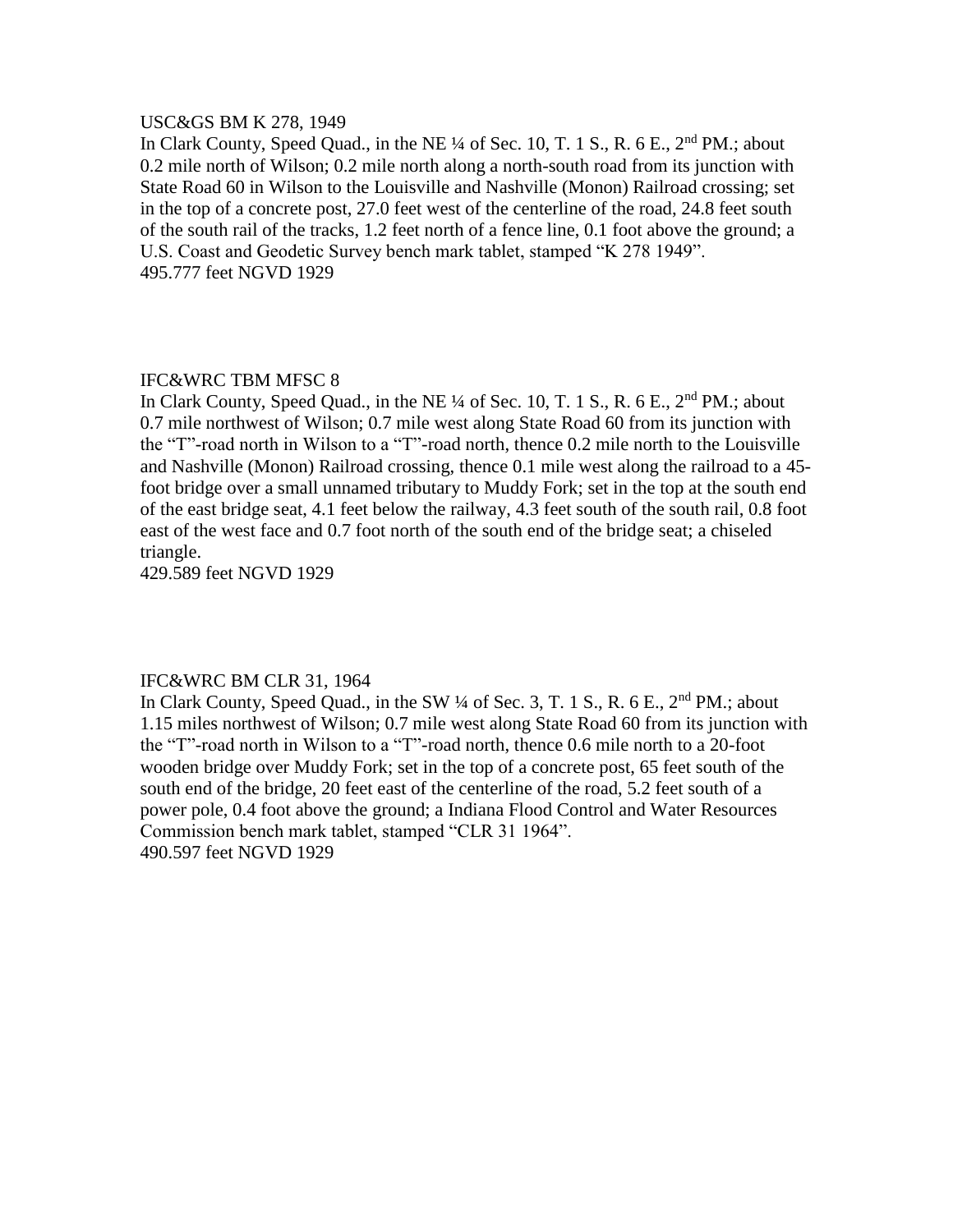# IFC&WRC TBM MFSC 9

In Clark County, Speed Quad., in the NE  $\frac{1}{4}$  of Sec. 9, T. 1 S., R. 6 E.,  $2^{nd}$  PM.; about 0.9 mile east-southeast of Carwood; 0.8 mile east along State Road 60 from its junction with a "T"-road north into Carwood to a 6-foot box culvert under the highway; set in the top at the west end of the north concrete headwall of the culvert, 23.0 feet north of the centerline of the highway, 1.0 foot east of the west end and 0.6 foot south of the north face of the headwall, 0.5 foot below the road; a chiseled triangle. 508.784 feet NGVD 1929

# USC&GS BM M 278, 1949

In Clark County, Speed Quad., in the SW  $\frac{1}{4}$  of Sec. 4, T. 1 S., R. 6 E.,  $2<sup>nd</sup>$  PM.; at Carwood; at the Louisville and Nashville (Monon) Railroad bridge over Muddy Fork; set in the top of the second tier of the southeast stone wingwall of the bridge, 10 feet south of the south rail, 4.5 feet below the level of the railway, 1.2 feet east of the west face of the wingwall, 0.6 foot north of the south face of the second tier; a U.S. Coast and Geodetic Survey bench mark tablet, stamped "M 278 1949". 501.242 feet NGVD 1929

# ISHC BM CLARK S-4

In Clark County, Speed Quad., in Sec. 8, T. 1 S., R. 6 E., 2nd PM.; about 0.7 mile southwest of Carwood; 0.7 mile southwest along State Road 60 from its junction with a "T"-road north into Carwood to a 28-foot concrete bridge over a small stream; set in the top of the northwest concrete wingwall, 16.0 feet north of the centerline of the highway, 1.3 feet north of the north face of the guardrail, 0.5 foot southwest of the northeast face of the wingwall, about level with the road; a Indiana State Highway Commission bench mark tablet, stamped "CLARK S-4". 513.164 feet NGVD 1929

#### USGS BM 9 W 1937 RESET 1940

In Clark County, Borden Quad., in the NE <sup>1/4</sup> of Sec. 7, T. 1 S., R. 6 E., 2<sup>nd</sup> PM.; about 0.5 mile southwest of Broom Hill; 0.1 mile east along State Road 60 from its bridge over Persimmon Run to a "T"-road north; set in the top of a concrete post, 170 feet west of the extended centerline of the "T"-road north, 39.5 feet south of the centerline of the highway, 60.3 feet northwest of a power pole, 3.5 feet above the road, 0.8 foot above the ground; a U.S. Geological Survey bench mark tablet, stamped "9 W 1937 RESET 1940". 520.375 feet NGVD 1929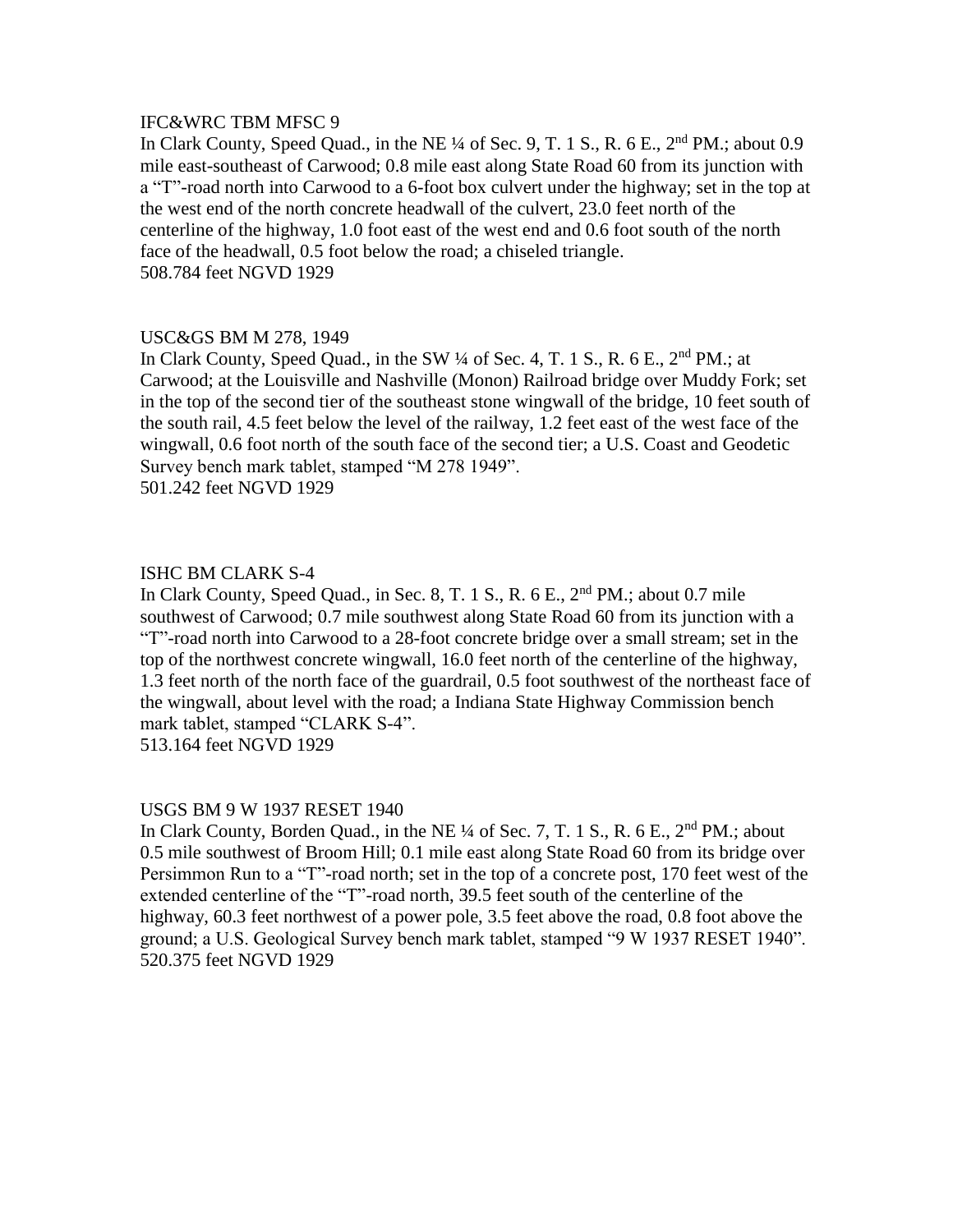#### USC&GS BM N 278

In Clark County, Borden Quad., in the SW 1/4 of Sec. 5, T. 1 S., R. 6 E., 2<sup>nd</sup> PM.; at Broom Hill; at the junction of the Monon (Louisville and Nashville) Railroad and a road crossing; set in the top of a concrete post 72.0 feet southwest of the crossing, 31.5 feet west of the centerline of a farm drive to the southeast, 19.5 feet south of the centerline of a road paralleling the railroad, 1.0 foot north of a fence line, 3.5 feet below the railway; a U.S. Coast and Geodetic Survey bench mark tablet, stamped "N 278 1949". 514.559 feet NGVD 1929

#### IFC&WRC TBM MFSC 10, 1964

In Clark County, Borden Quad., in the SE  $\frac{1}{4}$  of Sec. 6, T. 1 S., R. 6 E.,  $2<sup>nd</sup> PM$ .; about 0.7 mile west of Broom Hill; about 0.7 mile west along the road and parallel to the Monon (Louisville and Nashville) Railroad tracks from the crossing in Broom Hill to where the road turns north and crosses the tracks; set in the northwest side of a 15-inch Oak tree, at the northwest corner of the woods, 780 feet east of the road crossing the tracks, 47.0 feet south of the south rail of the tracks, 27.5 feet south of the centerline of the road, 1.0 foot above ground level; a railroad spike driven through an aluminum tag, stamped "TBM MFSC 10 1964".

520.467 feet NGVD 1929

#### USGS BM 520

In Clark County, Borden Quad., in the SW  $\frac{1}{4}$  of Sec. 6, T. 1 S., R. 6 E.,  $2^{nd}$  PM.; about 1.0 mile west of Broom Hill; about 1.0 mile west and then west-northwest along the Monon (Louisville and Nashville) Railroad tracks from the crossing of a road in Broom Hill to a 6-foot stone bridge under the tracks; set in the top of the second tier at the north end of the east bridge seat, 8.7 feet north of the north rail of the tracks, 5.4 feet below the railway, 0.7 foot east of the west face and 0.6 foot south of the north face of bridge seat; a U.S. Geological Survey bench mark tablet, stamped "520".

( NOTE: This mark is defaced but still solid) 519.825 feet NGVD 1929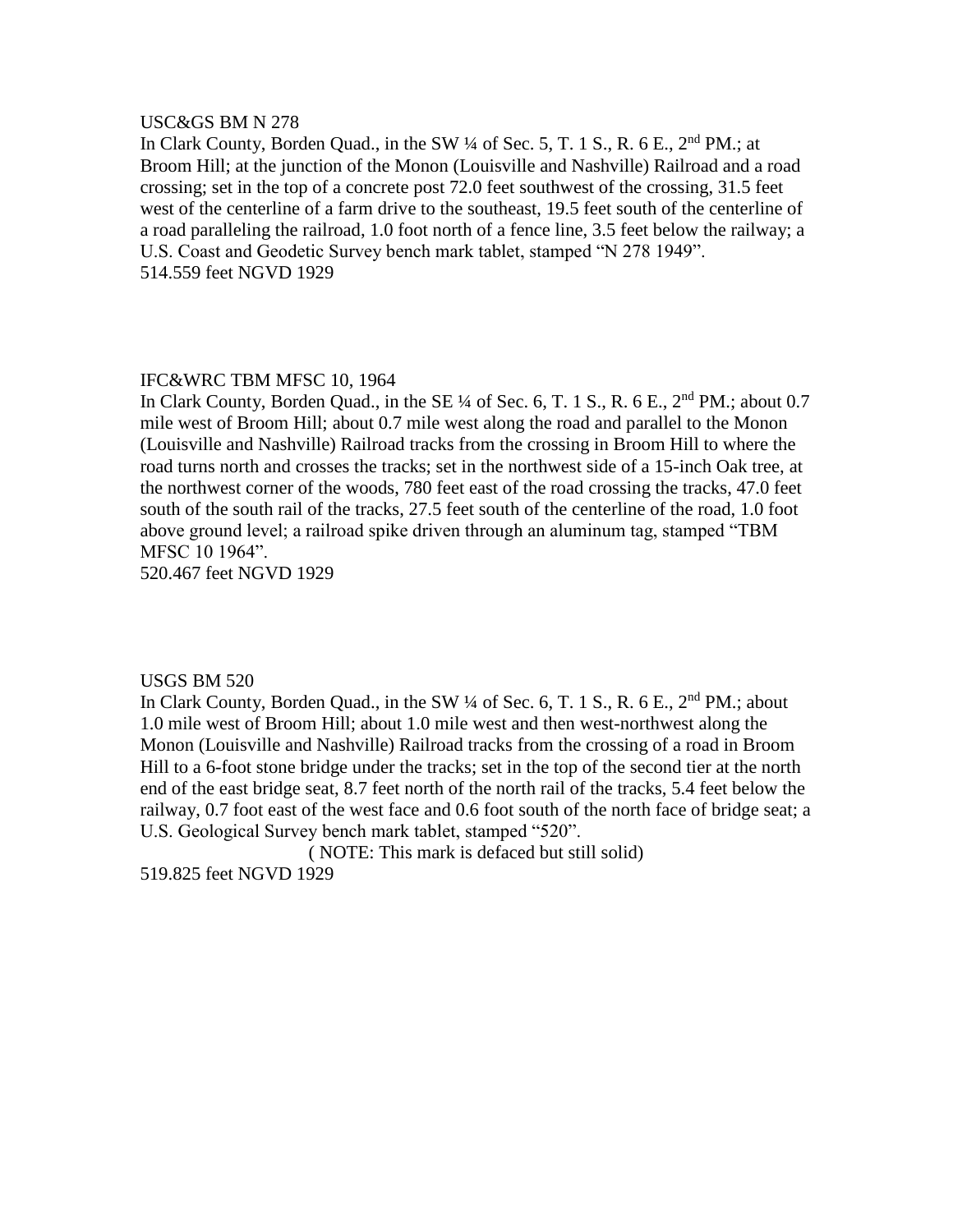#### USC&GS BM P 278, 1949

In Clark County, Borden Quad., in the SE  $\frac{1}{4}$  of Sec. 1, T. 1 S., R. 5 E.,  $2^{nd}$  PM.; about 1.4 miles west-northwest of Broom Hill; about 1.4 mile west and then west-northwest along the Monon (Louisville and Nashville) Railroad tracks from the crossing of a road in Broom Hill to semaphore signal # 301.5 on the south side of the tracks and an abandoned farm lane crossing the tracks; set in the top of a concrete post, 117.0 feet northwest of and across the tracks from the semaphore signal, 37.0 feet east-northeast of the centerline of the crossing, 32.0 feet northeast of the northeast rail of the tracks, 14.0 feet east-southeast of the centerline of the farm lane, 12.0 feet north of a telephone pole, 1.5 feet east of a white wooden witness post, 3.0 feet below the level of the tracks, 0.2 foot above the ground; a U.S. Coast and Geodetic Survey bench mark tablet, stamped "P 278 1949". 522.866 feet NGVD 1929

#### IFC&WRC TBM MFSC 11, 1964

In Clark County, Borden Quad., in the SE  $\frac{1}{4}$  of Sec. 1, T. 1 S., R. 5 E.,  $2<sup>nd</sup> PM$ .; about 2.1 miles southeast of Borden; 1.9 miles generally southeast along State Road 60 from the State Road 60 bridge over Muddy Fork to a "T"-farm road northeast, thence 0.2 mile northeast and then north to where the road fords Muddy Fork; set in the southwest side of a 50-inch 3-pronged Sycamore tree, 140 feet northwest of the center of the ford, 12.5 feet northeast of the centerline of the road, 0.6 foot above the ground; a railroad spike driven through an aluminum tag, stamped "TBM MFSC 11 1964". 526.490 feet NGVD 1929

#### IFC&WRC TBM MFSC 12, 1964

In Clark County, Borden Quad., in the SE ¼ of Sec. 1, T. 1 S., R. 5 E., 2<sup>nd</sup> PM.; about 2.0 miles southeast of Borden; 1.7 miles generally southeast along State Road 60 from the State Road 60 bridge over Muddy Fork southeast of Borden to a "T"-farm road northeast, thence 0.2 mile northeast to where the road turns northwest and fords Muddy Fork; set in the northeast side of a 40-inch Sycamore tree on top of the north bank of the creek, 110 feet northwest along the road from the ford, 15.5 feet southwest of the centerline of the road, 1.0 foot above the ground; a railroad spike driven through an aluminum tag, stamped "TBM MFSC 12 1964". 531.080 feet NGVD 1929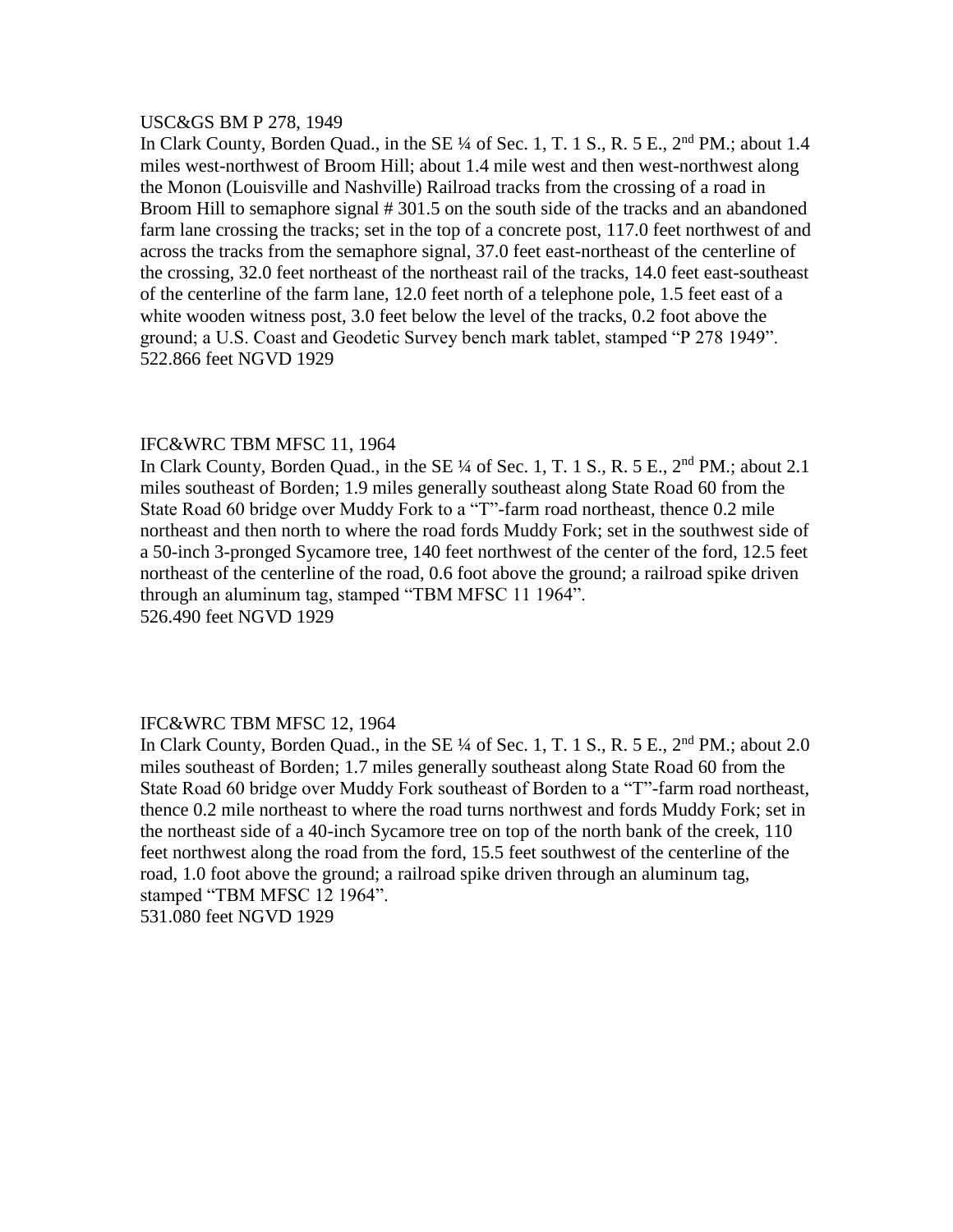#### USC&GS BM Q 278, 1949

In Clark County, Borden Quad., in the SW  $\frac{1}{4}$  of Sec. 1, T. 1 S., R. 5 E.,  $2^{nd}$  PM.; about 1.8 miles east-southeast of Borden; 1.6 miles east-southeast along the Monon (Louisville and Nashville) Railroad from the station in Borden to a private road crossing; set in the top of a concrete post in the southeast quarter of the intersection, 27.0 feet southsouthwest of the south rail of the tracks, 24.5 feet east-southeast of the centerline of the road, 0.8 foot north of a fence line, 3.0 feet below the level of the tracks, 0.1 foot above the ground; a U.S. Coast and Geodetic Survey bench mark tablet, stamped "Q 278 1949". 534.648 feet NGVD 1929

# IFC&WRC TBM MFSC 13

In Clark County, Borden Quad., in the NE ¼ of Sec. 2, T. 1 S., R. 5 E., 2nd PM.; 1.15 miles east-southeast of Borden; 1.15 miles east-southeast along the Monon (Louisville and Nashville) from the station in Borden to a 55-foot bridge over Dry Fork; set in the top at the south end of the west stone bridge seat, 4.7 feet south of the south rail of the tracks, 5.2 feet below the level of the tracks, 0.7 foot west of the east face of the bridge seat; a chiseled triangle.

544.695 feet NGVD 1929

#### IFC&WRC TBM MFSC 14

In Clark County, Borden Quad., in the NW 1/4 of Sec. 2, T. 1 S., R. 5 E., 2<sup>nd</sup> PM.; about 0.5 mile southeast of Borden; 0.3 mile southeast along State Road 60 from the State Road 60 bridge over Muddy Fork to a "T"-road north, thence 0.2 mile north to a single-span steel truss bridge over Muddy Fork; set in the top at the northwest corner of the northeast stone wingwall of the bridge, 16.0 feet east of the centerline of the road, 14.0 feet northeast of the north end of the east truss, 0.5 foot below the road; a chiseled square. 549.401 feet NGVD 1929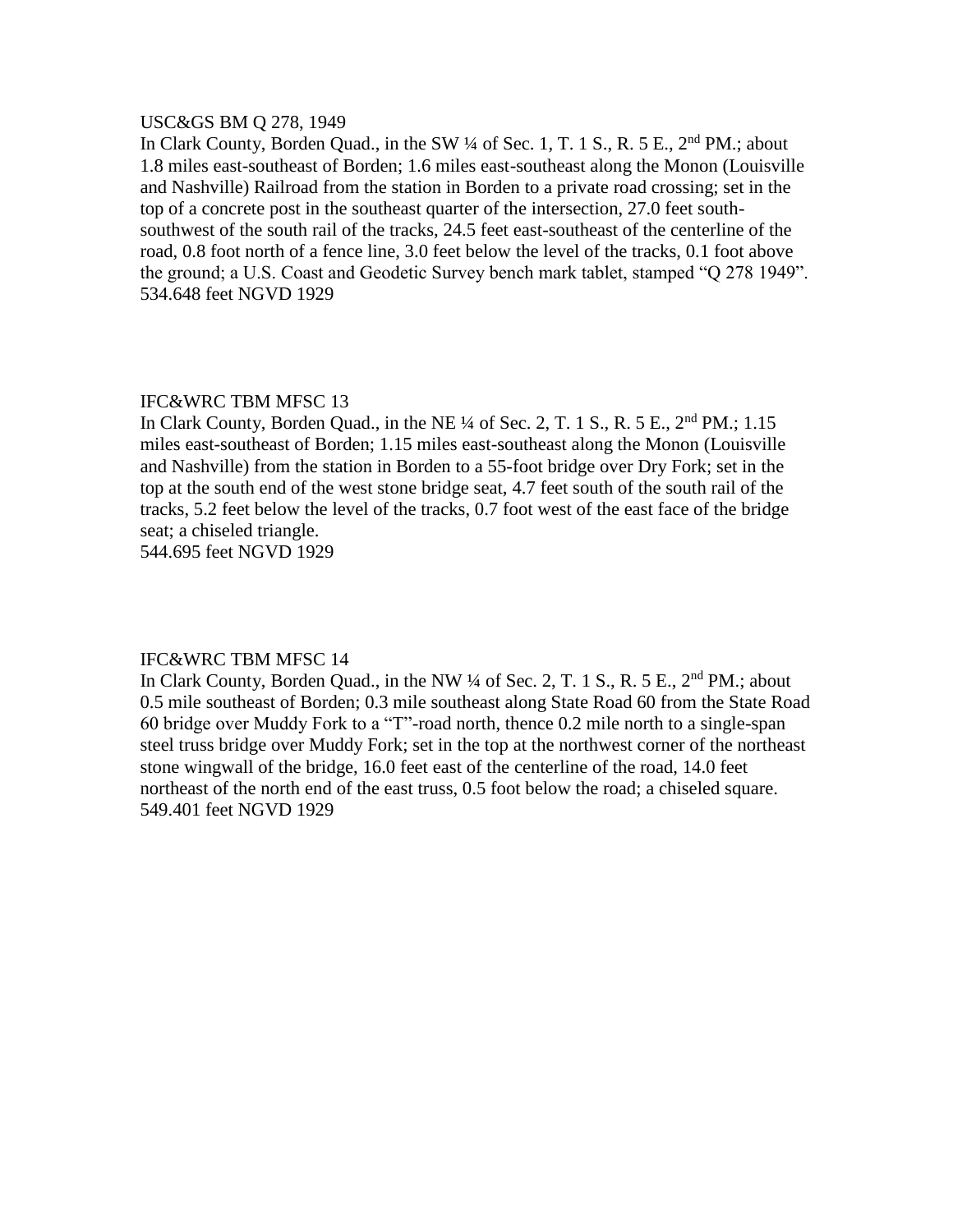# IFC&WRC TBM MFSC 15

In Clark County, Borden Quad., in the NW 1/4 of Sec. 2, T. 1 S., R. 5 E., 2<sup>nd</sup> PM.; at Borden; at the State Road 60 bridge over Muddy Fork; set in the top at the northeast end of the southwest concrete wingwall of the bridge, 16.0 feet southwest of the centerline of the highway, 2.5 feet southwest of the southwest face of the guardrail, 0.6 foot southeast of the northwest face of the wingwall, about level with the road; a chiseled triangle. 559.025 feet NGVD 1929

#### USGS BM TT 24 D, 1937

In Clark County, Borden Quad., in the NE  $\frac{1}{4}$  of Sec. 3, T. 1 S., R. 5 E.,  $2^{nd}$  PM.; at Borden; at the intersection of Martinsburg Road and State Road 60; set in the top of a concrete post in the southeast ¼ of the intersection, 155 feet southeast of the centerline of Martinsburg Road, 52.0 feet south-southwest of the centerline of State Road 60, 3.7 feet north-northeast of the north face of the Borden Church of Christ, 10.2 feet westnorthwest of the southwest corner of the concrete steps leading to the church, 0.1 foot above the ground; a U.S. Geological Survey bench mark tablet, stamped "TT 24 D 1937 562".

562.105 feet NGVD 1929

#### IFC&WRC TBM MFSC 16

In Clark County, Borden Quad., in the NE ¼ of Sec. 3, T. 1 S., R. 5 E., 2<sup>nd</sup> PM.; at Borden; at the Martinsburg Road bridge over Muddy Fork; set in the top at the northeast end of the southeast concrete guardrail of the bridge, 7.0 feet southeast of the centerline of the road, 0.8 foot northwest of the southeast face and 0.3 foot southwest of the northeast end of the guardrail; a chiseled triangle. 566.599 feet NGVD 1929

#### USC&GS BM S 278, 1949

In Clark County, Borden Quad., in the NW  $\frac{1}{4}$  of Sec. 3, T. 1 S., R. 5 E.,  $2<sup>nd</sup> PM$ .; at Borden; at the Monon (Louisville and Nashville) Railroad bridge over Souders Branch; set in the top at the northeast end of the southeast concrete abutment of the bridge, 13.5 feet northeast from the northeast rail of the tracks, 1.4 feet southeast of the northwest face of the abutment, 2.0 feet below the level of the tracks; a U.S. Coast and Geodetic Survey bench mark tablet, stamped "S 278 1949".

576.744 feet NGVD 1929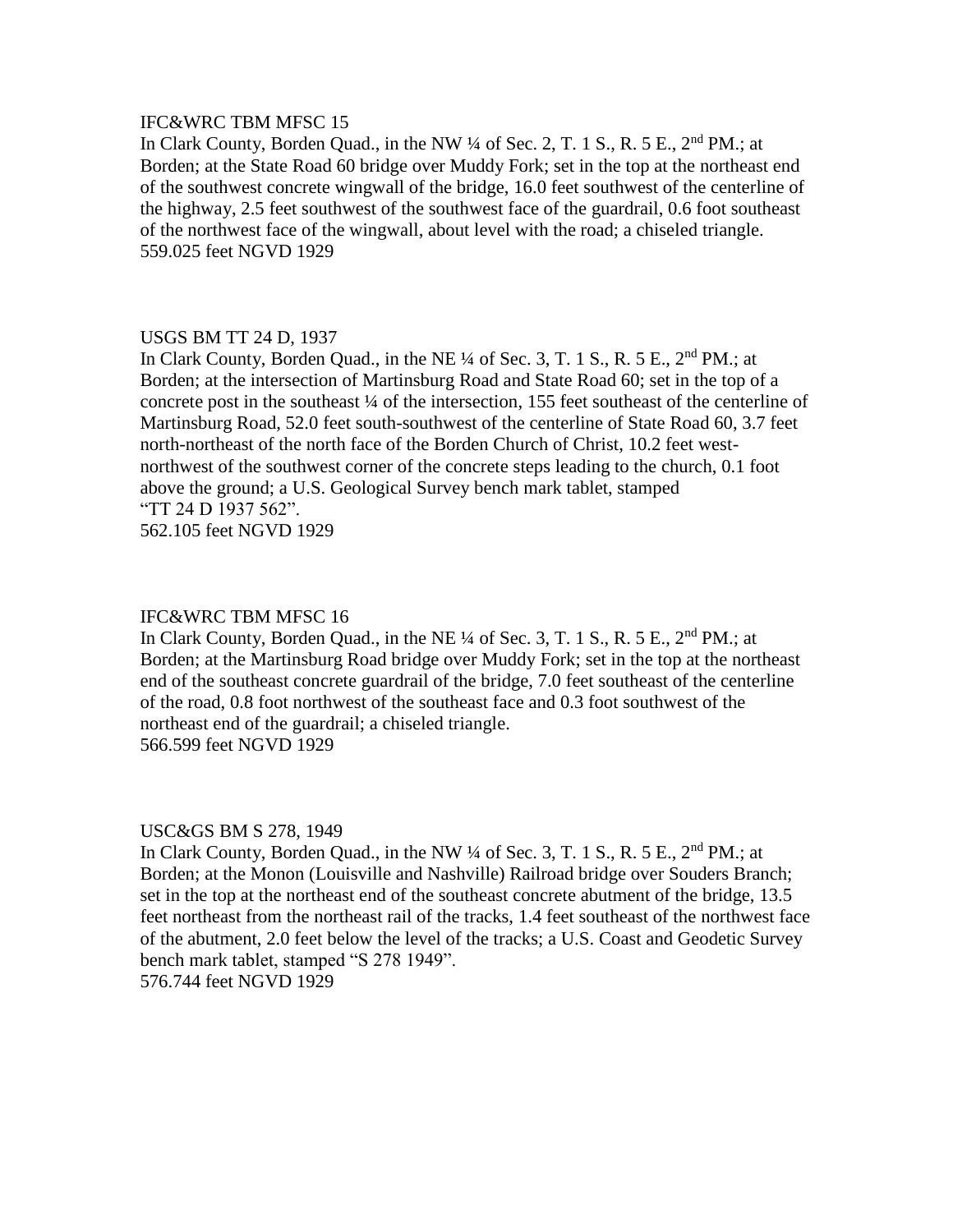#### USC&GS BM T 278, 1949

In Clark County, Borden Quad., in the SW 1/4 of Sec. 33, T. 1 N., R. 5 E., 2<sup>nd</sup> PM.; about 1.5 miles northwest of Borden; at the State Road 60 thirty-foot bridge over Packwood Branch; set in the top of the northeast concrete wingwall of the bridge, 21.0 feet northeast of the centerline of the highway, 0.7 foot southeast of the northwest face of the wingwall, 1.0 foot northeast of the northeast face of the concrete guardrail, about level with the road; a U.S. Coast and Geodetic Survey bench mark tablet, stamped "T 278 1949".

606.472 feet NGVD 1929

# USC & GS BM C 60, 1934

In Clark County, Henryville Quadrangle, in Clark Military Grant # 255; at Henryville; at the Pennsylvania Railroad bridge over Wolf Run Creek; set in the top of the west end of the south concrete abutment, 7.5 feet west of the west rail of the track, 3.8 feet west of the pvc utility line conduit running parallel to the tracks, approximately 3.5 feet below the level of the tracks, 1.3 feet east of the west edge of the abutment, 1.1 feet south of the north face of the abutment; a U.S. Coast and Geodetic Survey brass bench mark tablet, stamped "C 60, 1934".

152.692 meters N.G.V.D. 1929 152.556 meters N.A.V.D. 1988 500.957 feet N.G.V.D. 1929 500.511 feet N.A.V.D. 1988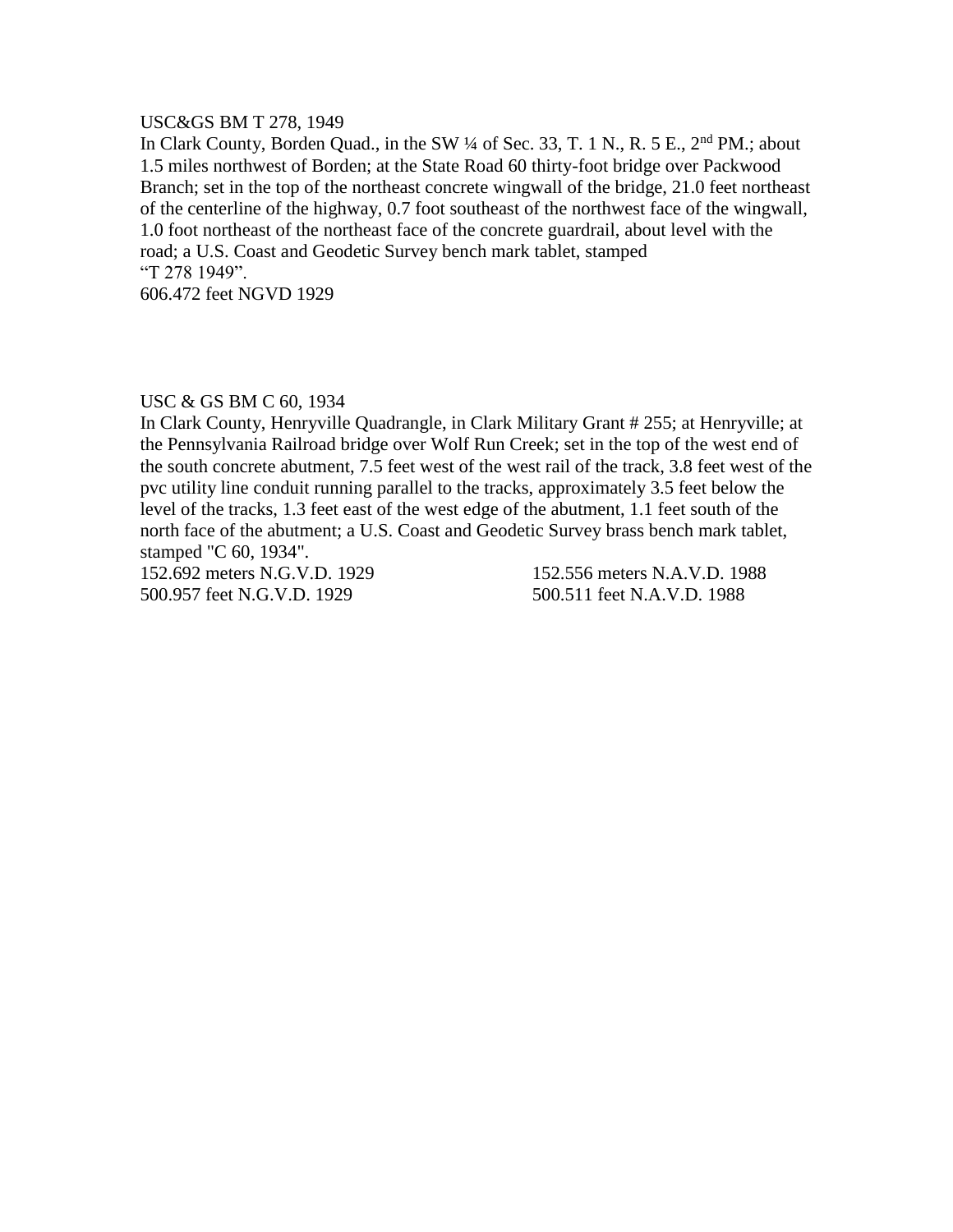#### USC & GS BM D 60, 1934

Clark County, Henryville Quadrangle, in the Southeast ¼ of Section 29, Township 2 North, Range 7 East, 2<sup>nd</sup> PM; approximately 1.8 miles south of Underwood; approximately 1.8 miles south along U.S. 31 from its intersection with 600 South Road (Scott-Clark County Line Road) to a private drive to the east, 42 yards east of the centerline of U.S. 31, 46.7 feet north of the centerline of the private drive, 24.0 feet north of a wood railroad crossing sign post, 23.7 feet east of the east rail of a railroad track, 4.0 feet northeast of a telephone pole, 2.9 feet west-southwest of a 8 inch Cedar tree, about 1.0 foot lower than the track, 0.5 foot above the ground; a U.S. Coast and Geodetic Survey brass bench mark tablet, stamped "D 60 1934".

175.341 meters N.G.V.D. 1929 175.215 meters N.A.V.D. 1988 575.265 feet N.G.V.D. 1929 574.85 feet N.A.V.D. 1988

#### DNR TBM CLARK 1, 1992

In Clark County, Henryville Quadrangle, in the Southwest  $\frac{1}{4}$  of Section 20, Township 2 North, Range 7 East, 2<sup>nd</sup> PM; approximately 3.2 miles north of Henryville; at the U.S. 31 bridge over the West Fork Silver Creek; set in the top of the south end of the west concrete guardrail of the bridge, 83.0 feet north of the centerline of a field entrance and gate, 32.5 feet west of the centerline of U.S. 31, 3.2 feet above the road, 0.7 foot north of the south face of the concrete guardrail; a chiseled triangle.

179.854 meters N.G.V.D. 1929 179.729 meters N.A.V.D. 1988 590.070 feet N.G.V.D. 1929 589.660 meters N.A.V.D. 1988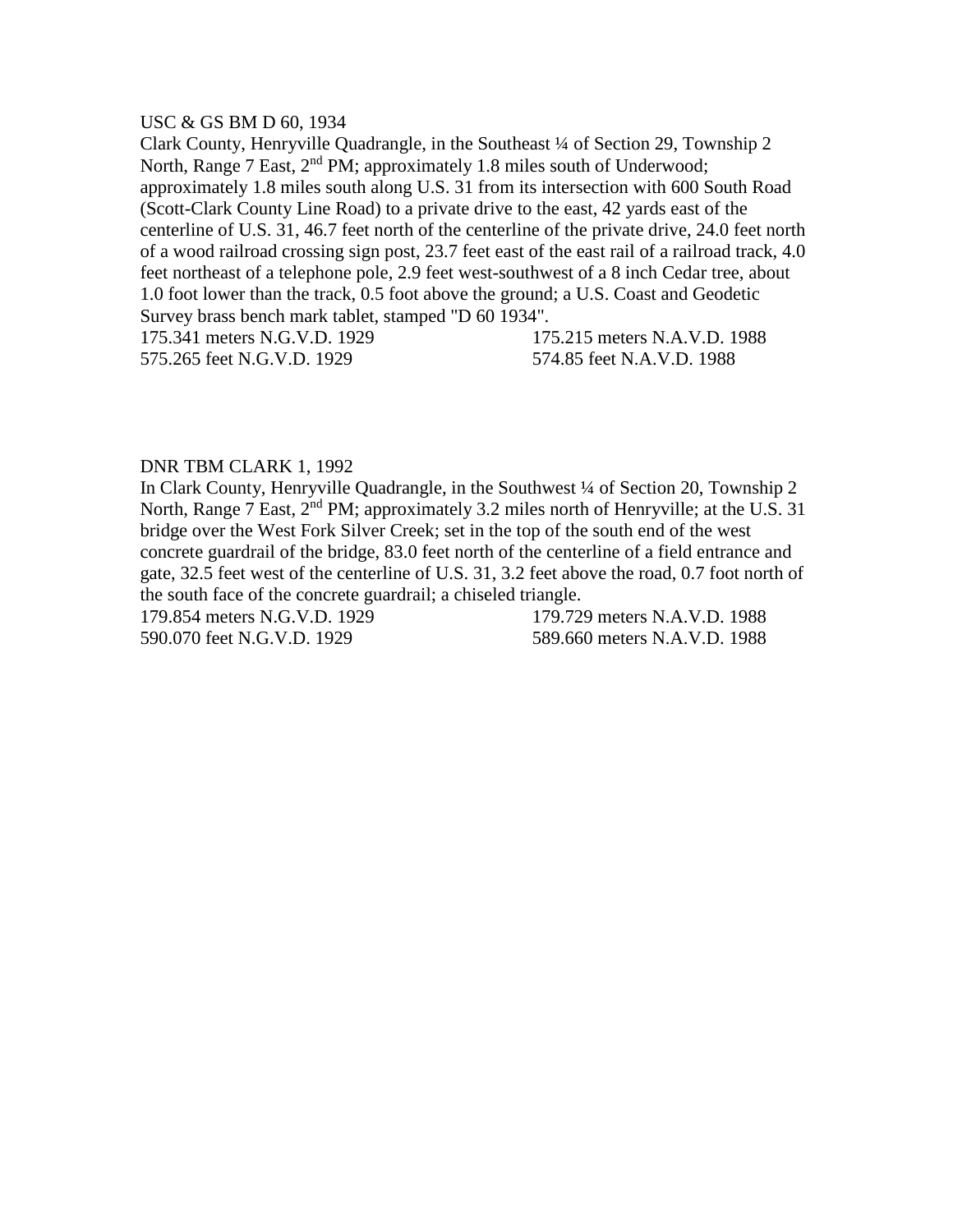#### DNR TBM MF 1, 1994

In Clark County, Henryville Quadrangle, in the Southeast ¼ of Section 25, Township 2 North, Range 6 East,  $2<sup>nd</sup> PM$ ; approximately 2.5 miles northwest of Henryville; at the Richie Road bridge over Millers Fork; set in the south side of utility pole # B7F/1011, 22.6 feet south of a fence line, 12.4 feet north of the centerline of Richie Road, 11.5 feet east of the east end of the bridge, 2.0 feet above the ground; a railroad spike driven through an aluminum tag, stamped "IDNR TBM MF 1 1994".

190.239 meters N.G.V.D 1929 190.110 meters N.A.V.D. 1988

624.144 feet N.G.V.D. 1929 623.718 feet N.A.V.D. 1988

#### DNR TBM MF 2, 1994

In Clark County, Henryville Quadrangle, in the Southwest ¼ of Section 30, Township 2 North, Range 7 East, 2<sup>nd</sup> PM; approximately 2.0 miles northwest of Henryville; at the intersection of Hardy Road (County Line Road), Richie Road, and Browns Town Road; set in the south side of utility pole # 9762 with a transformer and guy wire, 33.7 feet northeast of the centerline of Browns Town Road, 31.5 feet southeast of the centerline of Hardy Road (County Line Road), 21.7 feet east of a fiberglass telephone pedestal box, 20.7 feet southeast of a fire hydrant, 1.9 feet above the ground; a railroad spike driven through an aluminum tag, stamped "IDNR TBM MF 2 1994".

592.342 feet N.G.V.D. 1929 591.913 feet N.A.V.D. 1988

180.546 meters N.G.V.D. 1929 180.415 meters N.A.V.D. 1988

#### DNR TBM MF 3, 1994

In Clark County, Henryville Quadrangle, in Clark Military Grant # 283; approximately 1.5 miles north of Henryville; at the Browns Town Road bridge over Miller Fork; set in the north side of a 20 inch Sycamore tree, 16.6 feet south of the centerline of Browns Town Road, 5.4 feet southeast of the bridge insignia post, 4.5 feet southeast of the southeast end of the bridge, 2.5 feet above the ground; a railroad spike driven through an aluminum tag, stamped "IDNR TBM MF 3 1994".

167.494 meters N.G.V.D. 1929 167.361 meters N.A.V.D. 1988

549.518 feet N.G.V.D. 1929 549.085 feet N.G.V.D. 1988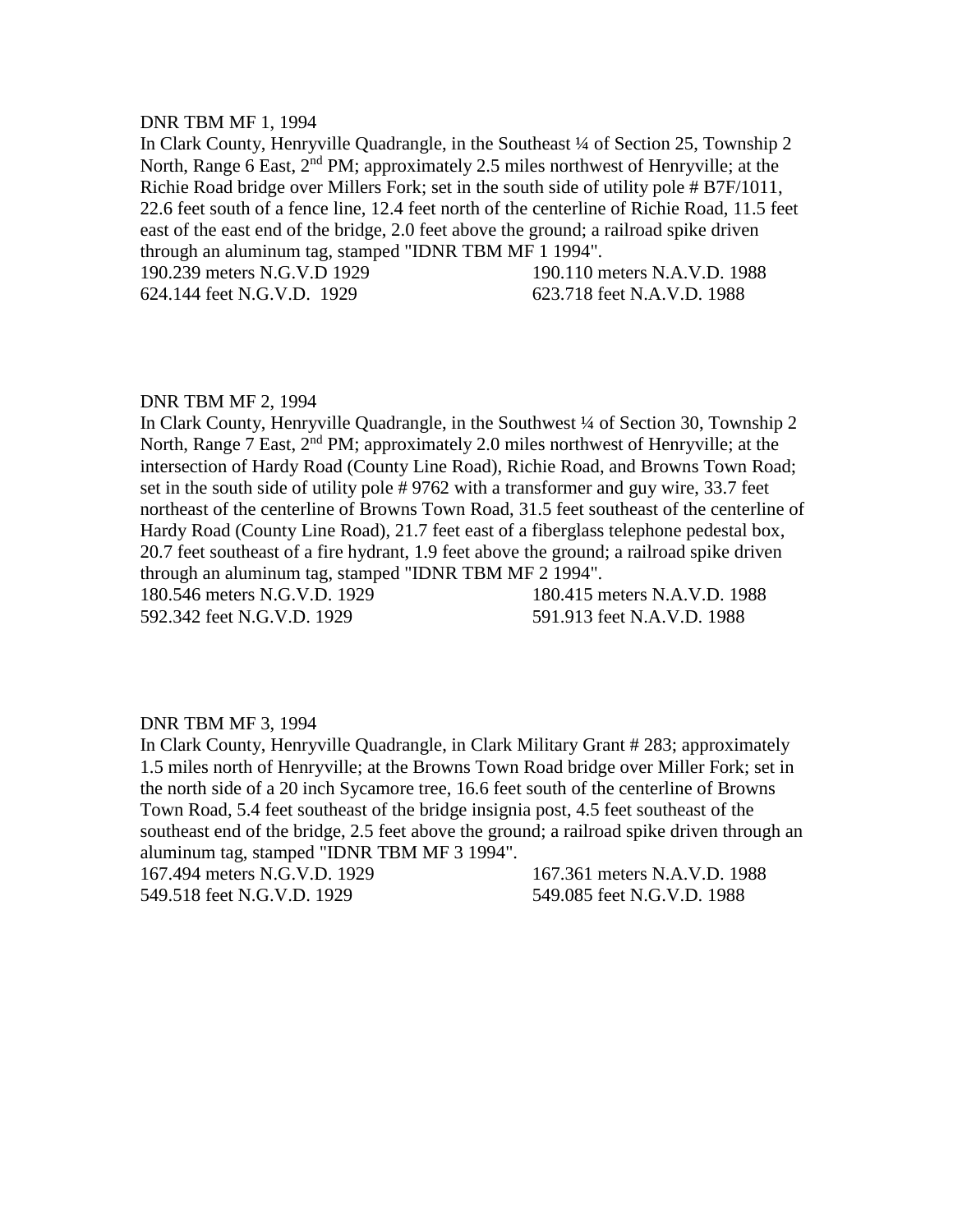#### DNR TBM MF 4, 1994

In Clark County, Henryville Quadrangle, in Clark Military Grant # 271; approximately 1.0 mile north of Henryville; at the U.S. 31 concrete bridge over Miller Fork; set in the west side of a utility pole, 77.7 feet south of the south end of the bridge, 42.8 feet east of the centerline of U.S. 31, 22.0 feet east of the guardrail, approximately 5.0 feet above the level of the road, 2.0 feet above the ground; a railroad spike driven through an aluminum tag, stamped "IDNR TBM MF 4 1994".

165.209 meters N.G.V.D. 1929 165.075 meters N.A.V.D. 1988 542.022 feet N.G.V.D. 1929 541.584 feet N.A.V.D. 1988

#### DNR TBM MF 5, 1994

In Clark County, Henryville Quadrangle, in Clark Military Grant # 270; approximately 0.8 mile north of Henryville; at the intersection of Staten Road and Heborne Road (Heborne Church Road); set in the west side of utility pole # 1H62B1F with 3 guy wires, 29.8 feet southwest of the centerline of Staten Road, 18.7 feet southeast of the centerline of Heborne Road, 14.2 feet west of a metal road sign post, 2.0 feet above the ground, 1.7 feet northeast of a metal telephone pedestal box; a railroad spike driven through an aluminum tag, stamped "IDNR TBM MF 5 1994".

161.275 meters N.G.V.D. 1929 161.141 meters N.A.V.D. 1988 529.115 feet N.G.V.D. 1929 528.677 feet N.A.V.D. 1988

#### DNR TBM MF 6, 1994

In Clark County, Henryville Quadrangle, in Clark Military Grant # 270; approximately 1.75 miles north-northwest of Henryville; at the I 65 (south bound lanes) overpass over Browns Town Road; set in the top of the northwest concrete foundation of the I 65 support pier, 22.5 feet north of the centerline of Browns Town Road, 9.7 feet west of the west face of the concrete support pillar, 2.0 feet above the level of Brownstown Road, 1.3 feet east of the west face of the foundation of the support pier; a chiseled triangle. 180.810 meters N.G.V.D. 1929 180.679 meters N.A.V.D. 1988 593.207 feet N.G.V.D. 1929 592.776 feet N.A.V.D. 1988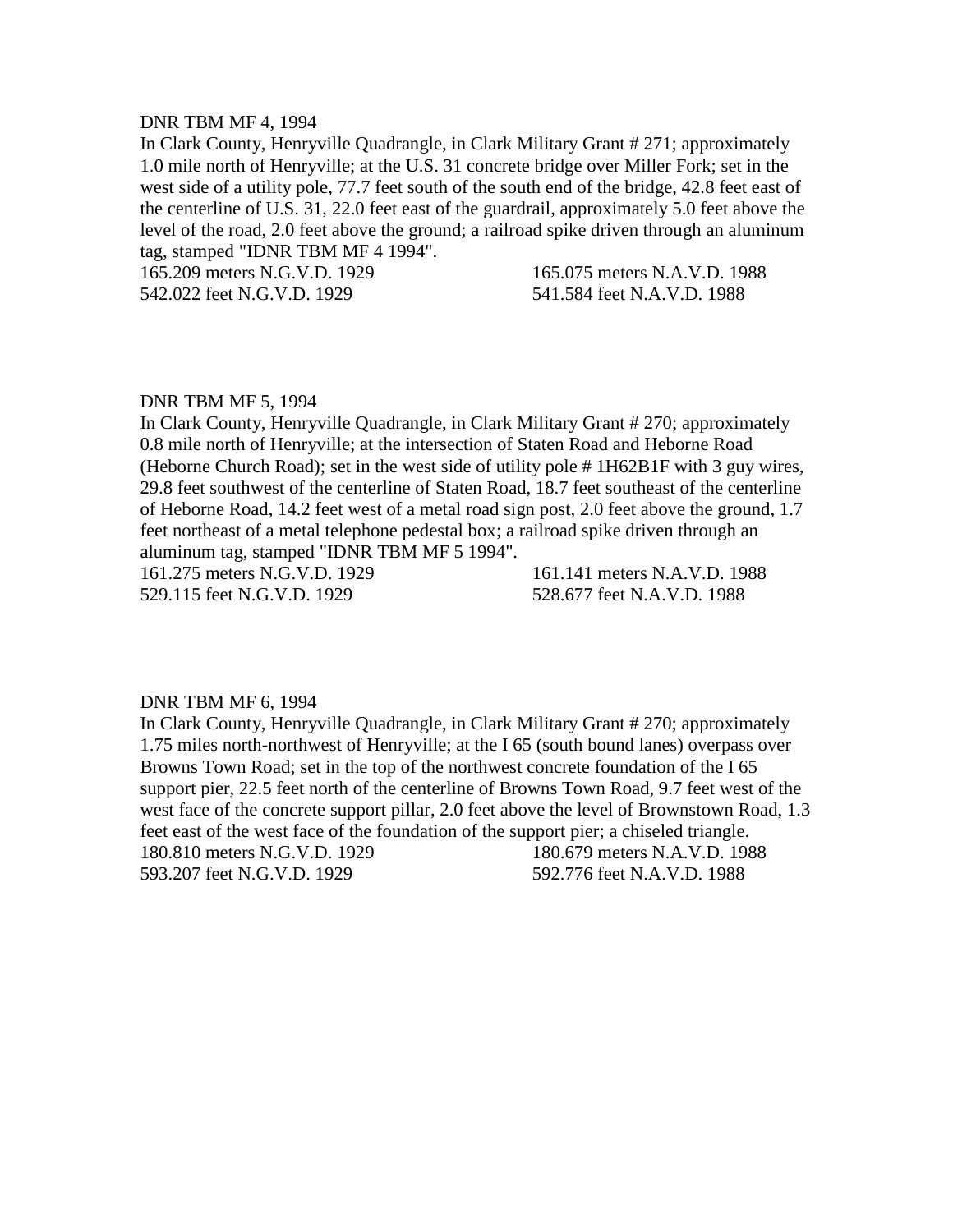# DNR TBM CLARK 2, 2000

In Clark County, Henryville Quadrangle, in Clark Military Grant # 254; at Henryville; at the Clark County bridge No. 26 (Prallhill Road) over Miller Fork; set in the top of the southwest concrete bridge abutment, 16.5 feet south of the centerline of the road, 5.7 feet east of the west end of the abutment, 1.8 feet west of the east face of the abutment, 1.2 feet north of the south face of the abutment, 1.1 feet south of the south face of the concrete guardrail of the bridge, about 0.3 foot above the centerline of the road; a chiseled triangle.

152.791 meters N.G.V.D. 1929 152.656 meters N.A.V.D. 1988 501.283 feet N.G.V.D. 1929 500.840 feet N.A.V.D. 1988

# DNR TBM CLARK 3, 2000

In Clark County, Henryville Quadrangle, in the Clark Military Grant Section #221; approximately 2.0 miles south of Henryville; at the Caney Road (Biggs Road) bridge over Millers Fork; set in the top of the southwest concrete wingwall of the bridge, 12.5 feet southeast of the centerline of the road, 1.1 feet southeast of the northwest end of the wingwall, 1.1 feet southeast of the metal guardrail of the bridge, 1.0 foot east of the west face of the wingwall, 0.8 foot west of the east face of the wingwall, level with the top of the concrete bridge deck; a chiseled triangle.

146.642 meters N.G.V.D. 1929 146.502 meters N.A.V.D. 1988 481.108 feet N.G.V.D. 1929 480.648 feet N.A.V.D. 1988

#### DOT BM CLARK S 24, 509.58

In Clark County, Henryville Quadrangle, in Clark Military Grant # 255; at Henryville; at the State Road 39 / 160 concrete arch bridge over Miller Fork; set in the top of the southeast concrete wingwall of the bridge, 25.0 feet south of the centerline of the road, 6.0 feet south of the metal guardrail of the bridge, about 2.5 feet below the level of the road, 1.1 feet southeast of the northwest corner of the southeast wingwall of the bridge, 1.0 foot southwest of the northeast corner of the southeast wingwall, 0.9 foot south of the south face of the concrete headwall of the bridge, 0.9 foot below the top of the concrete headwall of the bridge; a State Highway Commission of Indiana Survey bench mark tablet, stamped "CLARK S 24 509.58".

155.294 meters N.G.V.D. 1929 155.159 meters N.A.V.D. 1988 509.495 feet N.G.V.D. 1929 509.052 feet N.A.V.D. 1988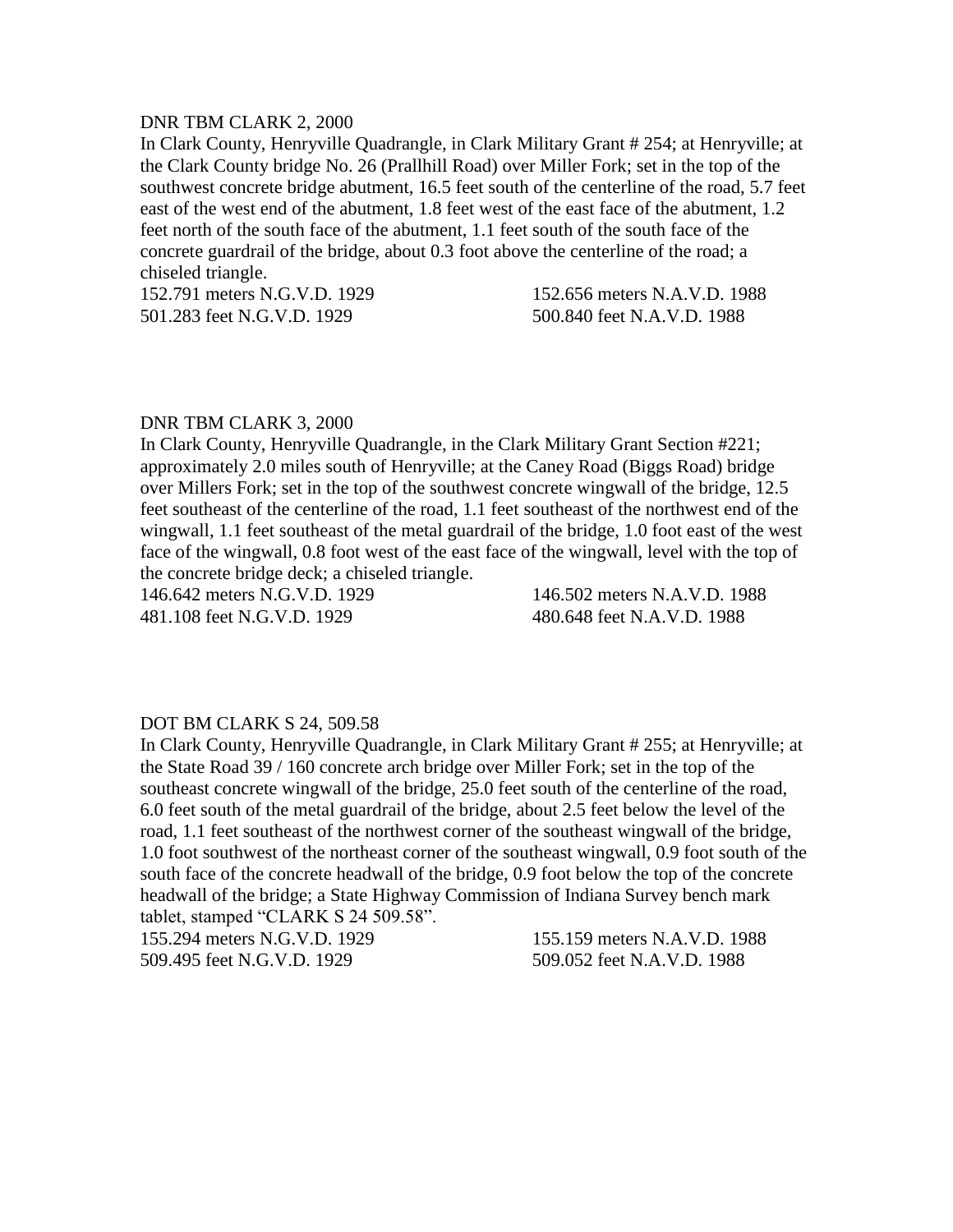#### DNR TBM SC 60, 2000

In Clark County, Otisco Quad, in the SW ¼ of the Clark Military Grant # 257; about 2 miles east-northeast of Henryville; about 1.15 miles east-southeast along State Road 160 from its intersection with U.S. 31 to a northeast-southwest crossroad (Henryville-Otisco Road), thence about 1.5 miles northeast along the Henryville-Otisco Road to a northwestsoutheast crossroad (Snow Road leading southeast and Heil Road leading northwest), thence about 0.4 miles northwest to the Heil Road bridge over Silver Creek, thence about 325 feet north along Heil Road to a power pole on the east side of Heil Road; set in the west side of the power pole, 40.5 feet northwest of a nail driven through a large rusty shiner in the east side of a  $\pm$  36 inch three trunk Walnut tree. 18 feet southwest of a  $\pm$  24 inch Sycamore tree, 15.5 feet east of the centerline of the road, about 0.6 foot above the ground; a railroad spike driven through an aluminum tag, stamped "IDNR TBM SC 60  $2000"$ .

153.191 meters N.G.V.D. 1929 153.053 meters N.A.V.D. 1988 CORPSCON 502.595 feet N.G.V.D. 1929 502.140 feet N.A.V.D. 1988 CORPSCON

#### DNR TBM SC 61, 2000

In Clark County, Otisco Quad, in the SW ¼ of the Clark Military Grant # 257 about 2 miles east-northeast of Henryville; about 1.15 miles east-southeast along State Road 160 from its intersection with U.S. 31 to a northeast-southwest crossroad (Henryville-Otisco Road), thence about 1.5 miles northeast along the Henryville-Otisco Road to a northwestsoutheast crossroad (Snow Road leading southeast and Heil Road leading northwest), thence about 0.4 miles northwest to the Heil Road bridge over Silver Creek, thence about 1050 feet north along Heil Road to a power pole on the southwest side of Heil Road; set in the northeast side of the power pole, 248 feet southeast of the centerline of a driveway leading southwest to a farm house and out buildings, 11.5 feet southwest of the centerline of the road, 0.5 foot above the ground, a railroad spike driven through an aluminum tag stamped

"IDNR TBM SC 61 2000"

161.796 meters N.G.V.D. 1929 161.657 meters N.A.V.D. 1988 CORPSCON 530.825 feet N.G.V.D. 1929 530.370 feet N.A.V.D. 1988 CORPSCON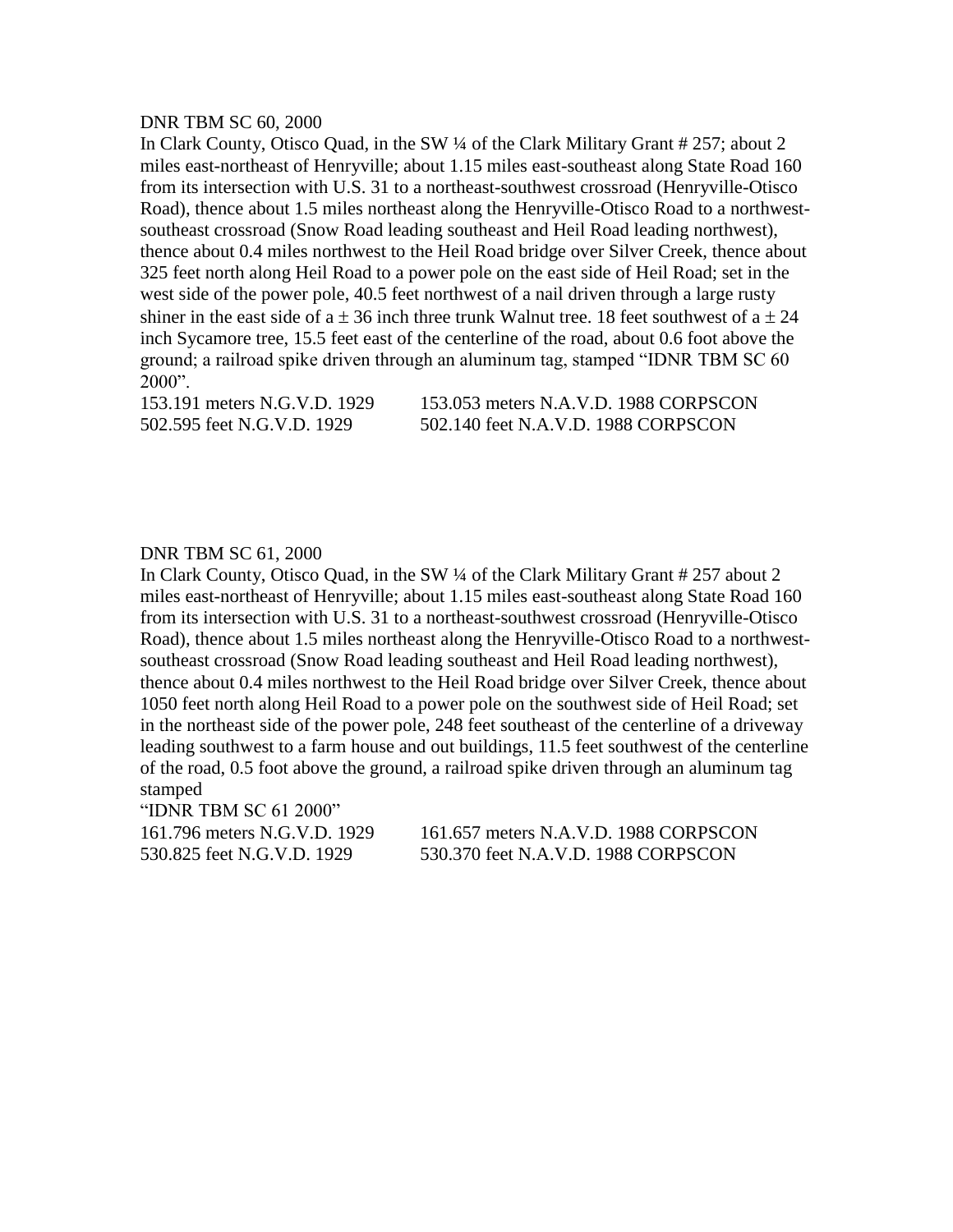#### DNR TBM CLR 49, 2001

In Clark County, Jeffersonville Quad., in the NW ¼ of the Clark Military Grant # 5; southeast about 0.6 miles along Allison Lane from the intersection of Allison Lane and Middle Road to the intersection of Allison Lane and Oak Park Boulevard; at a fire hydrant in the north  $\frac{1}{4}$  of the intersection; set on the fire hydrant, 26 feet northeast of the centerline of Allison Lane, 61 feet northwest of the centerline of Oak Park Boulevard, about 2.3 feet above the ground; a filed cross on top of the north most upper flange bolt. 461.964 feet NGVD 1929

# DNR BM CLR 50, 2001

In Clark County, Jeffersonville Quad., in the SE ¼ of the Clark Military Grant # 12; at the Middle Road concrete bridge over Lancassange Creek; set in the south most concrete bridge abutment, 27.5 feet southeast of the centerline of Middle Road, 9.3 feet southwest of the northeast end of the concrete abutment, 2.0 feet southeast of the steel guardrail, 0.8 foot northeast of the southwest face of the south most abutment, about 0.7 foot above the road; a Indiana Department of Natural Resources control station tablet, stamped "CLR 50 2001".

457.33 feet NGVD 1929 456.83 feet NAVD 1988 Corpscon

#### DNR TBM CLR 51, 2001

In Clark County, Jeffersonville Quad., in the SW ¼ of the Clark Military Grant # 12 at the Allison Lane bridge over Lancassange Creek; set on top of the north most headwall of bridge, 21 feet southwest of Allison Lane, 1.4 feet southeast of the northwest end of the concrete headwall, 0.5 foot northeast of the southwest face of the headwall, about 1 foot above the road; a "PK" nail grouted into the headwall.

460.21 feet NGVD 1929 459.71 feet NAVD 1988 Corpscon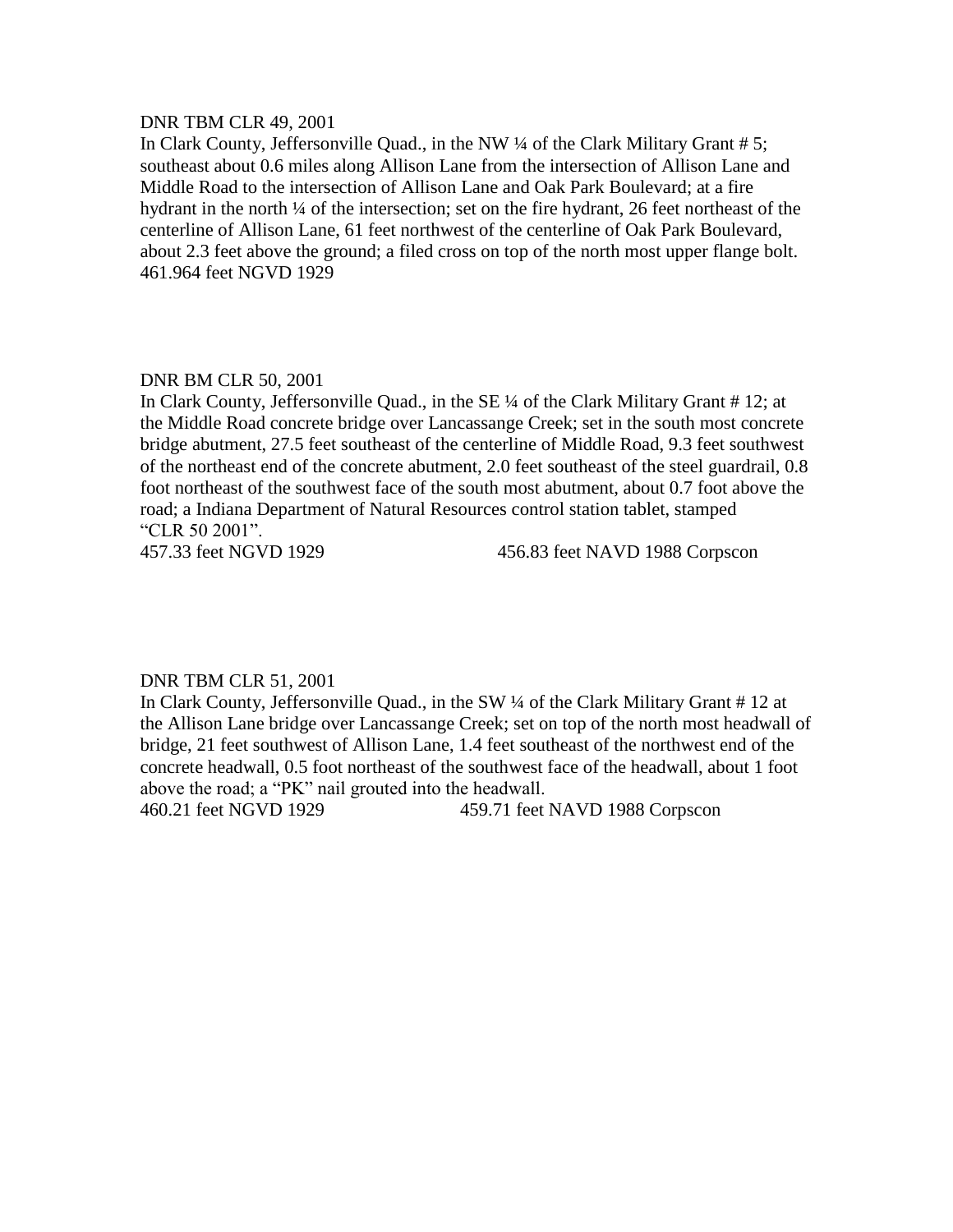#### DNR BM CLR 52, 2001

In Clark County, Jeffersonville Quad., in the SW ¼ of Clark Military Grant # 13; about 0.5 mile northeast along Middle Road from its intersection with Allison Lane to Presidential Place, thence about 0.15 miles northwest along Presidential Place to the Presidential Place bridge over Lancassange Creek; set on top of the concrete bridge abutment, 16.5 feet northeast of the centerline of Presidential Place, 0.8 foot northwest of the southeast face of the bridge abutment, 0.5 foot northeast of the steel guardrail, about 0.8 foot above the road; a Indiana Department of Natural Resources control station tablet, stamped "CLR 52 2001".

468.71 feet NGVD 1929 468.21 feet NAVD 1988 Corpscon

#### DNR TBM CLR 53, 2001

In Clark County, Jeffersonville Quad., in the SE ¼ of Clark Military Grant # 13; about 0.7 mile northeast along Middle Road from its intersection with Allison Lane to the intersection of Capitol Hill Drive, thence northwest along Capitol Hill Drive about 0.1 mile to a bridge over Lancassange Creek; set on top of the northeast concrete wingwall of the bridge, 16.4 feet northeast of the centerline of Capital Hill Drive, 13.5 feet southeast of the northwest end of the wingwall, 0.1 foot northwest of the southeast edge of wingwall, about 6.2 feet above the ground; a "PK" nail grouted in the wingwall. 468.68 feet NGVD 1929 468.18 feet NAVD 1988 Corpscon

#### DNR BM CLR 54, 2001

In Clark County, Jeffersonville Quad., in the SE ¼ of Clark Military Grant # 13; about 0.9 mile northeast along Middle Road from its intersection with Allison Lane to the intersection of Peeble Creek Drive; at the Peeble Creek Drive bridge over Lancassange Creek; set on the north most wingwall of the bridge, on the northeast side of Peeble Creek Drive, 178.8 feet northwest of the centerline of Middle Road, 11.8 feet southwest of the northeast end of the wingwall, 0.4 foot northwest of the southeast edge of wingwall, about 2 foot above the ground; a Indiana Department of Natural Resources control station tablet, stamped "CLR 54 2001".

467.28 feet NGVD 1929 3 3<sup>rd</sup> Order

467.28 feet NGVD 1929 466.78 feet NAVD 1988 Corpscon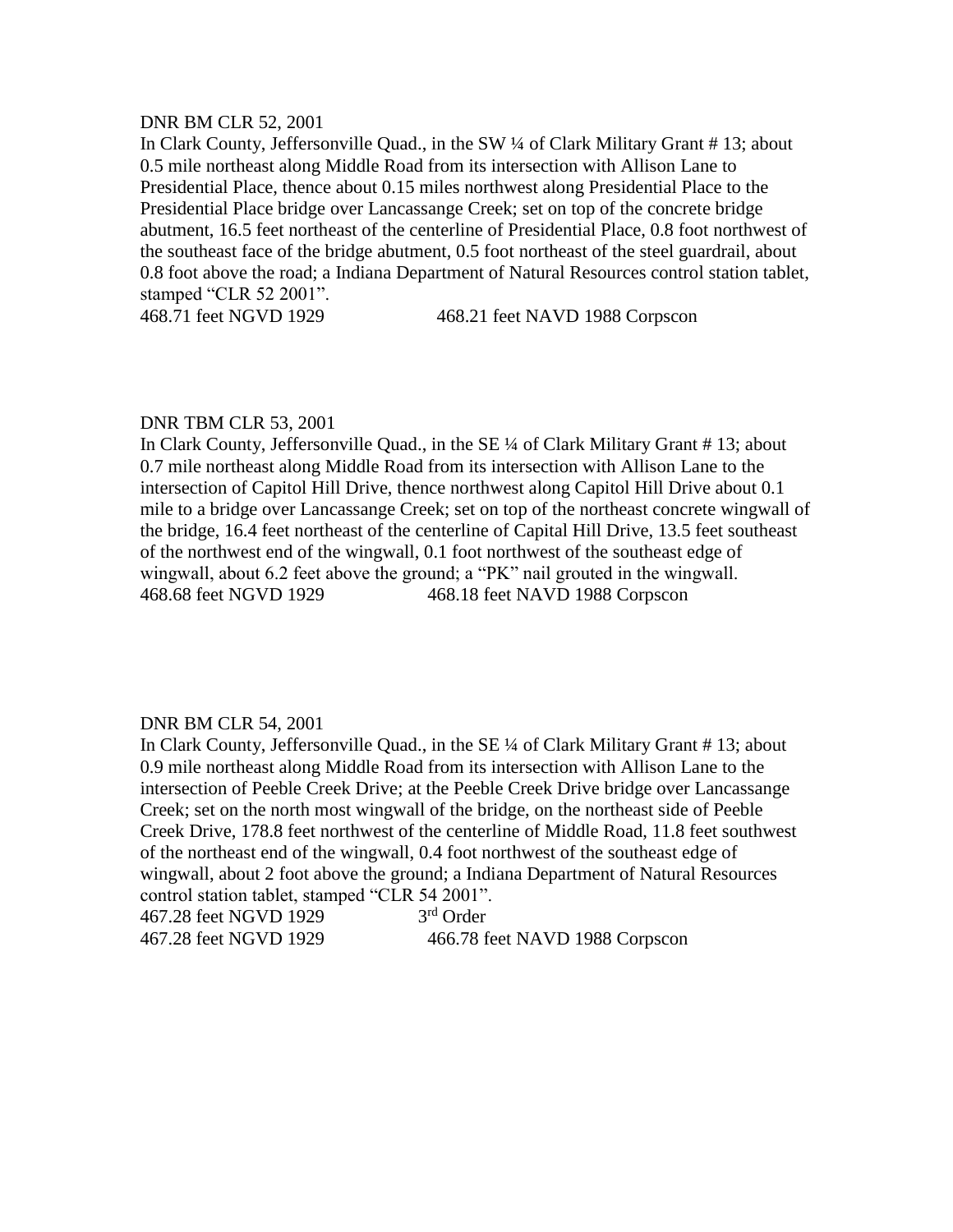## DNR TBM CLR 55, 2001

In Clark County, Jeffersonville Quad., in the SW ¼ of Clarks Military Grant # 14; along 1.3 miles northeast along Middle Road from its intersection with Allison Lane to the intersection of a gravel farm drive to the northwest, thence about 210 feet northwest along the farm drive to a fire hydrant; set on the north most flange bolt of the fire hydrant, 33.4 feet southwest of the centerline of the gravel road, 24 feet southwest of a fence post, 2 feet southeast of a barb wire fence, about 2.5 feet above the ground; a chiseled cross.

470.703 feet NGVD 1929

# DNR TBM CLR 56, 2001

In Clark County, Jeffersonville Quad., in the NW ¼ of Clark Military Grant # 6; about 1.5 miles southeast along Port Road from its intersection with State Road 62/265 to the intersection of Middle Road, thence about 0.5 mile southeast along Port Road to its "T" road intersection with Loop Road; set in the center of the headwall of a 10.8 foot concrete culvert, 94.5 feet northwest of the extended centerline of Loop Road, 62.0 feet southwest of the centerline of Port Road, 24 feet southeast of the centerline of driveway to the "BETHNOVA COMPANY", about 1 foot above the ground; a chiseled triangle. 461.704 feet NGVD 1929

#### DNR TBM 1-04684, 1984

In Clark County, Borden Quad., in the SE  $\frac{1}{4}$  of Sec. 6, T. 1 S., R. 6 E.,  $2<sup>nd</sup> PM$ .; about 0.7 mile west of Broom Hill; at the Haas Farm Lake dam; set in the east edge of the concrete driveway of the residence, 3.4 feet south of the northeast corner of the driveway; a chiseled triangle.

#### THIRD ORDER

559.036 feet NGVD 1929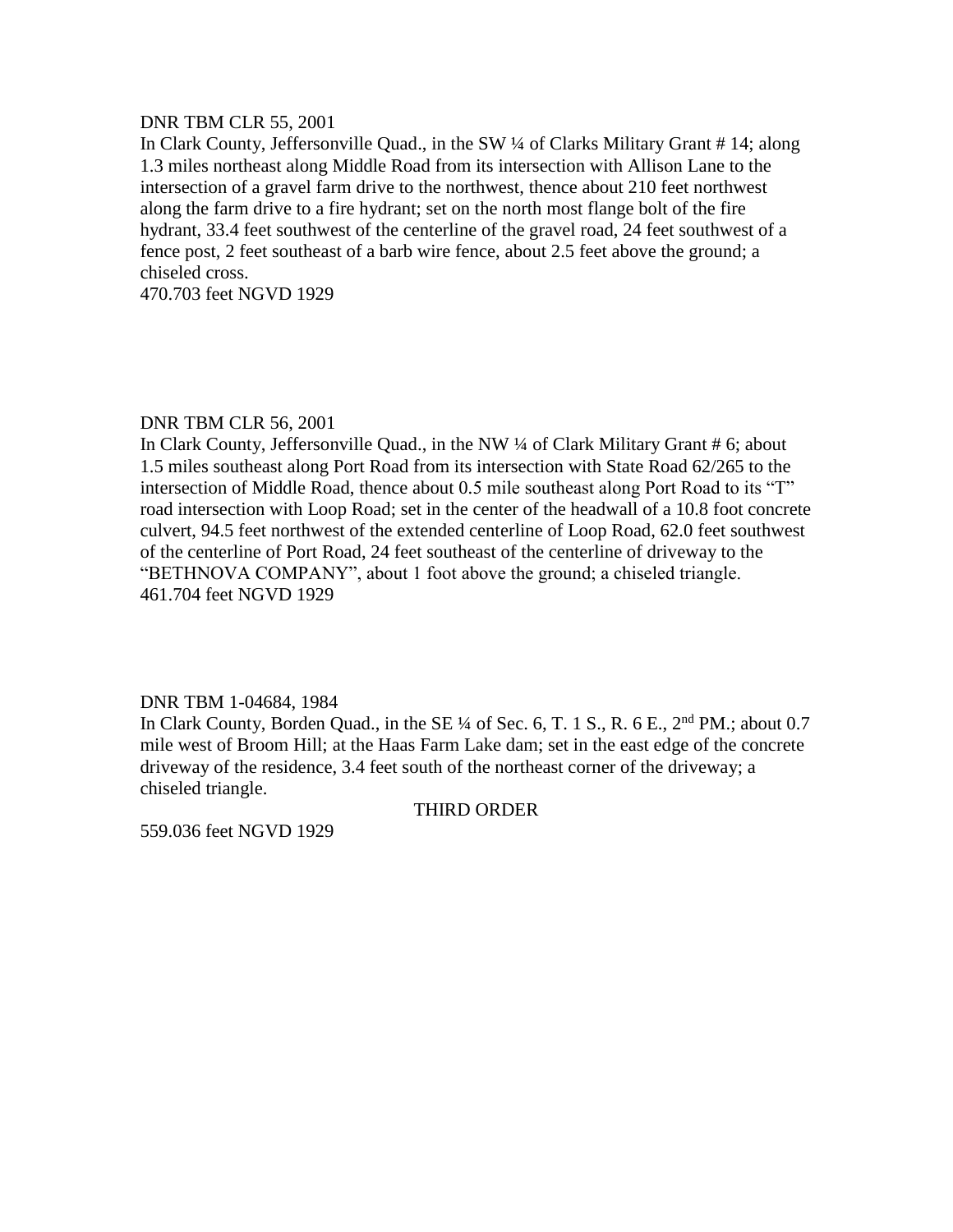#### DNR BM SIC 3, 1980

In Clark County, New Albany Quad., in the NW ¼ of Clark Military Grant # 31; at Clarksville; about 1.4 miles southeast along Blackiston Mill Road from the Blackiston Mill Road bridge over Silver Creek to its "T" road intersection with Gutford Road, thence about 2,290 feet generally southwest along Gutford Road to a power pole on the north side of Gutford Road at the southwest corner of # 2209 Gutford Road; set in the top of a concrete post, 101.2 feet west of the centerline of the gravel drive at # 2209 Gutford Road, 82.0 feet west of the mailbox post at # 2209 Gutford Road, 44.3 feet southwest of the southwest corner of the concrete porch at # 2209 Gutford Road, 25.5 feet northnortheast of and across the road from a "PK" nail in the east side of power pole # 455/308, 13.7 feet north of the centerline of the road, 4.5 feet north of the north edge of asphalt pavement of Gutford Road, 1.2 feet southeast of power pole # 430/684 with three guy wires to the north and one guy wire to the northwest, 0.3 foot below the ground; a Indiana Department of Natural Resources control station tablet, stamped "SIC 3". 469.78 feet NGVD 1929 THIRD ORDER

Position Data : 3<sup>rd</sup> Order Class II NAD 1927 Geodetic Position :  $\acute{\theta} = 38^{\circ} 19' 04.9318''$   $\lambda = 85^{\circ} 47' 11.6040''$ Indiana State Plane Coordinates in U.S. Survey Feet (one meter = 39.37 inches exactly) Indiana East Zone : Easting : 465,602.058 Northing : 297,898.290

#### DNR BM SIC 5, 1980

In Floyd County, New Albany Quad., in the NW ¼ of Clark Military Grant # 45; at Clarkesville; about 0.6 mile southwest along Blackiston Mill Road from the Blackiston Mill Road 2-span concrete beam bridge over Silver Creek; set in the top of a concrete post, 71.7 feet northwest of the northwest edge of a asphalt drive at # 2601 Blackiston Mill Road, 36.5 feet southeast of the southeast edge of a stone drive at # 2605 Blackiston Mill Road, 32.1 feet southwest of and across Blackiston Mill Road from a "PK" nail in the south side of a power pole, 5.6 feet southwest of the southwest side of Blackiston Mill Road, a Indiana Department of Natural Resources control station tablet, stamped "SIC 5". 468.25 feet NGVD 1929 THIRD ORDER

Position Data : 3<sup>rd</sup> Order Class II NAD 1927 Geodetic Position :  $\acute{\theta} = 38^{\circ} 19' 41.6834''$   $\lambda = 85^{\circ} 47' 13.6380''$ Indiana State Plane Coordinates in U.S. Survey Feet (one meter = 39.37 inches exactly) Indiana East Zone : Easting : 465,444.801 Northing : 301,616.151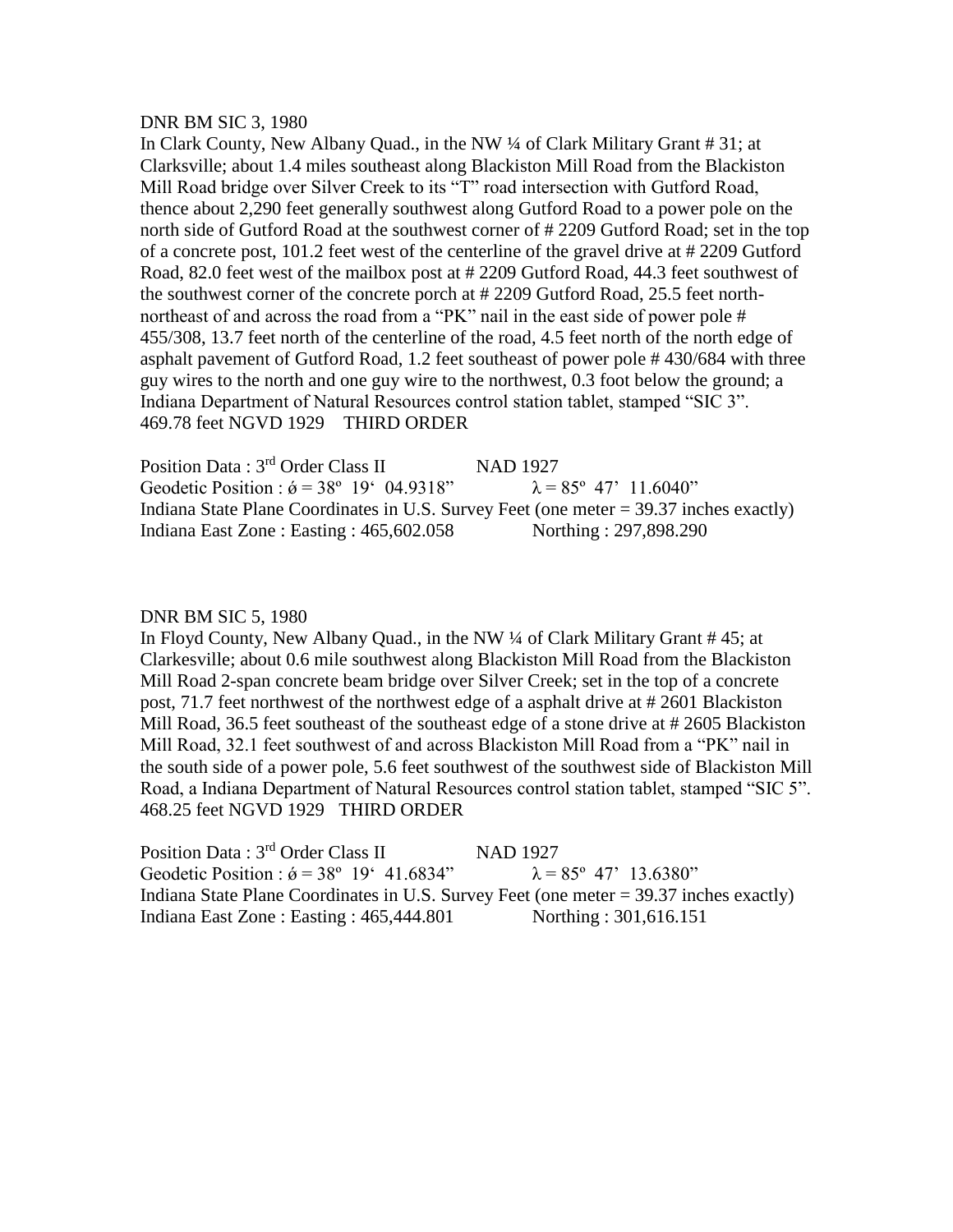# DNR BM SIC 7, 1980

In Clark County, New Albany Quad., in the SW ¼ of Clark Military Grant # 66; about 0.5 mile north of Clarkesville; about 0.45 mile southeast along Lawrence Meyer Road (Clark-Floyd County Line Road) from its "T" road intersection with Payne Kahler Road to the southwest; set in the top of a concrete post, 3.7 feet northwest of a "PK" nail in a power pole, 3.4 feet northeast of the northeast edge of the pavement of the road; a Indiana Department of Natural Resources control station tablet, stamped "SIC 7". 465.20 feet NGVD 1929 THIRD ORDER

Position Data : 3<sup>rd</sup> Order Class II NAD 1927 Geodetic Position :  $\acute{\theta} = 38^{\circ} 21' 07.2519''$   $\lambda = 85^{\circ} 45' 45.0132''$ Indiana State Plane Coordinates in U.S. Survey Feet (one meter = 39.37 inches exactly) Indiana East Zone : Easting : 472,516.004 Northing : 310,263.660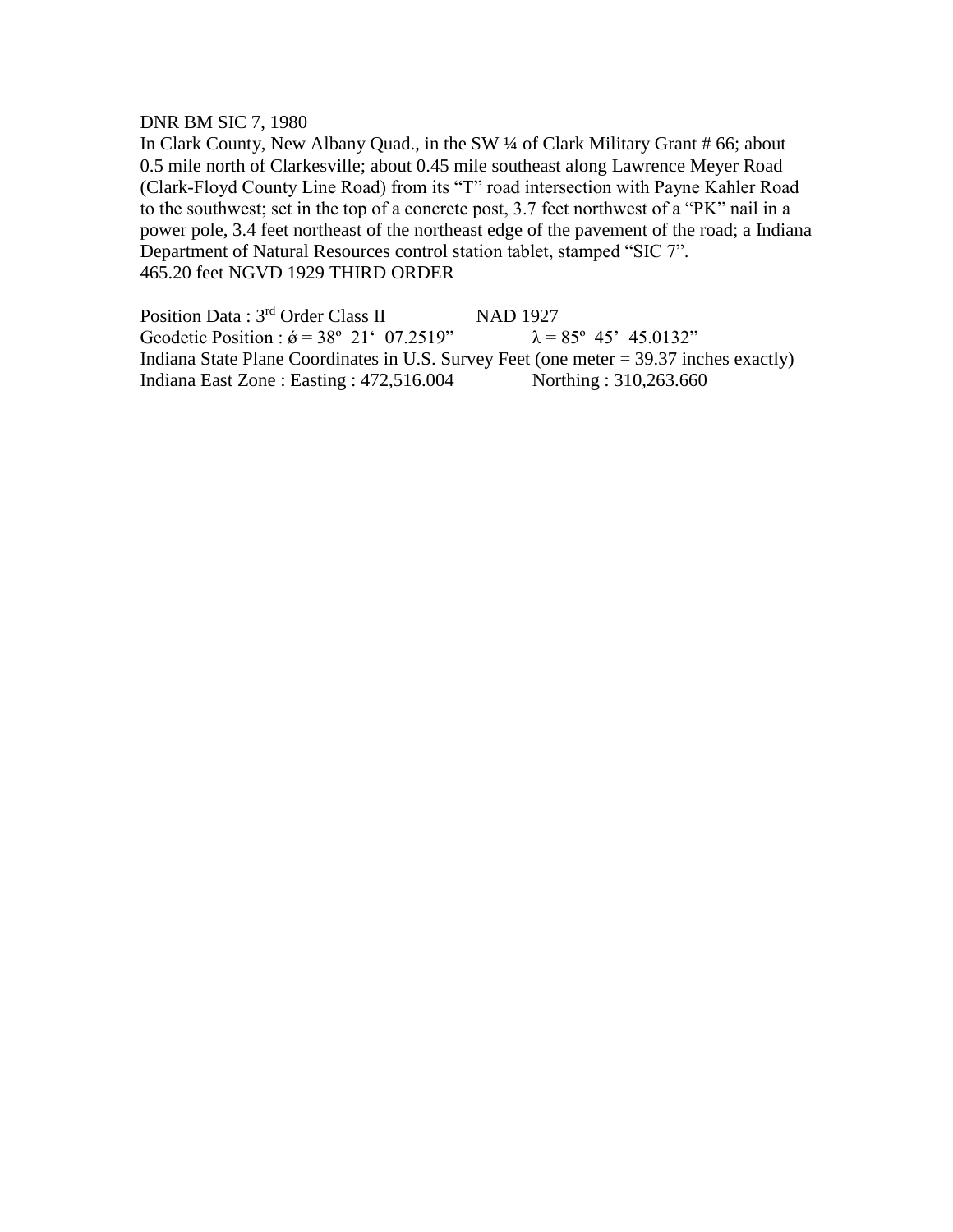#### DNR BM SIC 8, 1980

In Clark County, Jeffersonville Quad., in the SW ¼ of Clark Military Grant # 48; at Cementville; at the intersection of U.S. 31, the Conrail (Penn Central) railroad, and Hamburg Pike; set in the top of a concrete post, about 300 feet south along Hamburg Pike from its intersection with U.S. 31 to its intersection with the railroad, 59.2 feet southwest of and across Hamburg Pike from a "PK" nail in the west side of a power pole, 14.43 feet northwest of a "PK" nail in the east side of a power pole, 11.16 feet southeast of a "PK" nail in the southeast end of a railroad tie; a Indiana Department of Natural Resources control station tablet, stamped "SIC 8".

#### THIRD ORDER

464.64 feet NGVD 1929

Position Data : 3<sup>rd</sup> Order Class II NAD 1927 Geodetic Position :  $\acute{\theta} = 38^{\circ} 20^{\circ} 58.8079^{\circ}$   $\lambda = 85^{\circ} 44^{\circ} 45.7302^{\circ}$ Indiana State Plane Coordinates in U.S. Survey Feet (one meter = 39.37 inches exactly) Indiana East Zone : Easting : 477,237.798 Northing : 309,405.016 AZIMUTH DATA: Mark Name | Geodetic Azimuth | Grid Azimuth | Grid Distance (feet)

SIC 8 AZM | 175° 33' 13" | 175° 36' 10" | 1,430.215

# DNR BM SIC 8 AZM 1980

In Clark County, Jeffersonville Quad., in the NW ¼ of Clark Military Grant # 48; about 0.2 mile north of Cementville; about 1150 feet north along Hamburg Pike (State Road 60) from its intersection with U.S. 31; set in the top of a concrete post, 67.57 feet northeast of the northeast corner of a brick and block building, 59.49 feet southsouthwest of a "PK" nail in the east side of a power pole, 14.2 feet west of the west edge of pavement of Hamburg Pike (State Road 60), 4.02 feet northwest of a "PK" nail in the north side of a light pole; a Indiana Department of Natural Resources control station tablet, stamped "SIC 8 AZM".

#### THIRD ORDER

feet NGVD 1929 Position Data : 3<sup>rd</sup> Order Class II NAD 1927 Geodetic Position :  $\acute{\theta} = 38^{\circ} 21' 12.9040''$   $\lambda = 85^{\circ} 44' 47.1221''$ Indiana State Plane Coordinates in U.S. Survey Feet (one meter = 39.37 inches exactly) Indiana East Zone : Easting : 477,128.144 Northing : 310,831.021 AZIMUTH DATA: Mark Name | Geodetic Azimuth | Grid Azimuth | Grid Distance (feet) SIC 8 | 355° 33' 12" | 355° 36' 10" | 1,430.215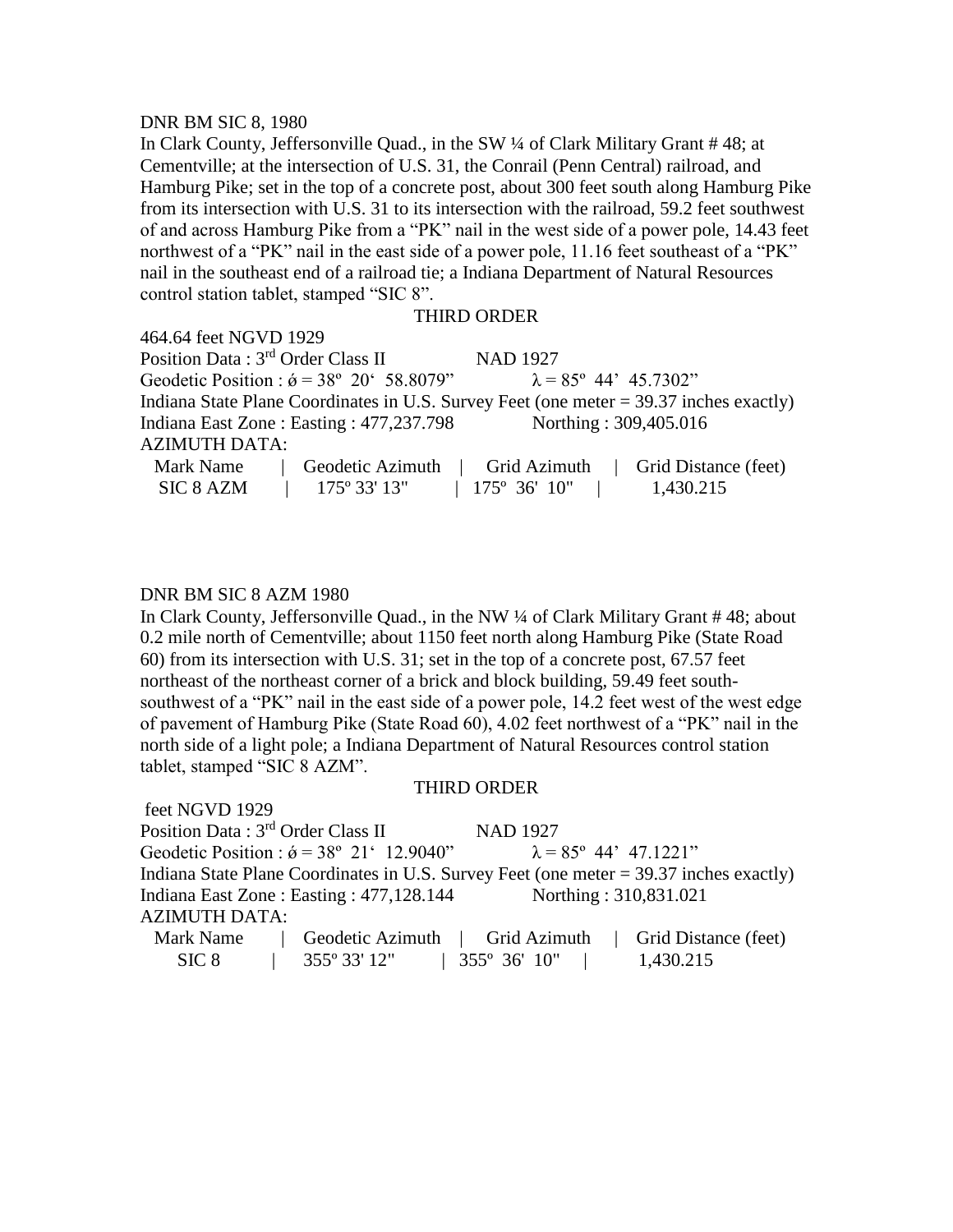#### DNR BM SIC 9, 1980

In Clark County, Jeffersonville Quad., in the SW ¼ of Clark Military Grant # 49; about 0.7 mile east of Cementville; about 0.9 mile northeast along Potter Road from its intersection with Hamburg Pike to the McClintick/Sylvester Cemetery, across the road from the cemetery; set in the top of a concrete post, 41.96 feet southwest of a "PK" nail in the south side of power pole # 813/3522, 37.52 feet northwest of and across the road from a "PK" nail in the north side of a power pole, 21.21 feet northeast of a water flush hydrant, 8.2 feet northwest of the northwest edge of asphalt pavement of the road; a Indiana Department of Natural Resources control station tablet, stamped "SIC 9".

# THIRD ORDER

472.91 feet NGVD 1929 Position Data : 3<sup>rd</sup> Order Class II NAD 1927 Geodetic Position :  $\acute{\theta} = 38^{\circ} 20' 59.0608''$   $\lambda = 85^{\circ} 43' 49.6637''$ Indiana State Plane Coordinates in U.S. Survey Feet (one meter = 39.37 inches exactly) Indiana East Zone : Easting : 481,704.254 Northing : 309,427.138 AZIMUTH DATA: Mark Name | Geodetic Azimuth | Grid Azimuth | Grid Distance (feet) | º ' " | º ' " |

#### DNR BM SIC 10, 1980

In Clark County, Charlestown Quad., in the West ¼ of Clark Military Grant # 68; about 1.0 miles southeast of Sellersburg; at the "T" road intersection of Bean Road and Sellersburg Road; near the extension of the centerline of Bean Road, 42.15 feet north of and across Sellersburg road from a cut "+" in the concrete headwall of a culvert under Sellersburg Road southeast of Bean Road, 37.67 feet southeast of a "PK" nail in the southwest side of power pole # 813/3594, 8.46 feet northwest of a "PK" nail in the southwest side of a power pole, 4.1 feet northeast of the northeast edge of Sellersburg Road; a Indiana Department of Natural Resources control station tablet, stamped "SIC  $10$ ".

#### THIRD ORDER

456.26 feet NGVD 1929 Position Data : 3<sup>rd</sup> Order Class II NAD 1927 Geodetic Position :  $\acute{\theta} = 38^{\circ} 22^{\circ} 52.4997^{\circ}$   $\lambda = 85^{\circ} 43^{\circ} 57.4094^{\circ}$ Indiana State Plane Coordinates in U.S. Survey Feet (one meter = 39.37 inches exactly) Indiana East Zone : Easting : 481,095.403 Northing : 320,902.676 AZIMUTH DATA: Mark Name | Geodetic Azimuth | Grid Azimuth | Grid Distance (feet)

| º ' " | º ' " |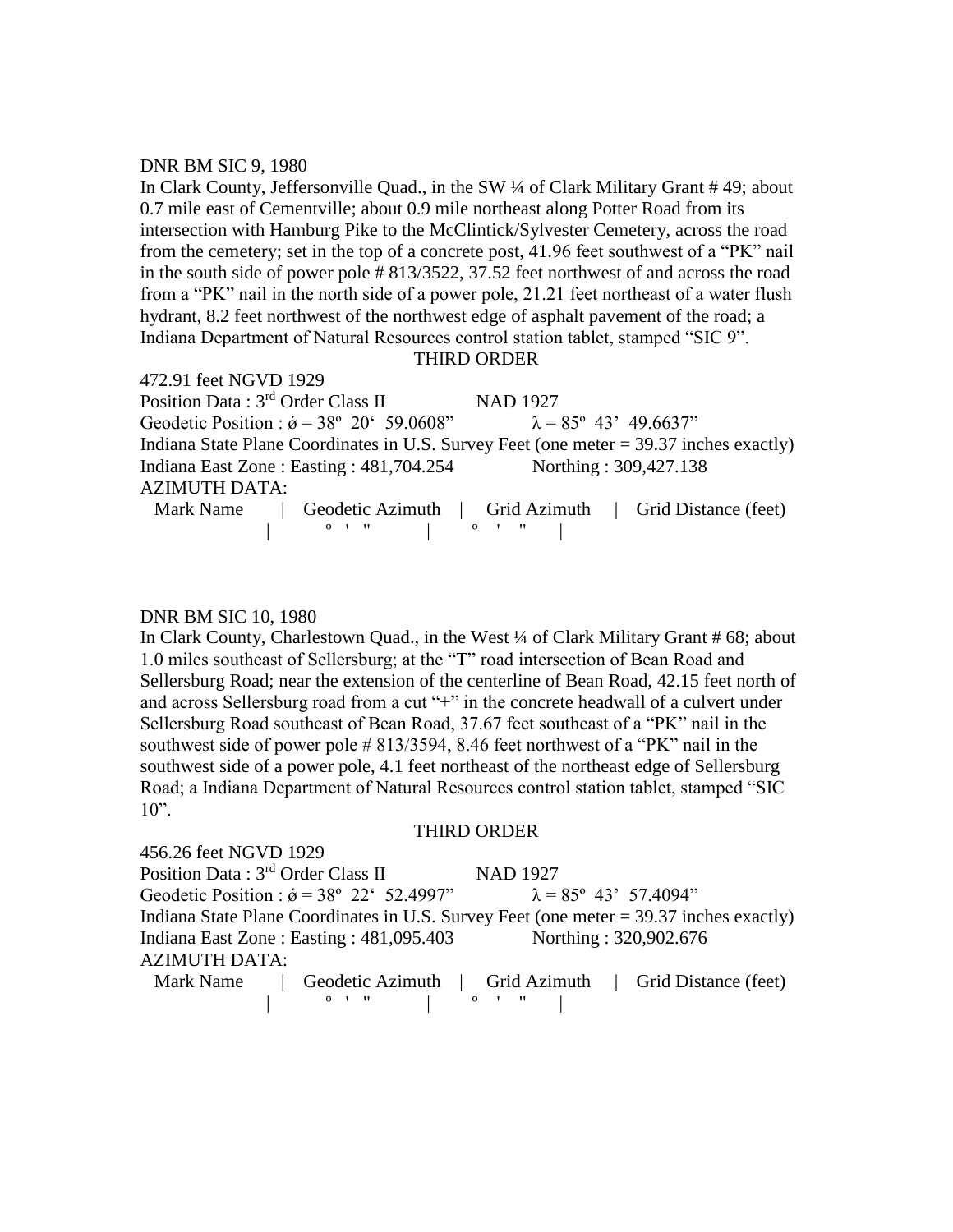#### DNR BM SIC 11, 1980

In Clark County, Jeffersonville Quad., in the West ¼ of Clark Military Grant # 51; about 2.3 miles northeast of Cementville; about 0.7 mile northeast along Charlestown Pike from its intersection with Potter Road to a "T" road northwest (King Road), thence about 0.6 mile northwest along King Road to the station on the northeast side of the road; 21.22 feet northeast of and across King Road from a "PK" nail in the southeast side of a telephone pole, 15.49 feet south of a "PK" nail in the southwest side of a fence post, 10.23 feet northwest of a "PK" nail in the south side of a 6 inch Hackberry tree, 5.9 feet northeast of the northeast edge of the road; a Indiana Department of Natural Resources control station tablet, stamped "SIC 11".

# THIRD ORDER

493.33 feet NGVD 1929 Position Data : 3<sup>rd</sup> Order Class II NAD 1927 Geodetic Position :  $\acute{\theta} = 38^{\circ} 22' 25.4914''$   $\lambda = 85^{\circ} 42' 52.2335''$ Indiana State Plane Coordinates in U.S. Survey Feet (one meter = 39.37 inches exactly) Indiana East Zone : Easting : 486,283.862 Northing : 318,167.400 AZIMUTH DATA: Mark Name  $\begin{array}{c|c|c|c|c}\n\hline\n\text{Geodetic Azimuth} & \text{Grid Azimuth} & \text{Grid Distance (feet)}\n\end{array}$  $\begin{array}{ccc} \circ & \circ & \circ \\ \circ & \circ & \circ \end{array}$ 

# DNR BM SIC 12, 1980

495.80 feet NGVD 1929

In Clark County, Charlestown Quad., in the West ¼ of Clark Military Grant # 91; about 0.7 miles east of Sellersburg; about 0.1 mile northwest along Sellersburg Road from its "T" road intersection with Bean Road to its "Y" intersection with Diefenbach Lane, thence about 1.3 miles generally north, northeast, and then northwest along Diefenbach Lane to the station on the northeast side of Diefenbach Lane; set in the top of a concrete post, 32.39 feet north of and across the road from a "PK" nail in the northwest side of a telephone pole, 10.85 feet southeast of a "PK" nail in the south side of a fence post, 6.0 feet northwest of a "PK" nail in the south side of power pole # 813/3624, 5.1 feet northeast of the northeast edge of the road; a Indiana Department of Natural Resources control station tablet, stamped "SIC 12".

#### THIRD ORDER

| Position Data: 3rd Order Class II                                                        | <b>NAD 1927</b>                                        |
|------------------------------------------------------------------------------------------|--------------------------------------------------------|
| Geodetic Position : $\acute{\sigma}$ = 38° 23′ 47.7001"                                  | $\lambda = 85^{\circ}$ 43' 59.2173"                    |
| Indiana State Plane Coordinates in U.S. Survey Feet (one meter $=$ 39.37 inches exactly) |                                                        |
| Indiana East Zone : Easting : 480,955.463                                                | Northing: 326,486.689                                  |
| <b>AZIMUTH DATA:</b>                                                                     |                                                        |
| Mark Name                                                                                | Geodetic Azimuth   Grid Azimuth   Grid Distance (feet) |
| SIC 12 AZM<br>144° 59' 06"                                                               | 1,059.754<br>$145^{\circ}$ 01' 35"                     |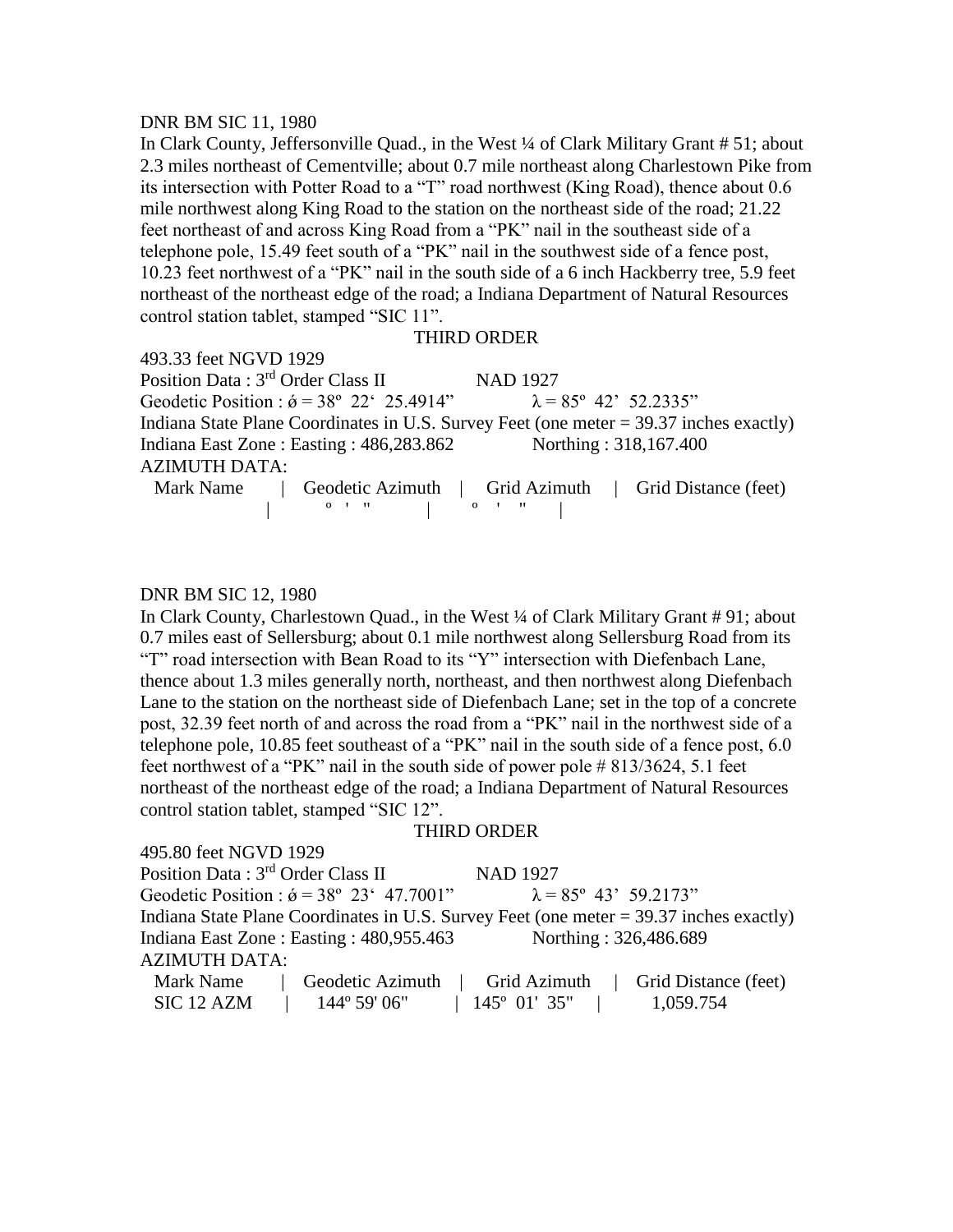#### DNR BM SIC 12 AZM 1980

In Clark County, Charlestown Quad., in the West ¼ of Clark Military Grant # 91; about 0.7 miles east of Sellersburg; about 0.1 mile northwest along Sellersburg Road from its "T" road intersection with Bean Road to its "Y" intersection with Diefenbach Lane, thence about 1.5 miles generally north, northeast, and then northwest along Diefenbach Lane to the station on the northeast side of Diefenbach Lane; set in the top of a concrete post, 56.27 feet east-northeast of and across the road from a "PK" nail in the north side of a power pole, 8.2 feet northeast of the northeast edge of the road, 4.15 feet northwest of a "PK" nail in power pole # 813/3628; a Indiana Department of Natural Resources control station tablet, stamped "SIC 12 AZM".

#### THIRD ORDER

feet NGVD 1929 Position Data : 3<sup>rd</sup> Order Class II NAD 1927 Geodetic Position :  $\acute{\sigma} = 38^{\circ} 23' 56.2801''$   $\lambda = 85^{\circ} 44' 06.8556''$ Indiana State Plane Coordinates in U.S. Survey Feet (one meter = 39.37 inches exactly) Indiana East Zone : Easting : 480,348.014 Northing : 327,355.069 AZIMUTH DATA: Mark Name | Geodetic Azimuth | Grid Azimuth | Grid Distance (feet) SIC 12 | 324° 59' 02" | 325° 01' 35" | 1,059.754

#### DNR BM SIC 13, 1980

In Clark County, Charlestown Quad., in the South ¼ of Clark Military Grant # 92; about 1.7 miles east of Sellersburg; about 1.7 miles southeast along Prather Road (Salem-Noble Road) from its "T" road intersection with State Road 403 to the station on the northeast side of Prather Road (Salem-Noble Road), opposite the Skyline Acres asphalt entrance drive; set in the top of a concrete post, 35.7 feet east of and across Prather Road from the east corner of the stone entrance post on the northwest side of the Skyline Acres asphalt entrance drive, 31.77 feet northeast of and across Prather Road (Salem-Noble Road) from the north corner of the stone entrance post on the southeast side of the Skyline Acres asphalt entrance drive, 6.52 feet northwest of a "PK" nail in the west side of a power pole, 5.6 feet northeast of the northeast edge of Prather Road (Salem-Noble Road); a Indiana Department of Natural Resources control station tablet, stamped "SIC 13".

THIRD ORDER

DESTROYED - area is now an asphalt entrance to a new housing subdivision. 513.35 feet NGVD 1929 Position Data : 3<sup>rd</sup> Order Class II NAD 1927 Geodetic Position :  $\acute{\theta} = 38^{\circ} 23' 49.3859''$   $\lambda = 85^{\circ} 42' 52.2948''$ Indiana State Plane Coordinates in U.S. Survey Feet (one meter = 39.37 inches exactly) Indiana East Zone : Easting : 486,283.382 Northing : 326,653.922 AZIMUTH DATA: Mark Name | Geodetic Azimuth | Grid Azimuth | Grid Distance (feet)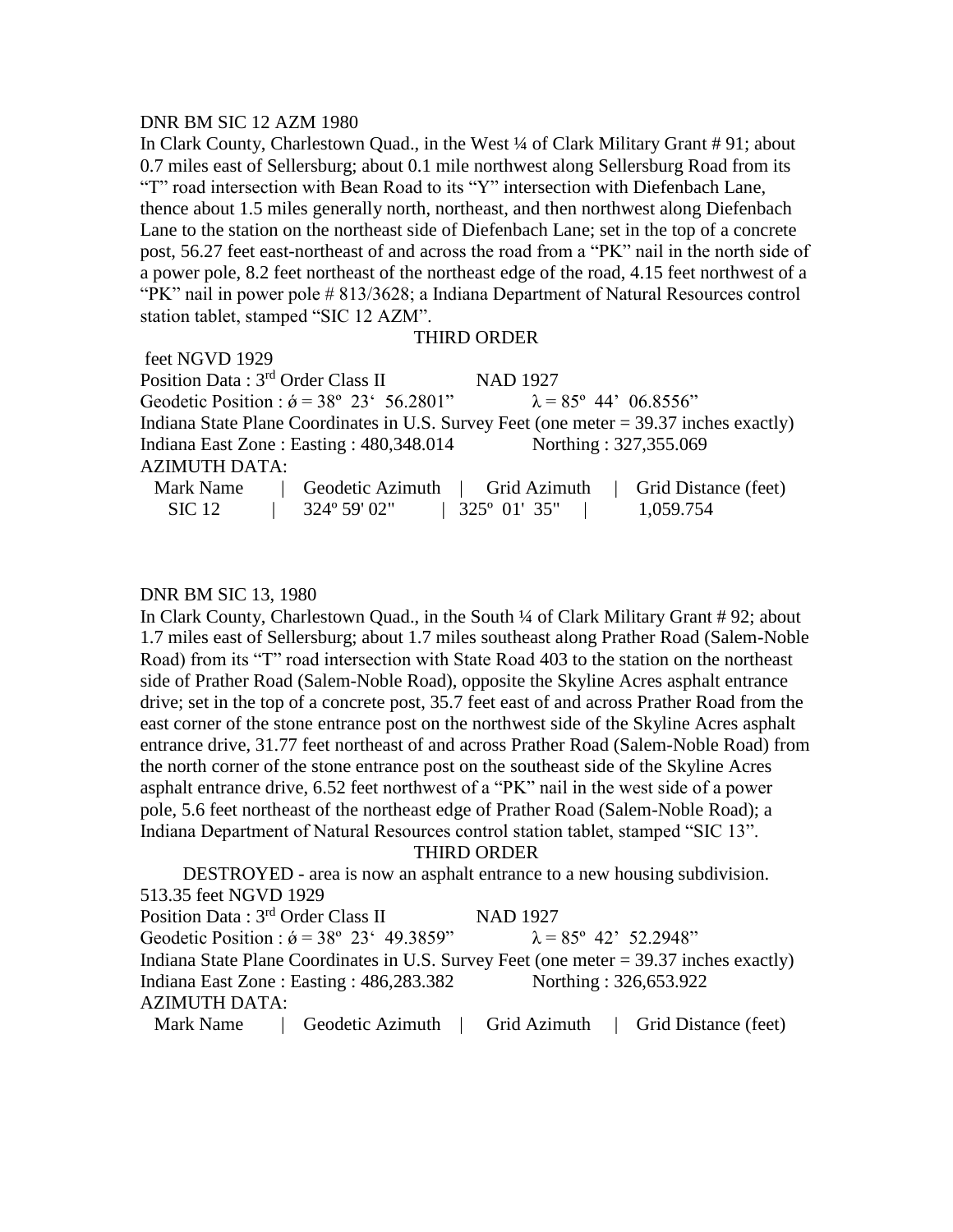#### DNR BM SIC 14, 1980

In Clark County, Speed Quad., in the East 1/4 of Clark Military Grant #130; at Speed; at the U.S. 31 bridge over Muddy Fork; set in the top of a concrete post, at the southeast corner of the bridge, 37.11 feet north of a cut "+" in a guard rail support post, 27.22 feet southwest of a "PK" nail in power pole #444/352, 17.42 feet southeast of a cut "+" on the handrail of the bridge, 4.0 feet east of the east edge of U.S. 31; a Indiana Department of Natural Resources control station tablet, stamped "SIC 14".

#### THIRD ORDER

| 469.28 feet NGVD 1929                                   |                                                                                          |
|---------------------------------------------------------|------------------------------------------------------------------------------------------|
| Position Data: 3 <sup>rd</sup> Order Class II           | NAD 1927                                                                                 |
| Geodetic Position : $\acute{\sigma}$ = 38° 24′ 55.8882" | $\lambda = 85^{\circ} 45' 09.6676''$                                                     |
|                                                         | Indiana State Plane Coordinates in U.S. Survey Feet (one meter $=$ 39.37 inches exactly) |
| Indiana East Zone : Easting : 475,353.218               | Northing: 333,389.050                                                                    |
| <b>AZIMUTH DATA:</b>                                    |                                                                                          |
|                                                         | Mark Name   Geodetic Azimuth   Grid Azimuth   Grid Distance (feet)                       |
|                                                         |                                                                                          |

#### DNR BM SIC 15, 1980

In Clark County, Charlestown Quad., in the South ¼ of Clark Military Grant # 131; about 0.2 miles northeast of Speed; at the State Road 403 single-span steel truss bridge over Silver Creek; set in the top of a concrete post, 73.6 feet southwest of the southwest end of the bridge, 16.13 feet northeast of a cut  $+$ " on a guardrail support post, 15.28 feet southwest of a cut "+" on a guardrail support post, 5.1 feet northwest of the northwest edge of the road; a Indiana Department of Natural Resources control station tablet, stamped "SIC 15".

#### THIRD ORDER

| 470.51 feet NGVD 1929                                                                                |                                                                                          |
|------------------------------------------------------------------------------------------------------|------------------------------------------------------------------------------------------|
| Position Data: 3 <sup>rd</sup> Order Class II                                                        | <b>NAD 1927</b>                                                                          |
| Geodetic Position : $\acute{\sigma}$ = 38° 24′ 51.5834" $\lambda$ = 85° 44' 22.9552"                 |                                                                                          |
|                                                                                                      | Indiana State Plane Coordinates in U.S. Survey Feet (one meter $=$ 39.37 inches exactly) |
| Indiana East Zone : Easting : 479,070.768                                                            | Northing: 332,950.385                                                                    |
| <b>AZIMUTH DATA:</b>                                                                                 |                                                                                          |
|                                                                                                      | Mark Name   Geodetic Azimuth   Grid Azimuth   Grid Distance (feet)                       |
| $\begin{array}{ccccccc}\n0 & 1 & 11 & & & & \\ 0 & 0 & 1 & 11 & & \\ 0 & 0 & 0 & 0 & 0\n\end{array}$ |                                                                                          |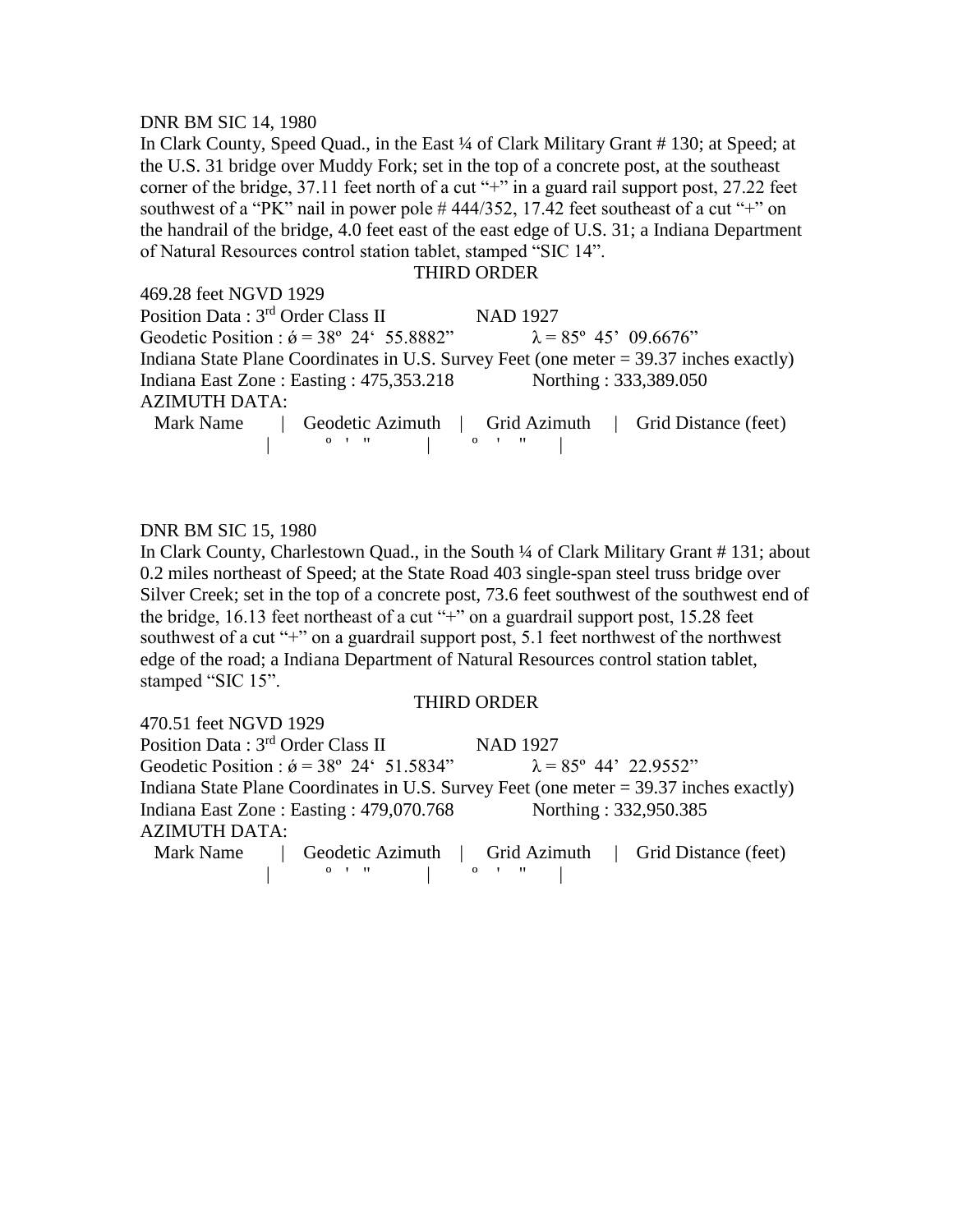#### DNR BM SIC 16, 1980

In Clark County, Speed Quad., in the North ¼ of Clark Military Grant # 148; about 0.7 mile northwest of Speed; at the Interstate 65 bridge (south bound lanes) over Muddy Fork; set in the top of a concrete post, 777 feet south of the center of the bridge (south bound lanes), 15.38 feet northwest of a cut "+" on the west face of a steel guardrail support post, 13.0 feet west of the west edge of the road, 9.83 feet southwest of a cut "+" on the west face of a steel guardrail support post, 3.17 feet west-northwest of a cut "+" on the west face of a steel guardrail support post, level with the ground; a Indiana Department of Natural Resources control station tablet, stamped "SIC 16".

#### THIRD ORDER

471.76 feet NGVD 1929

Position Data : 3<sup>rd</sup> Order Class II NAD 1927 Geodetic Position :  $\acute{\theta} = 38^{\circ} 25' 33.9125''$   $\lambda = 85^{\circ} 45' 54.8924''$ Indiana State Plane Coordinates in U.S. Survey Feet (one meter = 39.37 inches exactly) Indiana East Zone : Easting : 471,757.843 Northing : 337,239.105 AZIMUTH DATA: Mark Name | Geodetic Azimuth | Grid Azimuth | Grid Distance (feet) SIC 16 AZM | 180° 14' 04" | 180° 17' 45" | 1,941.771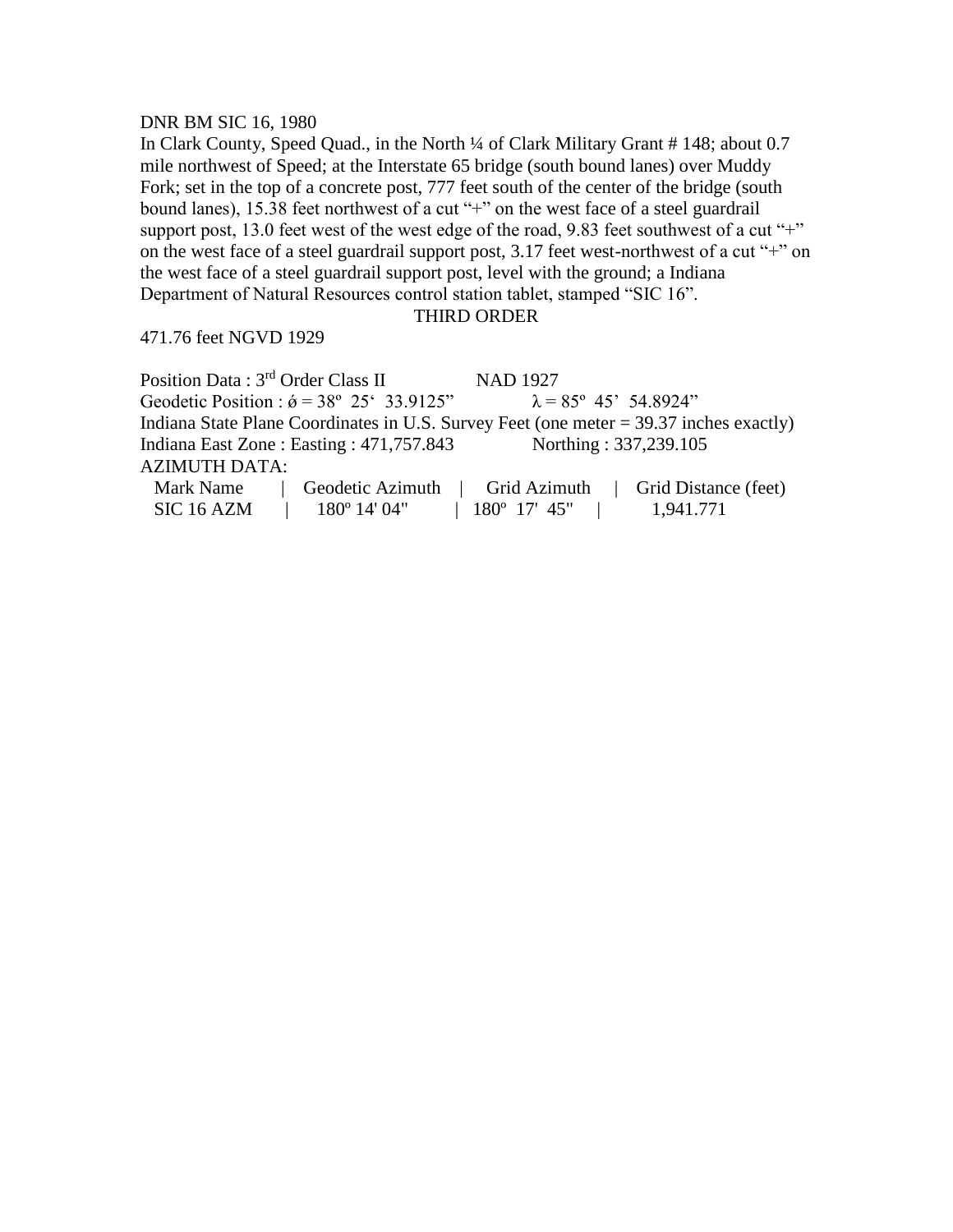#### DNR BM SIC 17, 1980

In Clark County, Charlestown Quad., in the SW ½ of Clark Military Grant # 150; about 1.5 miles north of Speed; at the single-span steel truss bridge over Silver Creek (bridge has been removed and replaced – only the south bridge seat and wingwalls remain); set in the top of a concrete post, 38.1 feet south of and across the road from the Indiana Flood Control and Water Resources control station tablet set in the southeast wing wall of the bridge, 25.75 feet southeast of a cut "+" in the southwest wingwall of the bridge, 16.0 feet southwest of the southwest edge of the road, 23.33 feet west-northwest of a "PK" nail set in the north side of a gate post; a Indiana Department of Natural Resources control station tablet, stamped "SIC 17".

# THIRD ORDER

462.58 feet NGVD 1929 Position Data : 3<sup>rd</sup> Order Class II NAD 1927 Geodetic Position :  $\acute{\theta} = 38^{\circ} 26' 09.6480''$   $\lambda = 85^{\circ} 44' 55.2817''$ Indiana State Plane Coordinates in U.S. Survey Feet (one meter = 39.37 inches exactly) Indiana East Zone : Easting : 476,504.847 Northing : 340,849.382

#### DNR BM SIC 18, 1980

In Clark County, Speed Quad., in the North ¼ of Clark Military Grant # 167; about 2.2 miles north of Speed; about 0.45 mile generally north along U.S. 31 from its intersection with Perry Crossing Road to a private road east; set in the top of a concrete post, 64.5 feet southwest of power pole PSI # 422/198 with meter and metal boxes, 53.5 feet southsoutheast of power pole # 605/14/9200 with a transformer and a orange GTE "WARNING FIBER OPTIC CABLES" sign post next to the pole, 47.4 feet eastnortheast of the centerline of U.S. 31, 29.3 feet east-northeast of the east-northeast edge of pavement of U.S. 31, 20.4 feet north-northwest of the centerline of the private road, 5.65 feet northeast of the northeast corner of the concrete headwall of the culvert under the private road, about 1.0 foot lower than the level of U.S. 31, slightly lower than the level of the private road, level with the ground; a Indiana Department of Natural Resources control station tablet, stamped "SIC 18".

#### THIRD ORDER

490.59 feet NGVD 1929

Position Data : 3<sup>rd</sup> Order Class II NAD 1927 Geodetic Position :  $\acute{\theta} = 38^{\circ} 26' 58.7275''$   $\lambda = 85^{\circ} 45' 53.1404''$ Indiana State Plane Coordinates in U.S. Survey Feet (one meter = 39.37 inches exactly) Indiana East Zone : Easting : 471,906.400 Northing : 345,818.661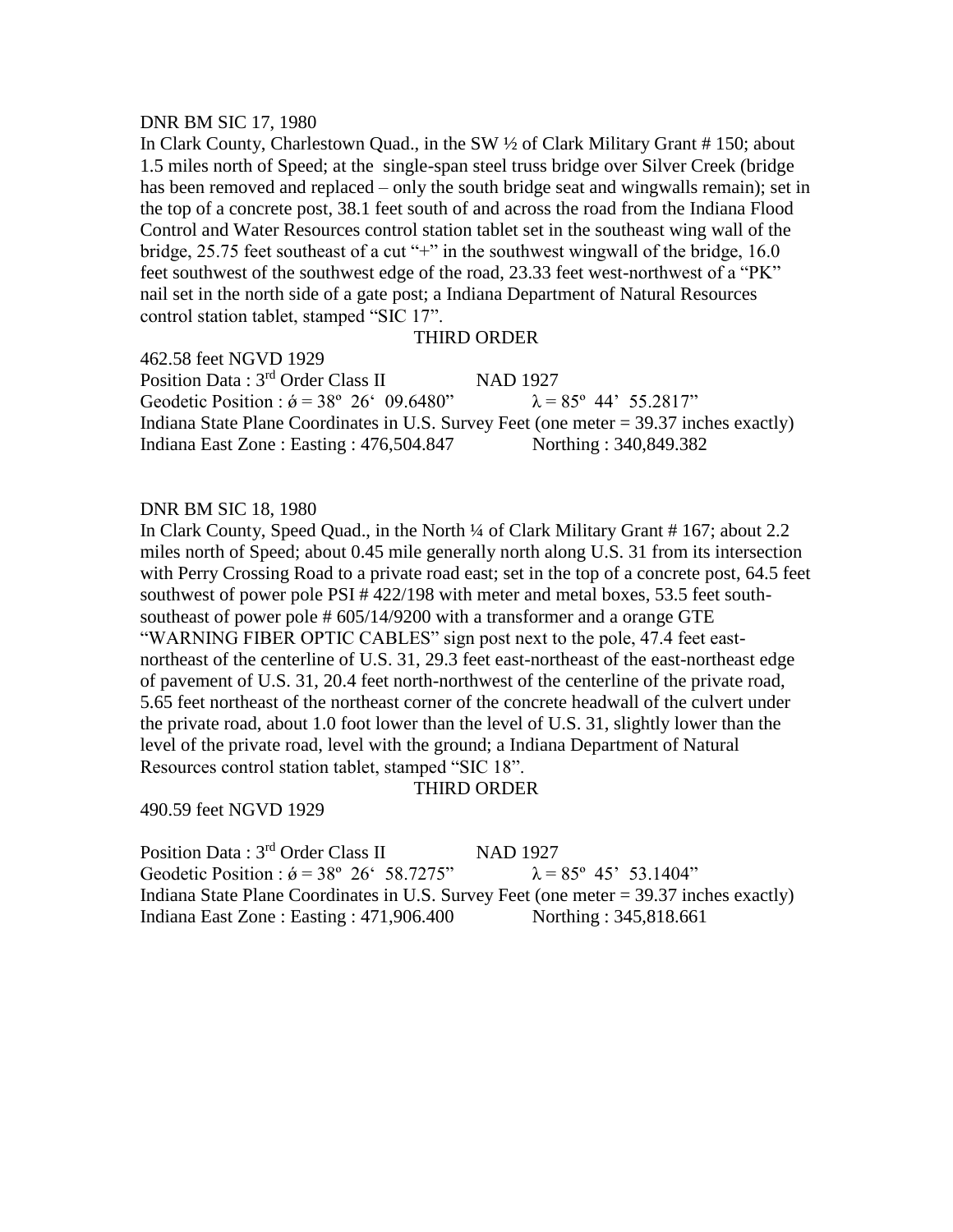#### DNR BM SIC 19, 1980

In Clark County, Charlestown Quad., in the SE ½ of Clark Military Grant # 168; about 2.5 miles north of Speed; about 0.3 mile northwest along Stricker Road from the Stricker Road bridge over Sinking Fork; set in the top of a concrete post, 53.08 feet southwest of and across Stricker Road from a "PK" nail set in a corner fence post, 29.38 feet west of and across Stricker Road from a "PK" nail in a telephone pole, 6.0 feet southwest of the southwest edge of the pavement of Stricker Road, 3.94 feet northwest of a "PK" nail in a power pole; a Indiana Department of Natural Resources control station tablet, stamped "SIC 19"

#### THIRD ORDER

497.05 feet NGVD 1929

Position Data : 3<sup>rd</sup> Order Class II NAD 1927 Geodetic Position :  $\acute{\sigma} = 38^{\circ} 27' 02.7425'' \qquad \lambda = 85^{\circ} 44' 30.5776''$ Indiana State Plane Coordinates in U.S. Survey Feet (one meter = 39.37 inches exactly) Indiana East Zone : Easting : 478,474.900 Northing : 346,218.640 AZIMUTH DATA: Mark Name  $\begin{array}{c|c|c|c|c}\n\hline\n\text{Geodetic Azimuth} & \text{Grid Azimuth} & \text{Grid Distance (feet)}\n\end{array}$  $\begin{array}{ccc} 0 & 1 & 0 \\ 0 & 0 & 0 \end{array}$ 

#### DNR BM SIC 20, 1980

In Clark County, Speed Quad., in the North ¼ of Clark Military Grant #185; about 1.0 mile south of Memphis; about 0.45 mile generally north along U.S. 31 from its "T" road intersection with Killen Road; set in the top of a concrete post, about 106 feet south of the extended line of the south wall of the "FOREST RIDGE FAST FOOD MART", 30.4 feet southeast of the centerline of U.S. 31, 16.2 feet southeast of the southeast edge of pavement of U.S. 31, 16.2 feet west of a "PK" nail in a power pole next to a orange "WARNING BURIED FIBER OPTIC CABLES" sign post, about 1.5 feet below the level of U.S. 31, 0.1 foot below the ground; a Indiana Department of Natural Resources control station tablet, stamped "SIC 20".

#### THIRD ORDER

467.92 feet NGVD 1929

Position Data : 3<sup>rd</sup> Order Class II NAD 1927 Geodetic Position :  $\acute{\theta} = 38^{\circ} 28' 01.8648''$   $\lambda = 85^{\circ} 45' 59.3467''$ Indiana State Plane Coordinates in U.S. Survey Feet (one meter = 39.37 inches exactly) Indiana East Zone : Easting : 471,419.587 Northing : 352,206.060 AZIMUTH DATA: Mark Name | Geodetic Azimuth | Grid Azimuth | Grid Distance (feet) SIC 20 AZM | 193° 20' 06" | 193° 23' 50" | 1,652.203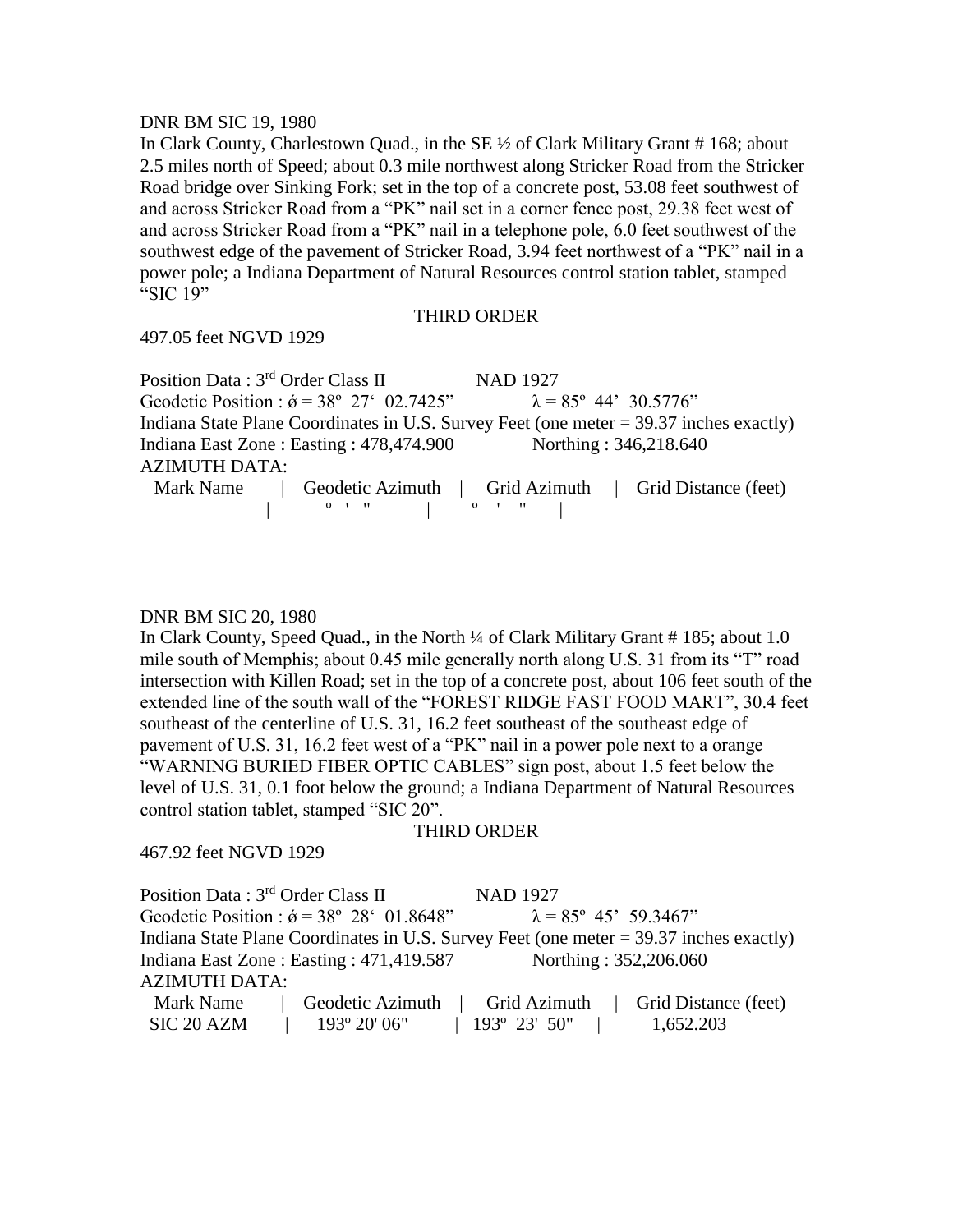# DNR BM SIC 21, 1980

In Clark County, Charlestown Quad., in the North ¼ of Clark Military Grant # 169; about 3.7 miles north of Speed; at the "T" road intersection of Memphis Road and Fox Road; set in the top of a concrete post, 33.1 feet northeast of and across Memphis Road from a "PK" nail in a fence post, 25.0 feet northwest of a "PK" nail in a fence post, 21.9 feet southeast of a "PK" nail in a fence corner post, 6.8 feet northeast of the northeast edge of Memphis Road, a Indiana Department of Natural Resources control station tablet, stamped

#### THIRD ORDER

519.29 feet NGVD 1929

Position Data : 3<sup>rd</sup> Order Class II NAD 1927 Geodetic Position :  $\acute{\theta} = 38^{\circ} 28' 03.3325''$   $\lambda = 85^{\circ} 44' 15.8382''$ Indiana State Plane Coordinates in U.S. Survey Feet (one meter = 39.37 inches exactly) Indiana East Zone : Easting : 479,652.185 Northing : 352,346.892 AZIMUTH DATA: Mark Name | Geodetic Azimuth | Grid Azimuth | Grid Distance (feet)  $\begin{bmatrix} 0 & 0 & 0 & 0 \\ 0 & 0 & 0 & 0 \\ 0 & 0 & 0 & 0 \\ 0 & 0 & 0 & 0 \\ 0 & 0 & 0 & 0 \\ 0 & 0 & 0 & 0 \\ 0 & 0 & 0 & 0 \\ 0 & 0 & 0 & 0 \\ 0 & 0 & 0 & 0 \\ 0 & 0 & 0 & 0 \\ 0 & 0 & 0 & 0 & 0 \\ 0 & 0 & 0 & 0 & 0 \\ 0 & 0 & 0 & 0 & 0 \\ 0 & 0 & 0 & 0 & 0 & 0 \\ 0 & 0 & 0 & 0 & 0 & 0 \\ 0 & 0 & 0 & 0 &$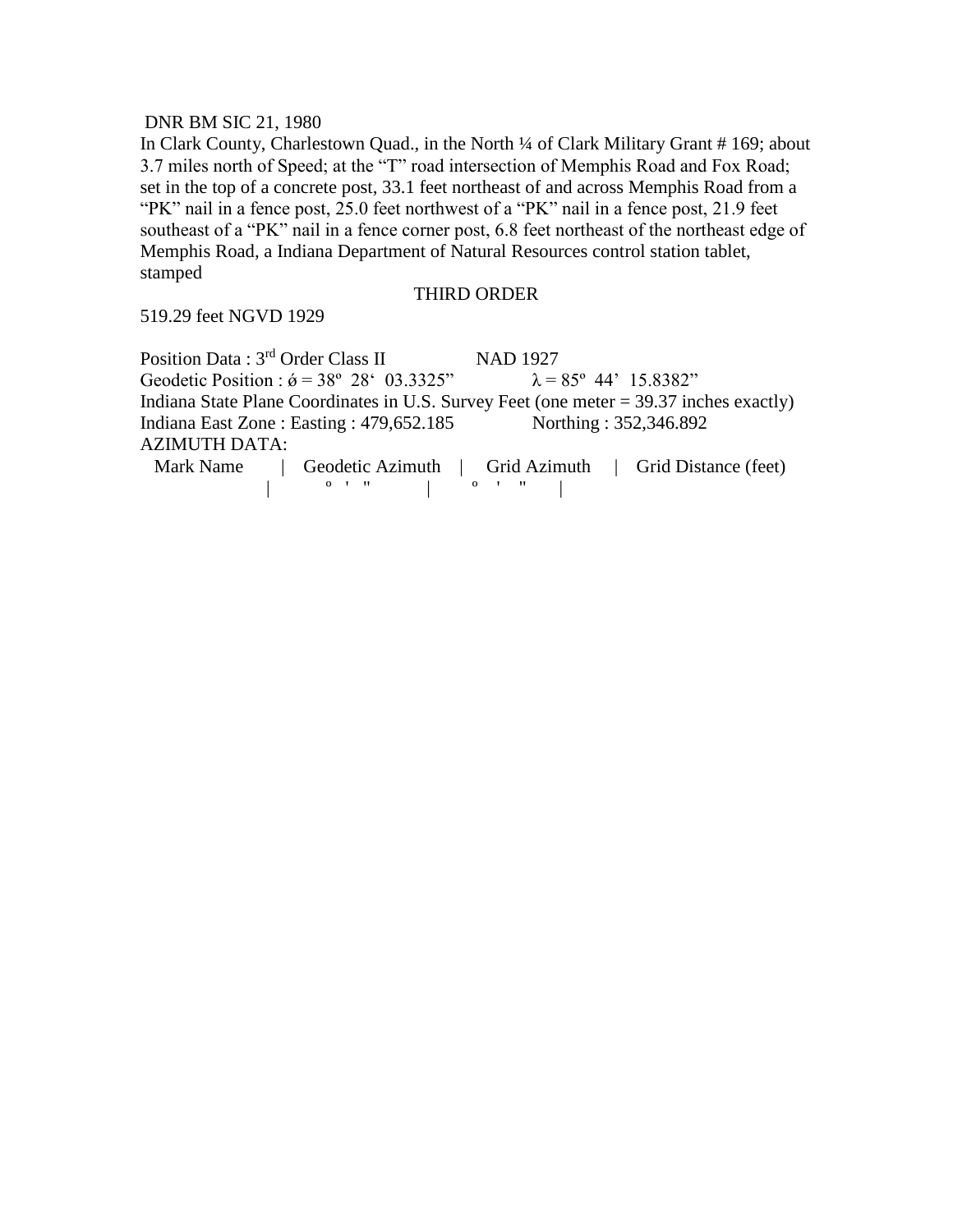#### DNR BM SIC 22, 1980

In Clark County, Speed Quad., in the North ¼ of Clark Military Grant # 203; about 0.1 mile north of Memphis; about 0.2 mile north along U.S. 31 from its intersection with Memphis Road and Lick Road; set in the top of a concrete post, about 300 feet south of the extended centerline of a private gravel drive to the west (# 15101), 152.7 feet south of a metal "NORTH 31" sign post, 101.7 feet southwest of a "PK" nail in power pole #  $22/28/18$  (1<sup>st</sup> power pole south of a power pole with a transformer with a guy wire to the east), 93.3 feet west of the west rail of the Conrail railroad tracks, 85.5 feet north of a green "GTE" telephone pedestal, 61.3 feet northwest of a "PK" nail in a power pole with a guy wire to the north, 27.9 feet east of the centerline of U.S. 31, 13.4 feet east of the east edge of U.S. 31, about 1.5 feet below the level of U.S. 31, level with the ground; a Indiana Department of Natural Resources control station tablet, stamped "SIC 22".

### THIRD ORDER

488.56 feet NGVD 1929

Position Data : 3<sup>rd</sup> Order Class II NAD 1927 Geodetic Position :  $\acute{\theta} = 38^{\circ} 29' 15.9466''$   $\lambda = 85^{\circ} 45' 45.3582''$ Indiana State Plane Coordinates in U.S. Survey Feet (one meter = 39.37 inches exactly) Indiana East Zone : Easting : 472,539.960 Northing : 359,218698.889

#### DNR BM SIC 23, 1980

In Clark County, Charlestown Quad., in the East ¼ of Clark Military Grant # 204; about 1.0 mile east of Memphis; at the "T" road intersection of Hansberry Road and Treloar Road; set in the top of a concrete post, 61.3 feet southeast of and across Hansberry Road from a "PK" nail in a power pole, 55.8 feet southwest of and across Treloar Road from a "PK" nail in a telephone pole, 7.2 feet north of a cut "+" in a guard rail post along Treloar Road, 4.0 feet southwest of the southwest edge of Treloar Road, a Indiana Department of Natural Resources control station tablet, stamped

# THIRD ORDER DESTROYED 10/9/1980

539.49 feet NGVD 1929

Position Data : 3<sup>rd</sup> Order Class II NAD 1927 Geodetic Position :  $\acute{\theta} = 38^{\circ} 29' 10.8153''$   $\lambda = 85^{\circ} 44' 38.3573''$ Indiana State Plane Coordinates in U.S. Survey Feet (one meter = 39.37 inches exactly) Indiana East Zone : Easting : 477,866.882 Northing : 359,174.805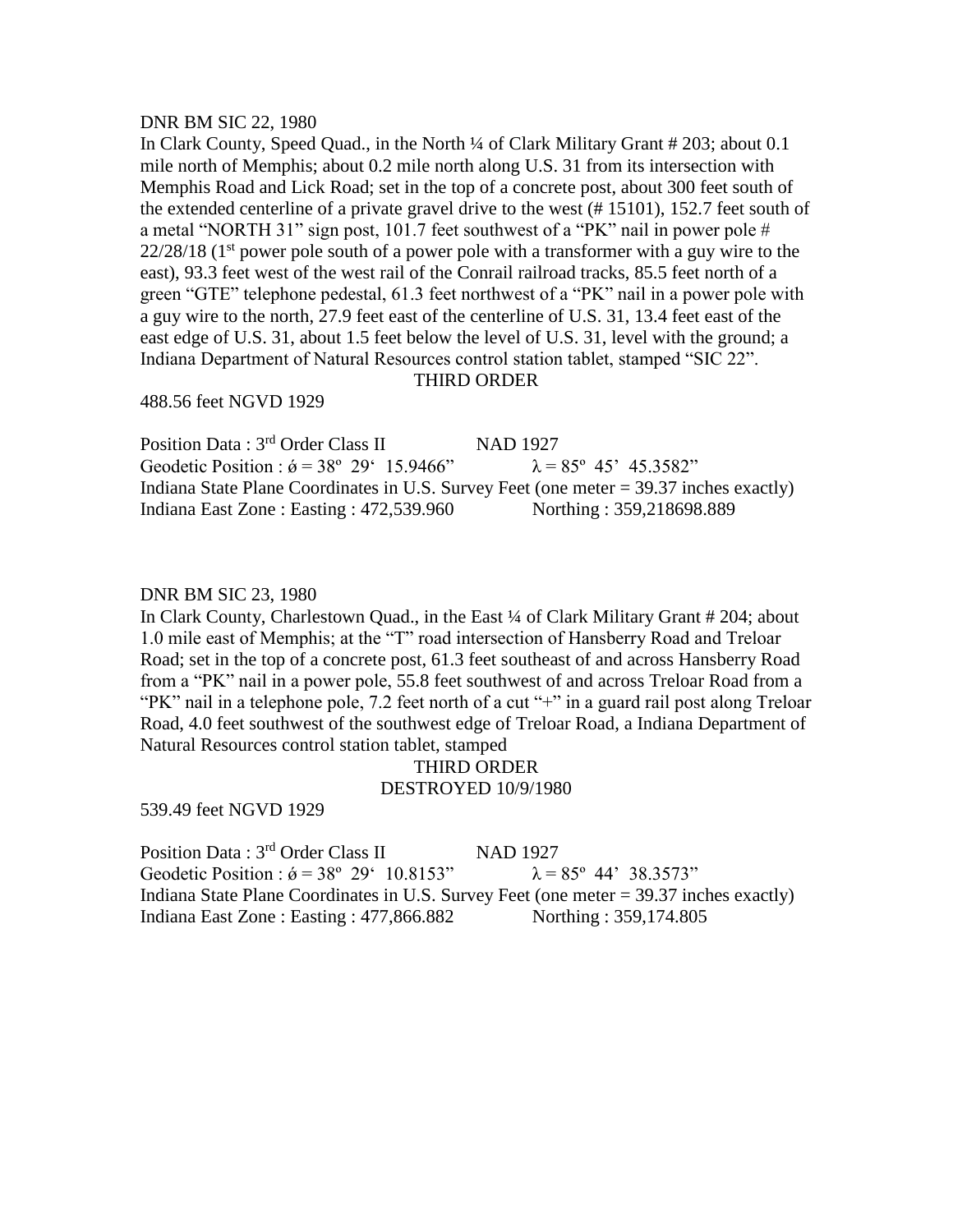### IDOT BM 10 S 110

In Clark County, Borden Quad., in the NW 1/4 of Section 2, T. 1 S., R. 5 E., 2<sup>nd</sup> P. M.; at Borden; at the State Road 60 bridge over Muddy Fork; set on the north side of Muddy Fork on the east concrete abutment of the bridge, 25 feet northeast of the centerline of State Road 60, 4.5 feet southeast of the northwest face of the concrete abutment, 12.0 feet northwest of the southeast face of the abutment, 1 foot northeast of the northeast face of the concrete guardrail, 0.5 foot southwest of the northeast face of the abutment, about level with State Road 60; a Indiana Department of Transportation Bench Mark tablet, stamped "10 S 110".

560.073 feet NGVD 1929 3<sup>rd</sup> Order

# IDNR TBM LC 1 2016

In Clark County, Jeffersonville Quad., in the SW ¼ of Clark Military Grant #14; about 1.5 miles north – northwest of the town of Oak Park; at the Herb Lewis Road over Lancassange Creek; about 0.15 miles north of the intersection of Herb Lewis Road and Middle Road; set at non-functioning Power Pole #83 on downstream side; 7.0 feet landward from a bigger Power Pole; 9.5 feet upstream from centerline of Herb Lewis Road; 130 feet landward from center of culvert; 1.9 feet above ground; IDNR TBM LC 1 2016; A lag bolt.

472.51 feet NAVD 1988 INCORS 2011 Geoid 12A

# IDNR TBM LC 2 2016

In Clark County, Jeffersonville Quad., in the SW ¼ of Clark Military Grant #13; about 0.5 miles north of the town of Oak Park; at the Lancassange Drive concrete bridge over Lancassange Creek; about 350 feet south of the intersection of Lancassange Drive & Creek Road; set at right upstream concrete wingwall; 15.0 feet upstream from centerline of Lancassange Drive; 0.8 feet upstream of upstream face of bridge; 0.7 feet downstream – landward of streamward side of wingwall; 0.9 feet upstream – streamward of landward face; level with concrete curb; 0.2 feet above concrete deck; IDNR TBM LC 2 2016; A chiseled triangle.

454.82 feet NAVD 1988 INCORS 2011 Geoid 12A